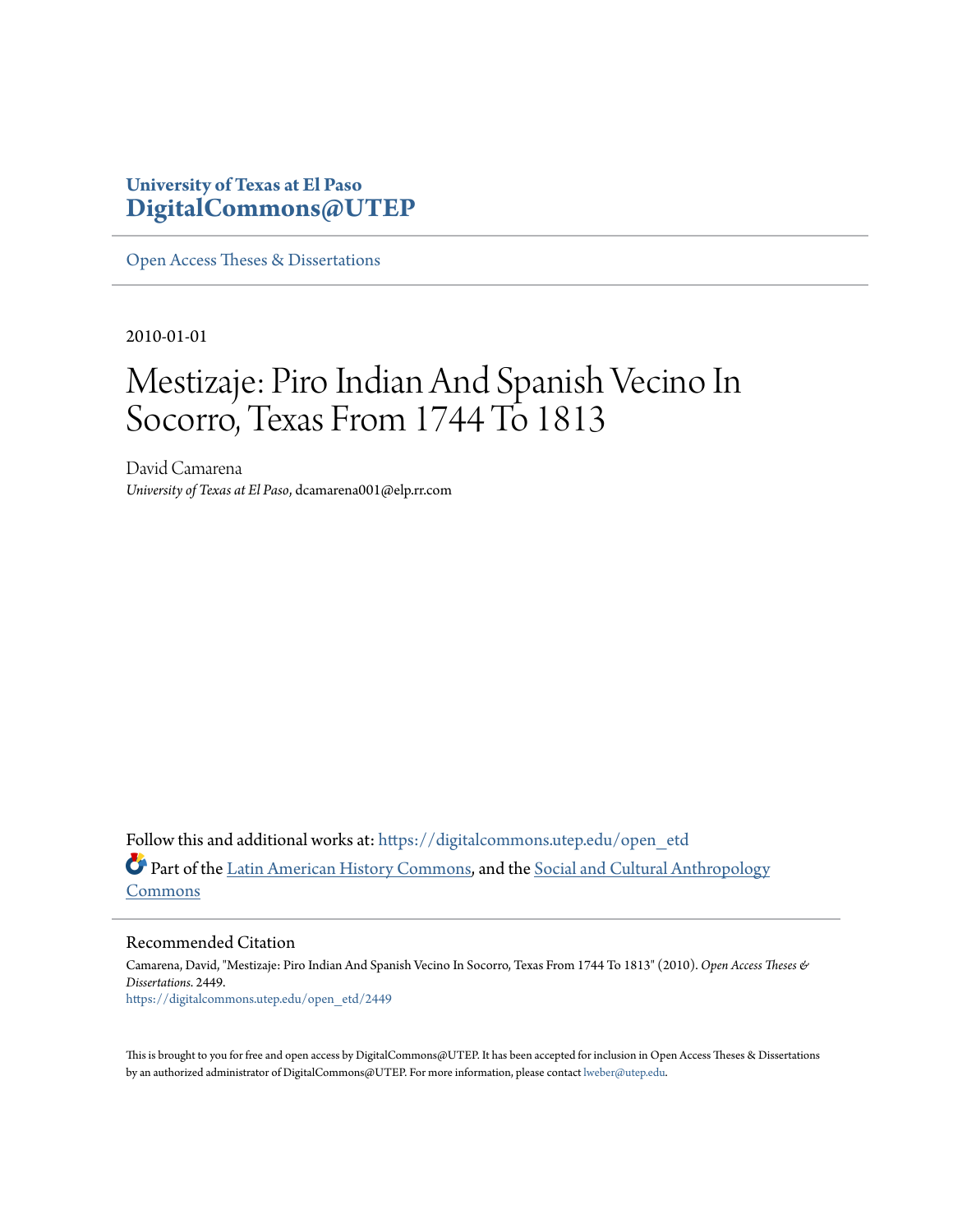## MESTIZAJE: PIRO INDIAN AND SPANISH VECINO IN SOCORRO, TEXAS FROM 1744 TO 1813

DAVID RAFAEL CAMARENA GARCÉS

Department of Sociology and Anthropology

APPROVED:

Howard Campbell, Ph.D., Chair

Josiah McC. Heyman, Ph.D.

Jeffrey P. Shepherd, Ph.D.

Patricia D. Witherspoon, Ph.D. Dean of the Graduate School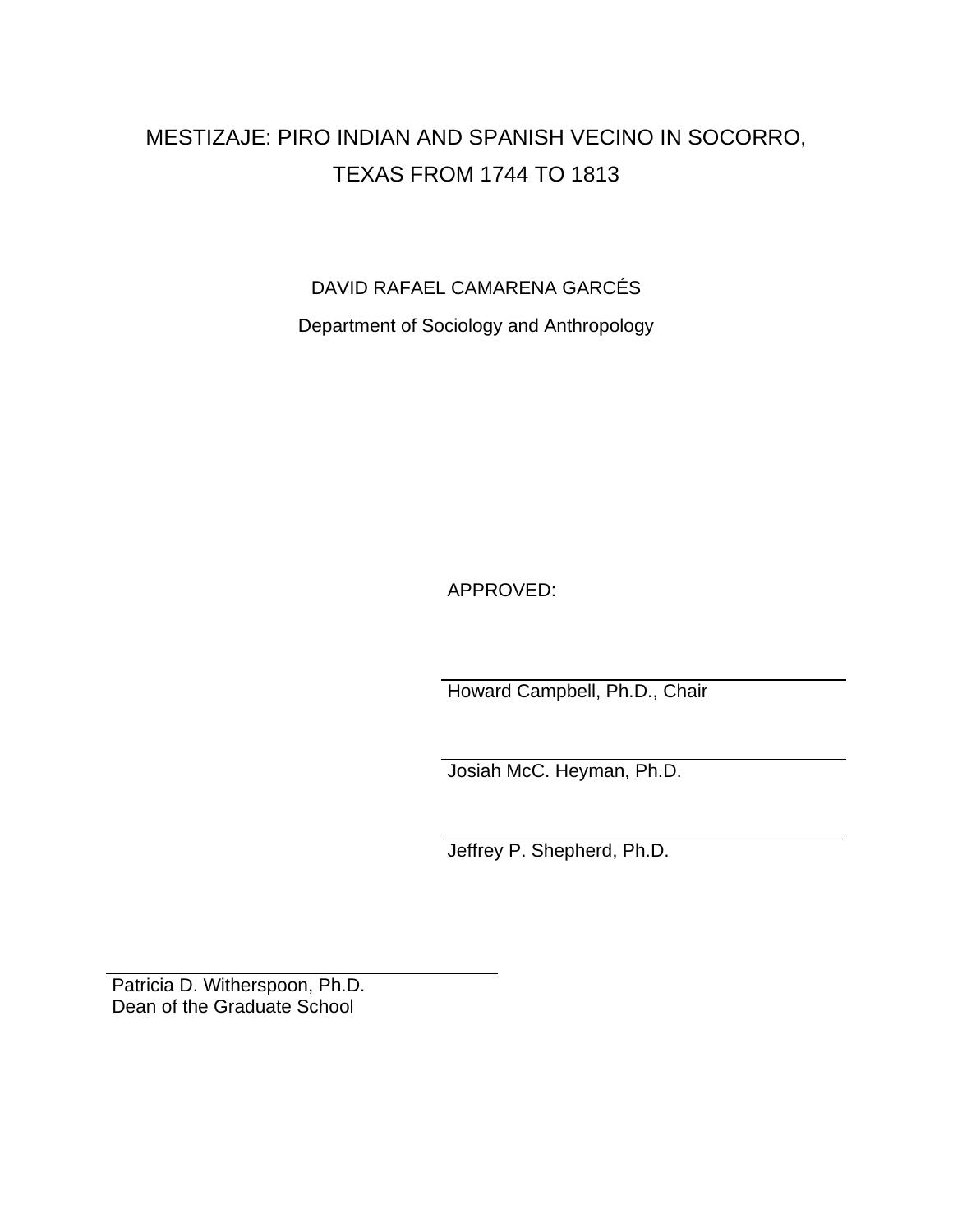Copyright ©

by

David Rafael Camarena Garcés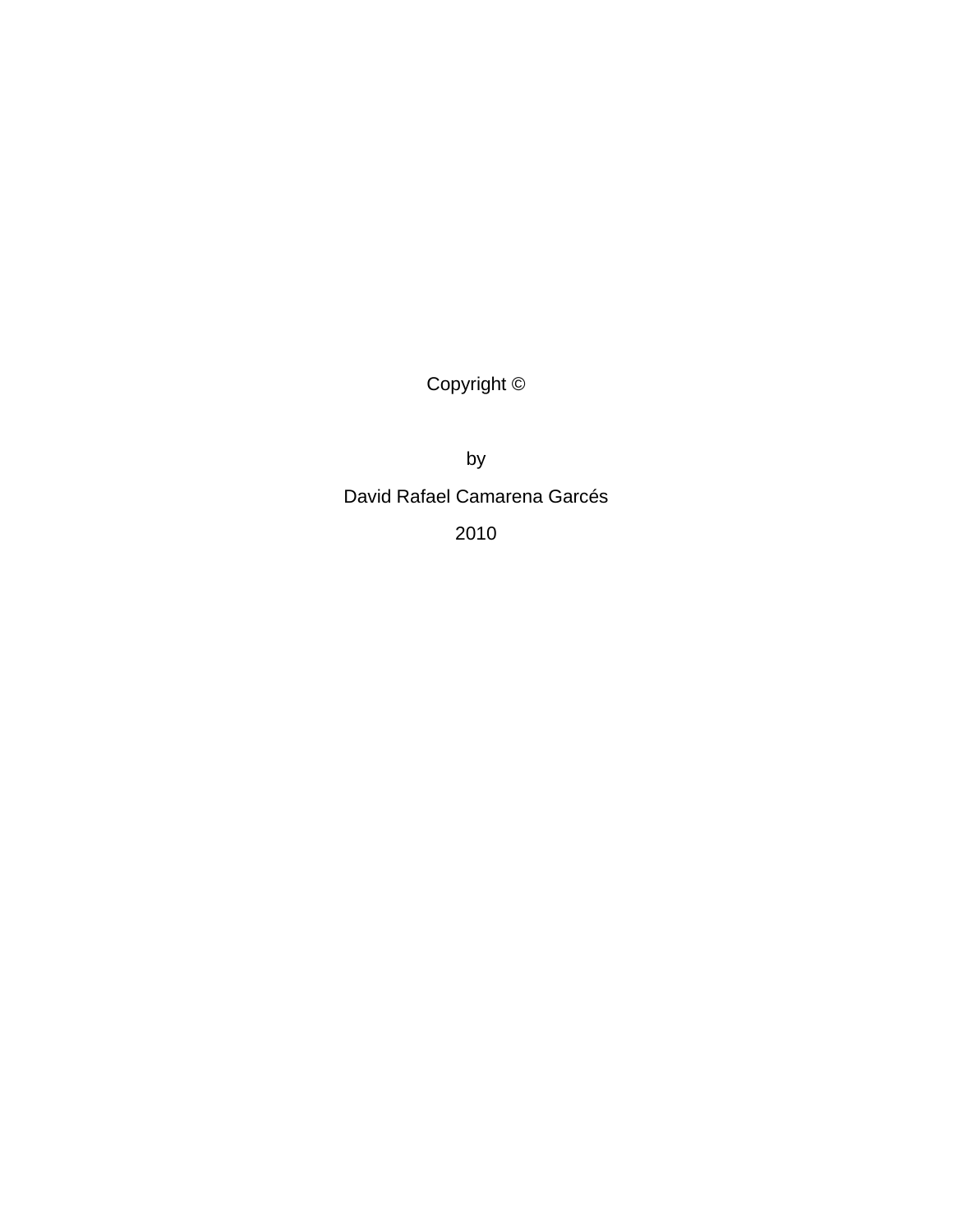## MESTIZAJE: PIRO INDIAN AND SPANISH VECINO IN SOCORRO, TEXAS FROM 1744 TO 1813

by

### DAVID RAFAEL CAMARENA GARCÉS, B.A.

#### THESIS

Presented to the Faculty of the Graduate School of The University of Texas at El Paso in Partial Fulfillment of the Requirements for the Degree of

#### MASTER OF ARTS

Department of Sociology and Anthropology THE UNIVERSITY OF TEXAS AT EL PASO December 2010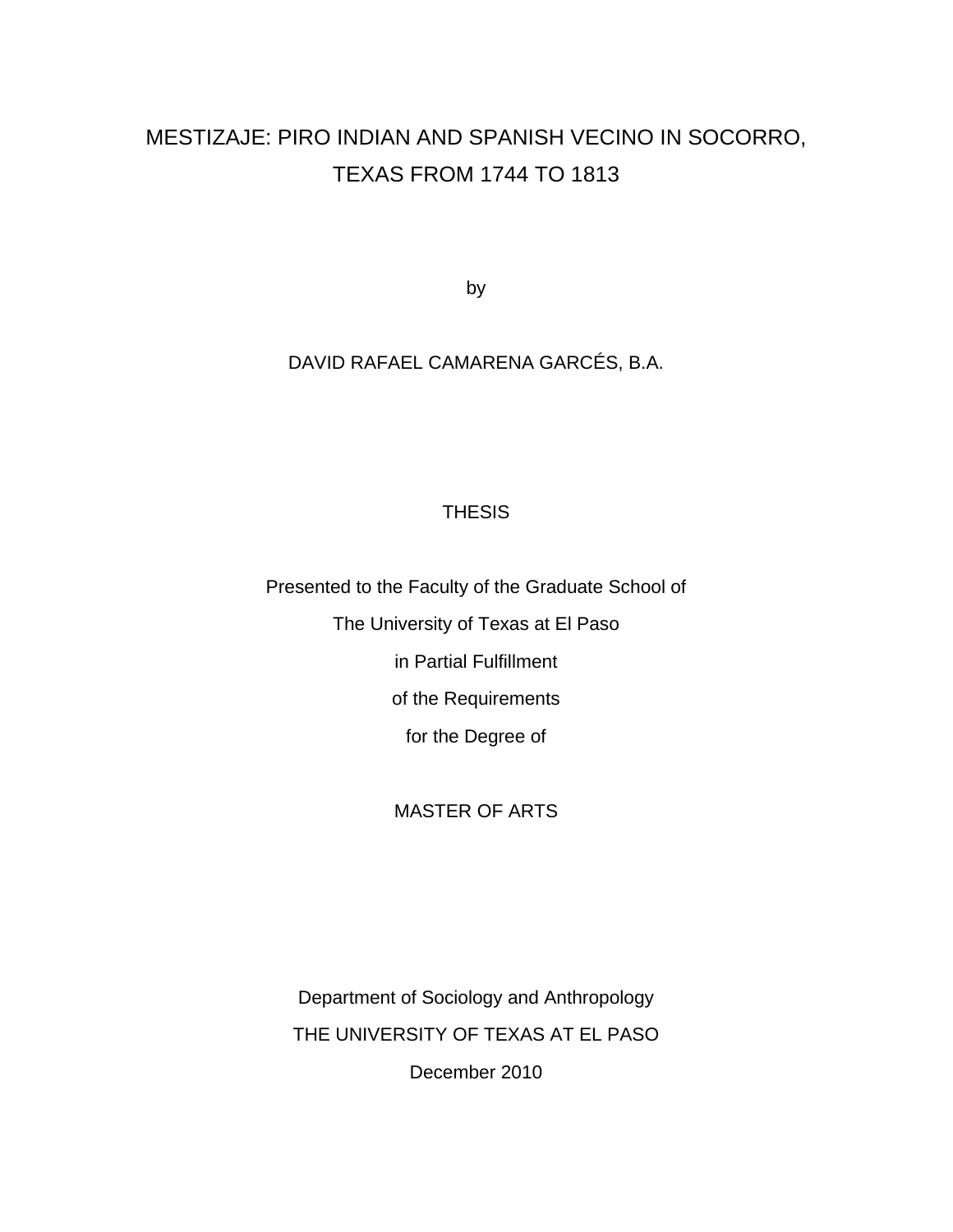#### **Acknowledgements**

<span id="page-4-0"></span>I would like to specifically thank Dr. Howard Campbell for his patience and assistance in completing this work. Special thanks also go to my committee members Dr. Heyman and Dr. Shepherd for helping me out when it was crunch time. Additionally, gratitude is also given to the late Dr. Stephen Mbutu who first got me working on the Socorro Mission as an undergraduate student and who helped launch an interest and a career in archaeology. Finally thanks to my loved ones past and present for all of their encouragement.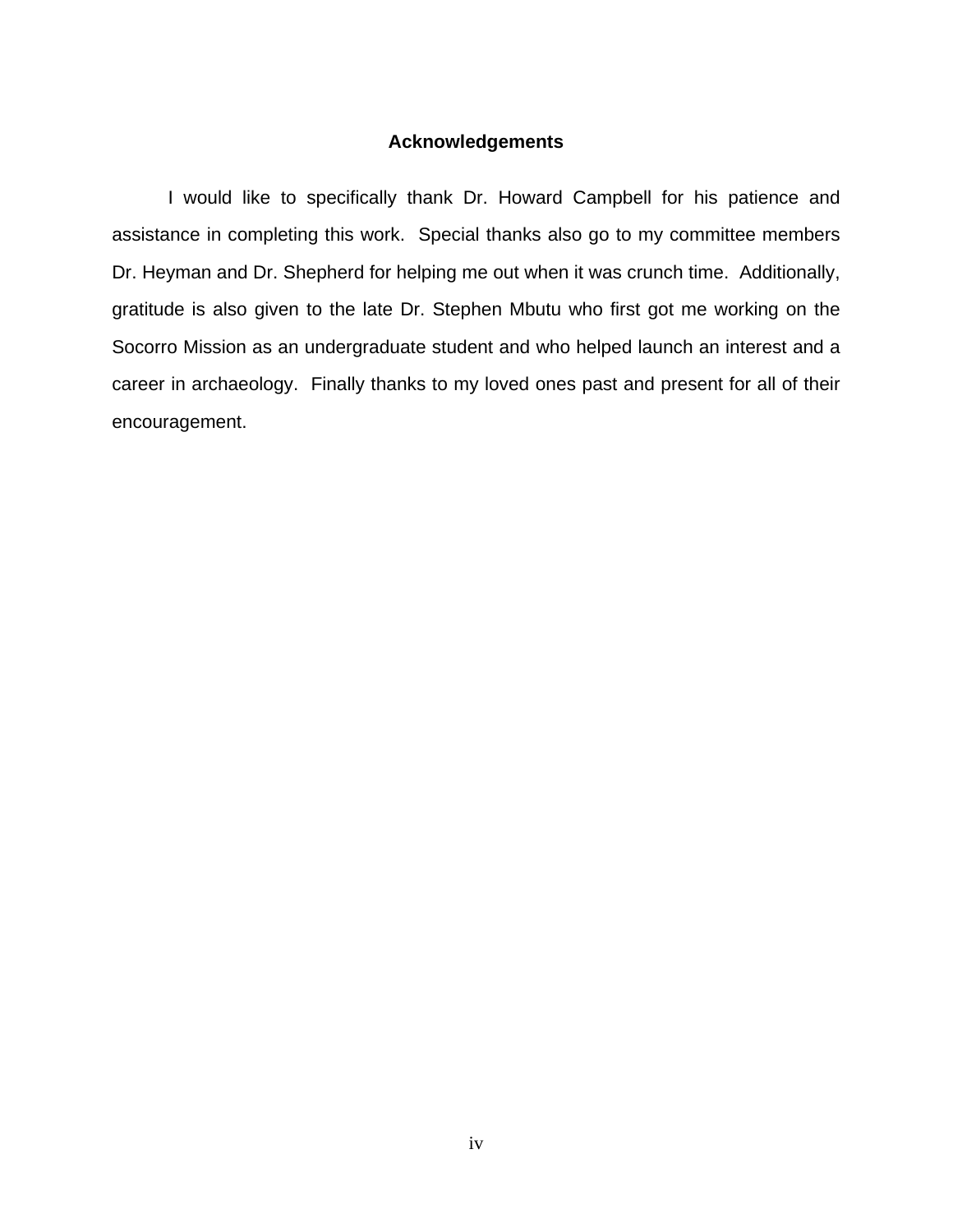#### **Abstract**

<span id="page-5-0"></span>This research examined culture on what is now the U.S./Mexico border, among Piro Indians and Spanish citizens (*vecinos*) in the community of Socorro, Texas between 1744 and 1813. The purpose was to better understand the process of mestizaje as experienced by Piro Indians as they participate in larger hegemonic Spanish civil and ecclesiastical institutions. Using archival materials along with secondary sources, this thesis reconstructs the antecedents that ultimately led the primary Indian community to transform into a Hispano settlement along the banks of the Río Grande. Pressured by vecino encroachment, participation in the Spanish wagelabor system, several environmental catastrophes in the form of the flooding of the river, and the constant threat by various Apache groups helped transform this new community into one best characterized by cultural hybridity and mestizaje.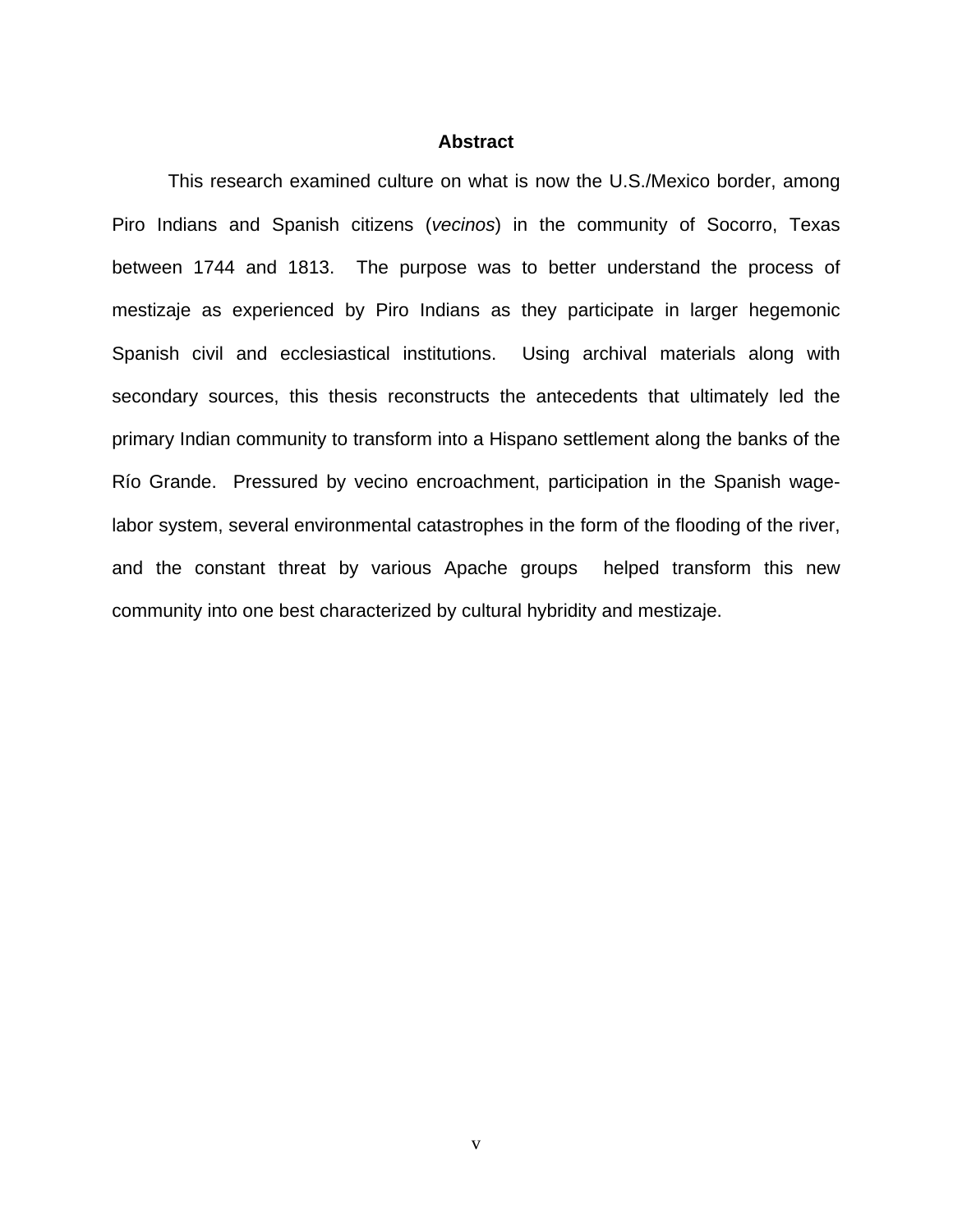<span id="page-6-0"></span>

| 1.1                                                                    |  |
|------------------------------------------------------------------------|--|
| 1.2                                                                    |  |
| 1.3                                                                    |  |
| 1.4                                                                    |  |
|                                                                        |  |
| 2.1                                                                    |  |
| 2.2                                                                    |  |
| 2.3                                                                    |  |
| 2.4                                                                    |  |
| Chapter 3: Socorro Indians and Vecinos: The Changing Social Melieu, An |  |
| An Chronological Examination of the Historical Documents  26<br>3.1    |  |
|                                                                        |  |
|                                                                        |  |
|                                                                        |  |
|                                                                        |  |
|                                                                        |  |
|                                                                        |  |
|                                                                        |  |
|                                                                        |  |

### **Table of Contents**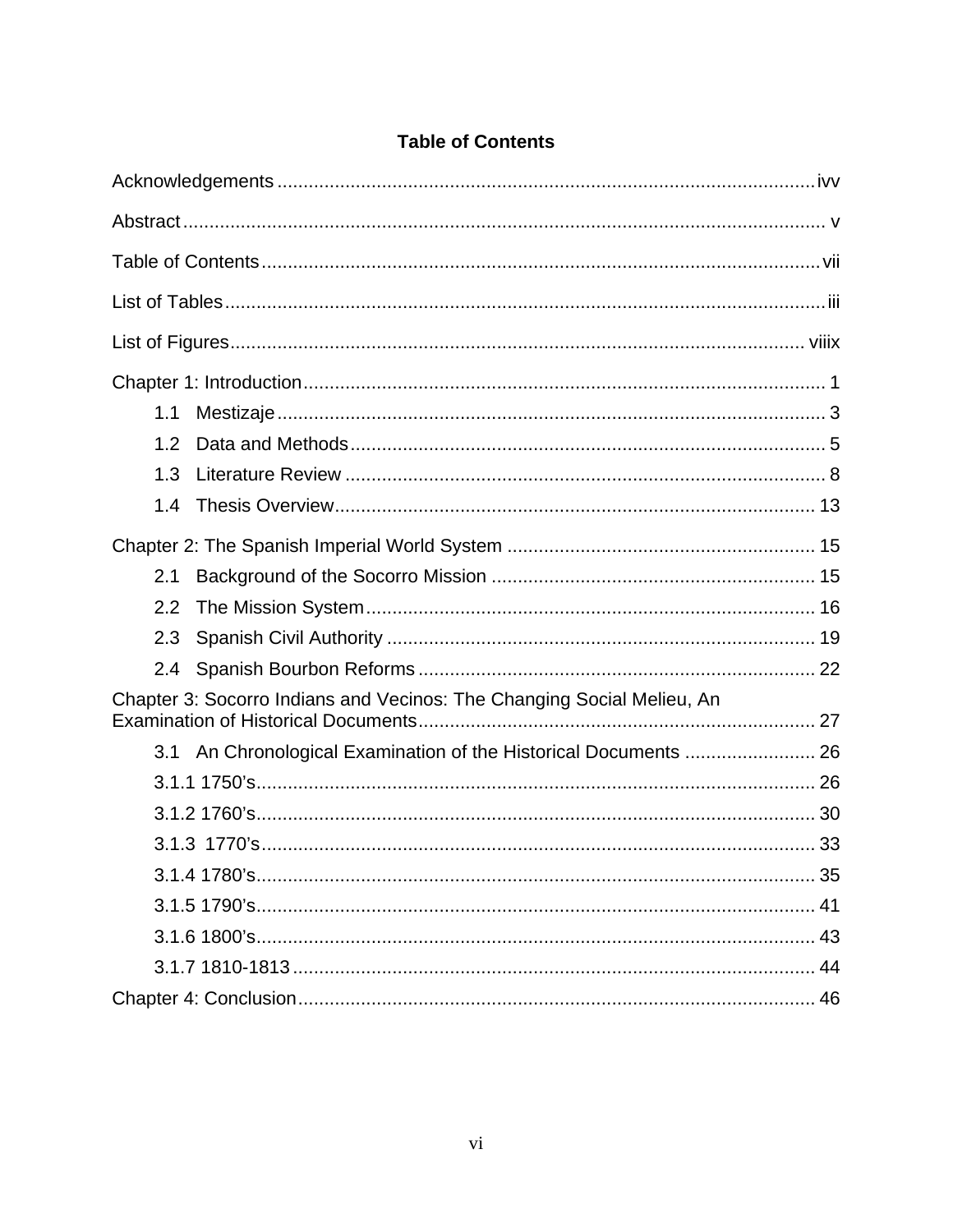| Vita |  |
|------|--|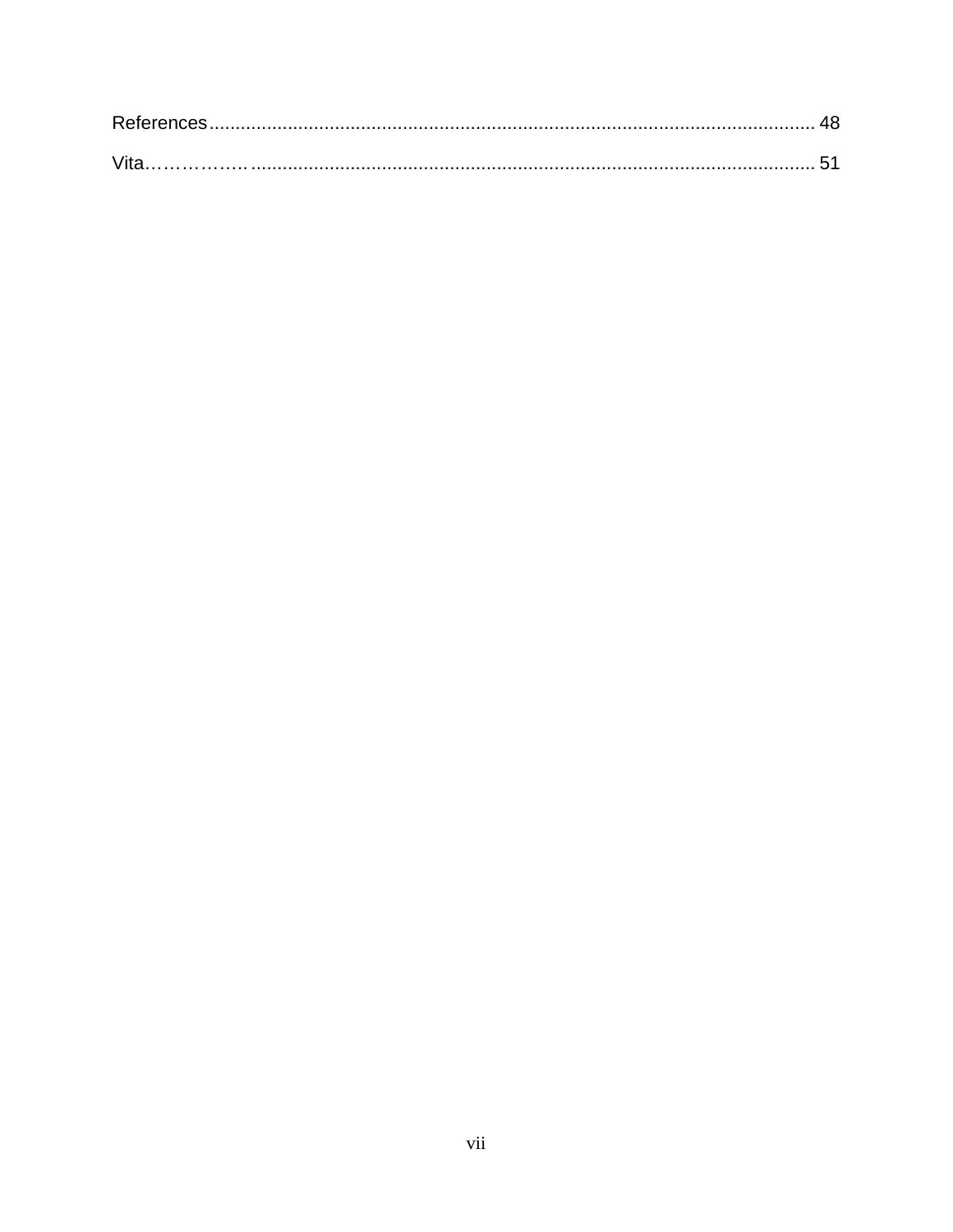### **List of Tables**

<span id="page-8-0"></span>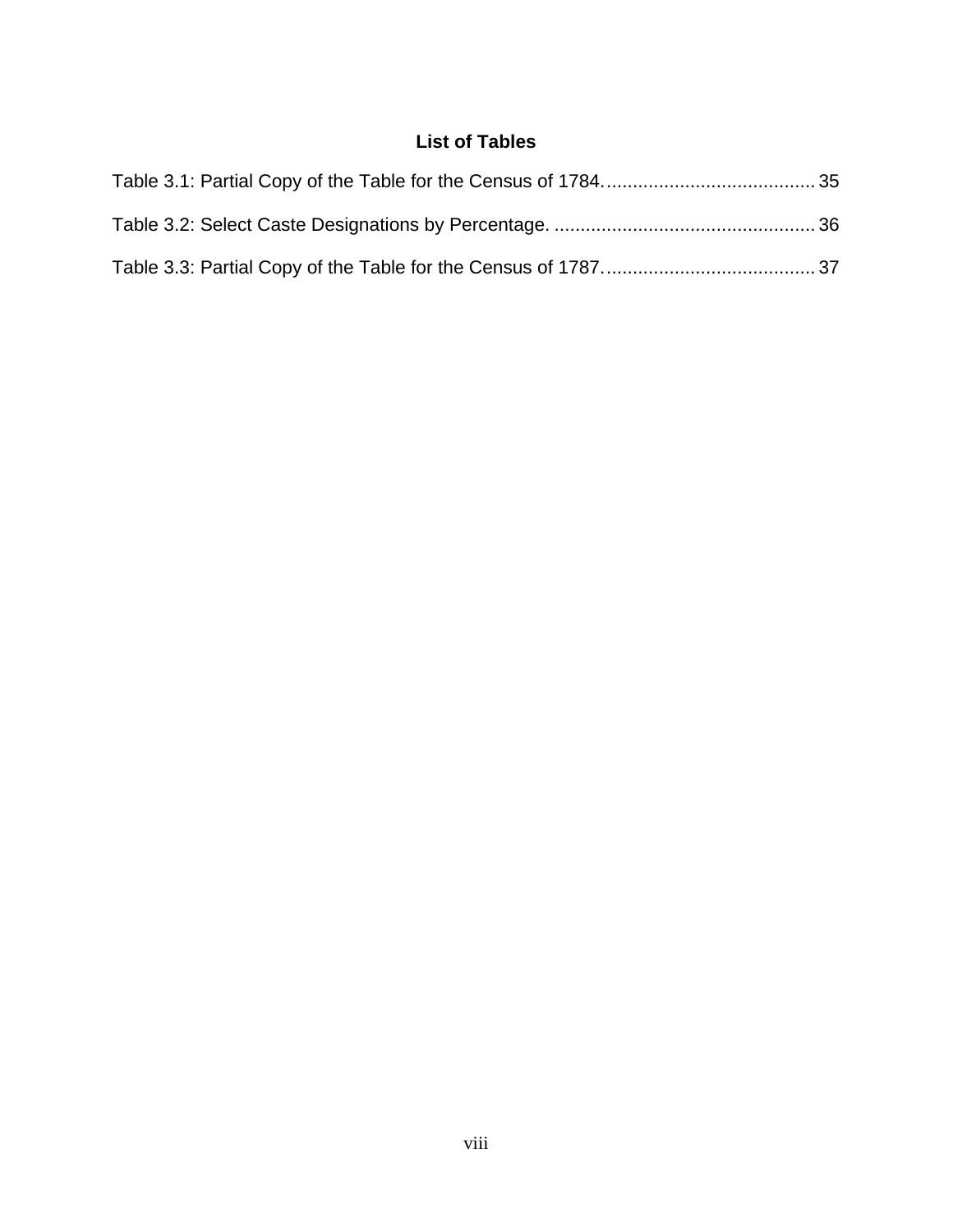## **Figure**

Figure 3.1: Southeast portion of the Don Bernardo Miera y Pacheco Map 1758 .......... 40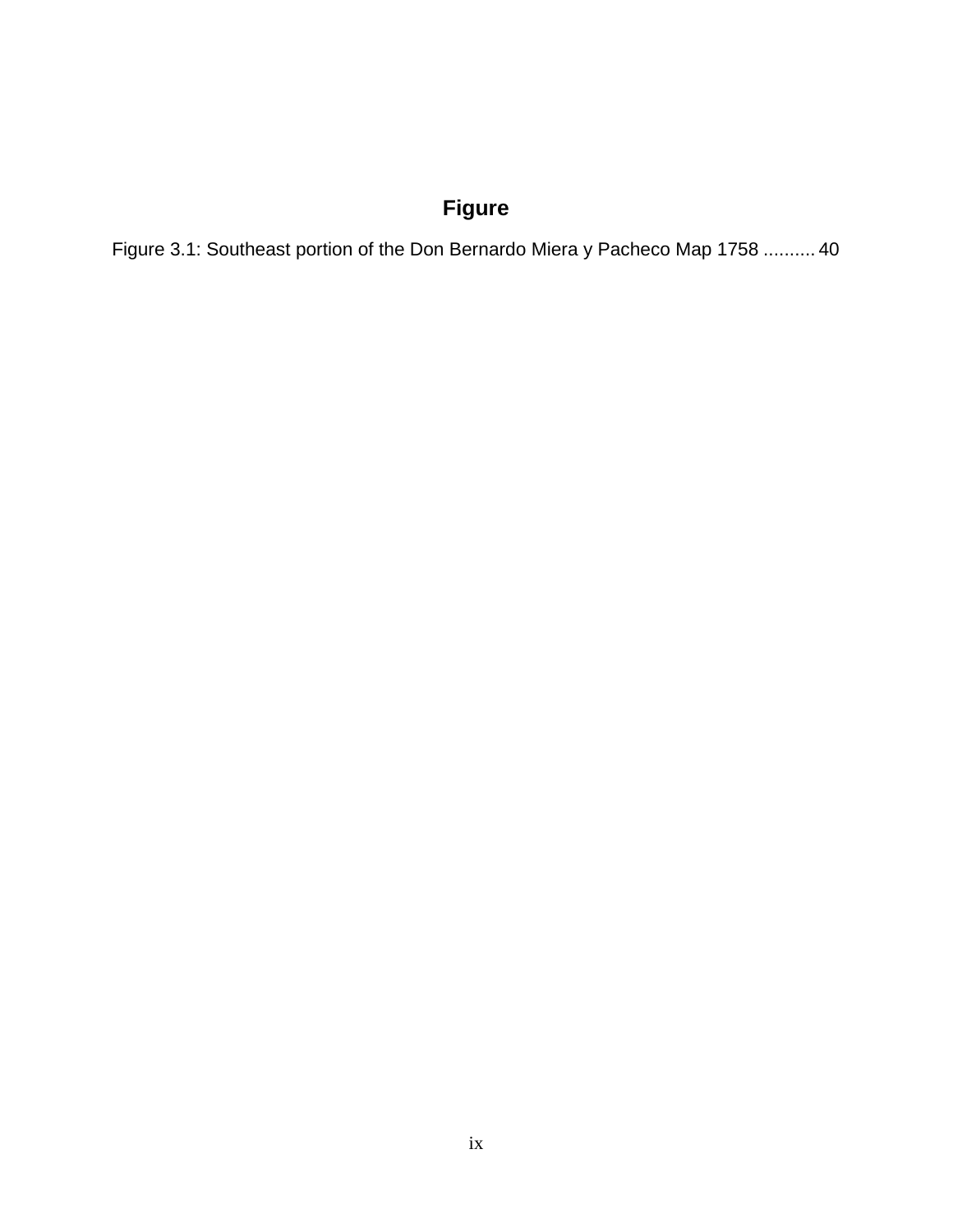#### **Chapter 1: Introduction**

<span id="page-10-0"></span>In 1901, the anthropologist J. Walter Fewkes made a brief visit to the El Paso valley to document if any Native American customs still existed in the distinct communities of Ysleta and Socorro, located in Texas and Senecú and San Lorenzo in the Mexican state of Chihuahua. His assessment was the "Indians had practically become Mexicanized" in the previously mentioned communities (Fewkes 1902:58). The alleged lack of Indian identity allowed Fewkes to describe the communities of the El Paso valley as engaging in or in the completion of a process whereby the inhabitants that laid claim to indigenous ancestry had customs that have lost social importance due to the population changing culturally and demographically from Indian to Mexican. Fewkes, like many historical scholars on the subject of Socorro, TX tell only a partial story.

Only in Ysleta and Senecú had Fewkes found that indigenous practices mixed with colonial tribal organization still existed. In Socorro, Texas, he found the small agricultural hamlet to be void of any Piro Indian customs and language, although he contended that a few families claimed to be of "Indian blood" but they had no tribal organization and no ability to speak the Piro language (Fewkes 1902:72). The indigenous Piro community of Socorro had seemed to melt away with time, leaving only shallow remnants of the first mission of 1681, along with the existing church located on Buford Rd. and scattered but abundant shreds of pottery as evidence of a complex Piro heritage.

The Piro identity seemed to fade with time according to Fewkes but in the long historical trajectory of the El Paso valley the Piro's managed to imprint themselves on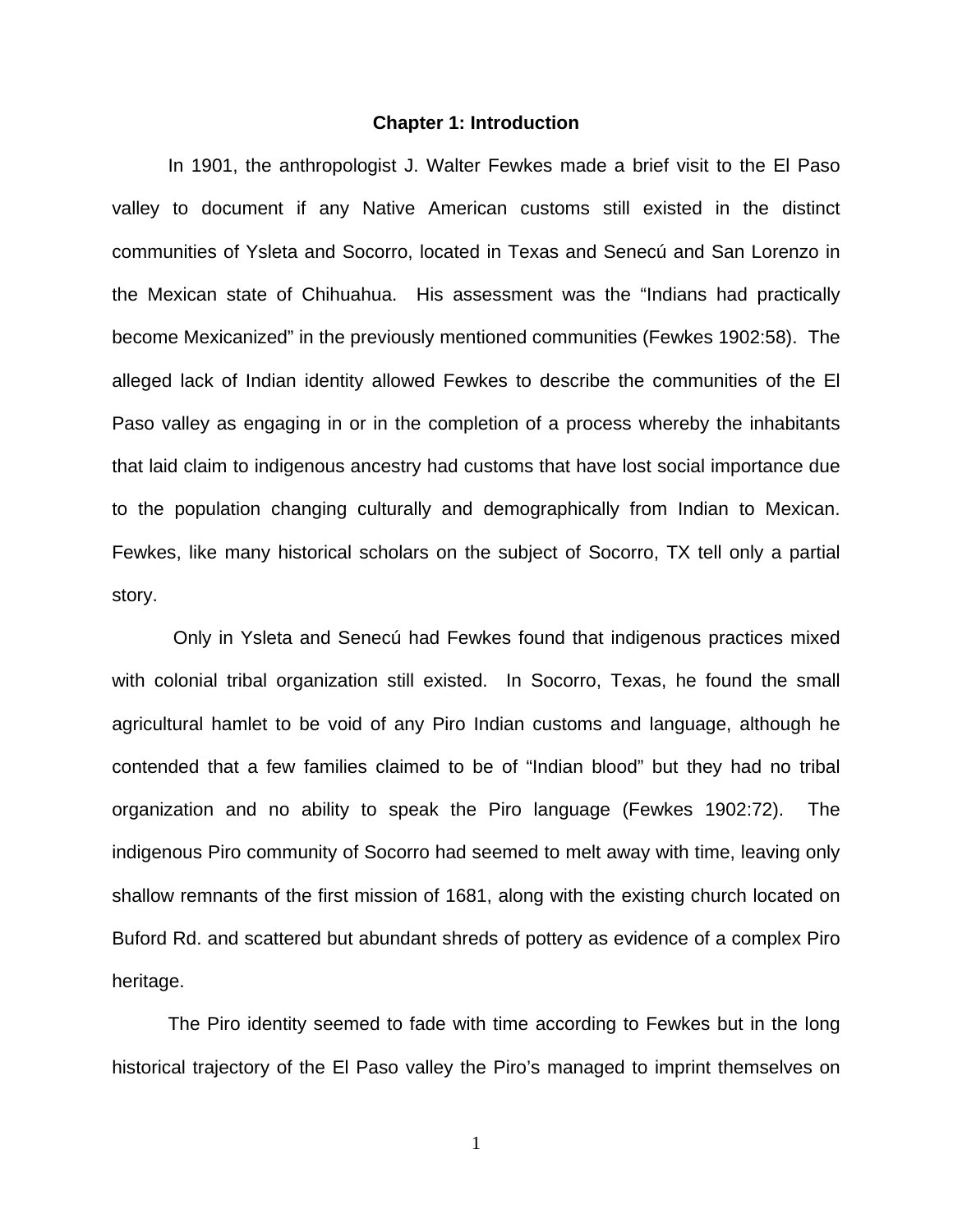the social landscape. The Indians of Socorro much like the other indigenous peoples that settled in the area juxtaposed ideas and ways of life that incorporated traits and values that would allow for families to live and prosper. Some opting to Hispanisize while others held on to an identity that acknowledged an Indian ancestry and would later show a resurgence of customs which labored to demonstrate an affinity to the New Mexico tribes to the north while being unique to southern New Mexico and west Texas. Nevertheless, the Piro did survive and reemerged as members of the combined Piro-Manso-Tiwa (PMT) tribe (Campbell 2006). In the nineteenth century members of the group migrated to the village of Tortugas near [Las Cruces, New Mexico](http://en.wikipedia.org/wiki/Las_Cruces,_New_Mexico) and founded the Pueblo of San Juan de Guadalupe.

The primary focus of this thesis is to examine the social processes, with the use of historical documents, that led the pueblo of Socorro, Texas to transform from a Piro Indian settlement into a predominately Hispano "*vecino*" community. I will be focusing on the ongoing construction of ethnic identity among the Piro experience whereby tradition and the negotiation brought about by Spanish rule resulted in a new mestizo community. The Socorro Piro Indian of 1681, 1751, and 1801 was not the same individual. That is, there never existed a base set of ideas of what constituted a Piro Indian. Rather the Piro identity was responding to oscillating paradigms of subordination that resulted in individuals taking actions that would allow them and their families to prosper. Tracy Brown a historian, in the *Journal of the Southwest* notes, "Spanish beliefs and practices overlapped with Pueblo peoples until, eventually, the two merged. That merging led to the acceptance of a more Hispanicized existence and even the abandonment of community" (2004:467).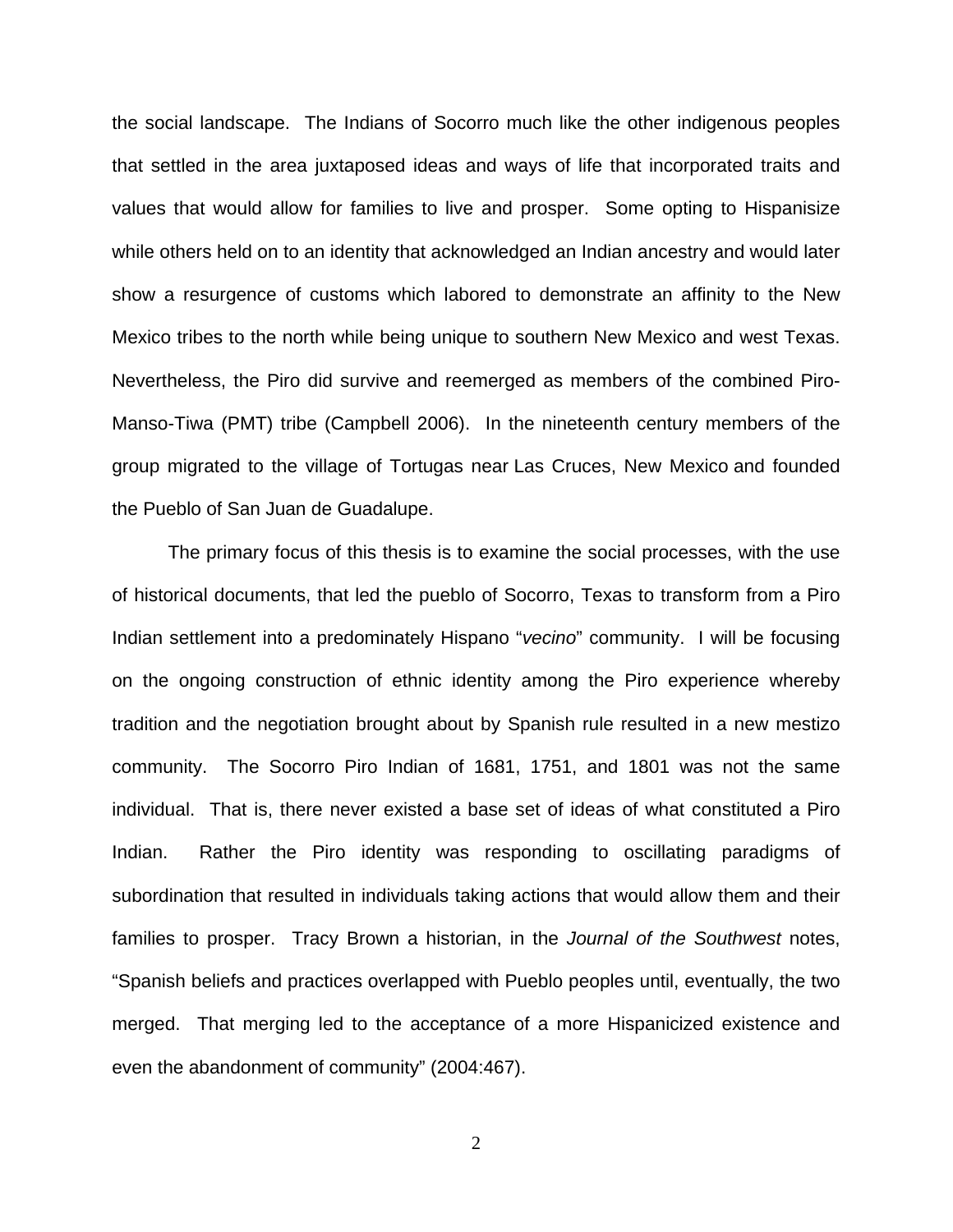I have already touched on the general problem I wish to investigate in my analysis of Socorro. The problem is in the analysis of mechanisms that individuals or groups of Piro employed to sustain an existence, be it the incorporation of cultural traits and or the miscegenation of peoples. This was a constantly modifying process where the Piro, since the first contact with the Spanish, were recomposing ideas and practices that allowed an advantageous method of survival in differing social and ecological environments. Therefore, since its inception in 1682 the small agricultural community has gone through syncretic transformations whereby the inhabitants initiated change in response to outside forces. Their decisions for such actions were chosen but they occurred within a context of a larger world system that was ever influencing those decisions consciously or not. Socorro is then emblematic of a community that undergoes change in activities and rituals that foster any number of identities in a periphery. This zone is not merely a geographical one but a cultural one where hegemonic forces lay claim to advantageous living conditions and thereby choices that facilitate mestizaje within the Piro community of Socorro. This fusion of unequal power relations within the ethnic community in Socorro, Texas is a complex endeavor but with the limited data I look to reconstruct the conditions that led to Hispanizing of the Piro population.

#### **1.1 Mestizaje**

The term Mestizaje is fluid and open to numerous definitions. In its simplest understanding mestizaje implies a biological or cultural mixture, often resulting in a new creation- a human being of mixed origins or state of consciousness in response to hegemonic forces. This hybridity brings different elements together that fuse, yet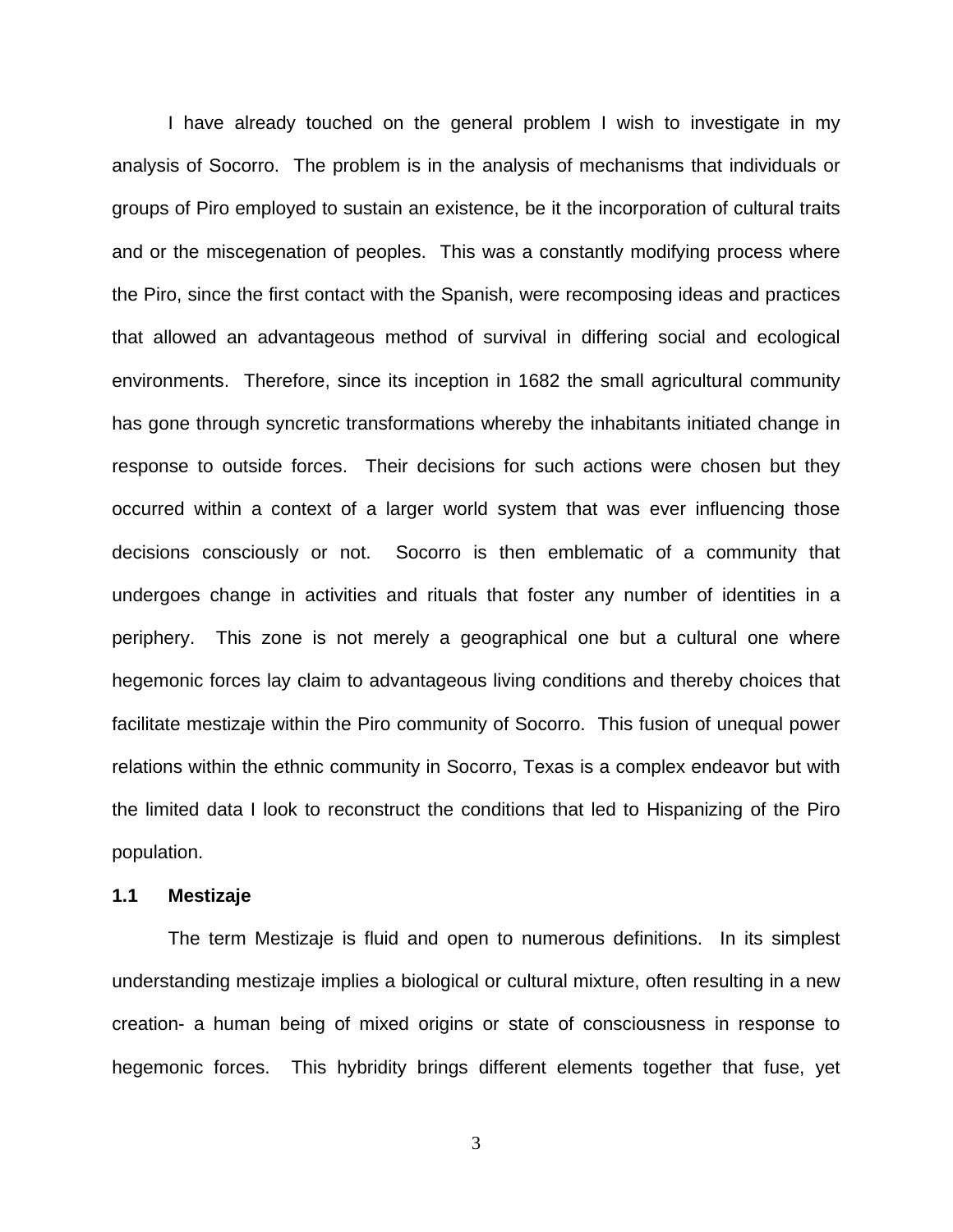maintain a certain distinction between its contributing elements. Jeffery Gould describes mestizaje as "as the outcome of an individual or collective shift away from the strong self-identification with indigenous culture…but emphasizes the openness, fluidity, and the multiplicity of identities" (Gould 1998:10).

In the past as in the present, this complex process of mestizaje is initiated in an effort by communities or individuals to recompose or reconfigure the spatial realm of certain ideas in practice. They make local adjustments to the new paradigms imposed by the dominant group and thereby constantly recreate ideas that combine distinct but unequal social structures. In the examination of mestizaje as an agency of changing cultural and political processes I dare not look to generalize mestizaje or claim that the miscegenation of "races" is the simple result of long cultural and biological conquest. Instead, I offer only a picture or glimpse of the complexity of human interaction in the regional and global scale. Noted anthropologist Eric R. Wolf stated, "Cultural change or cultural evolution does not operate on isolated societies but always on interconnected systems in which societies are variously linked within wider 'social fields' (1982:76)". Therefore the historical analysis of this mestizo phenomenon in Socorro is merely an episode of changing configurations that although on the periphery of the Spanish world is bridged by global affairs.

Mestizaje is a phenomenon that continued well beyond the Spanish dominance of the area (Campbell 2006, Gruzinski 2002). In effect, these same processes of conflict and necessity in turn led to an identification with each other in the changing world system that continues to the present (Field 2002, Gruzinski 2002). For this reason, the scope of this endeavor is to elucidate a segment of relations between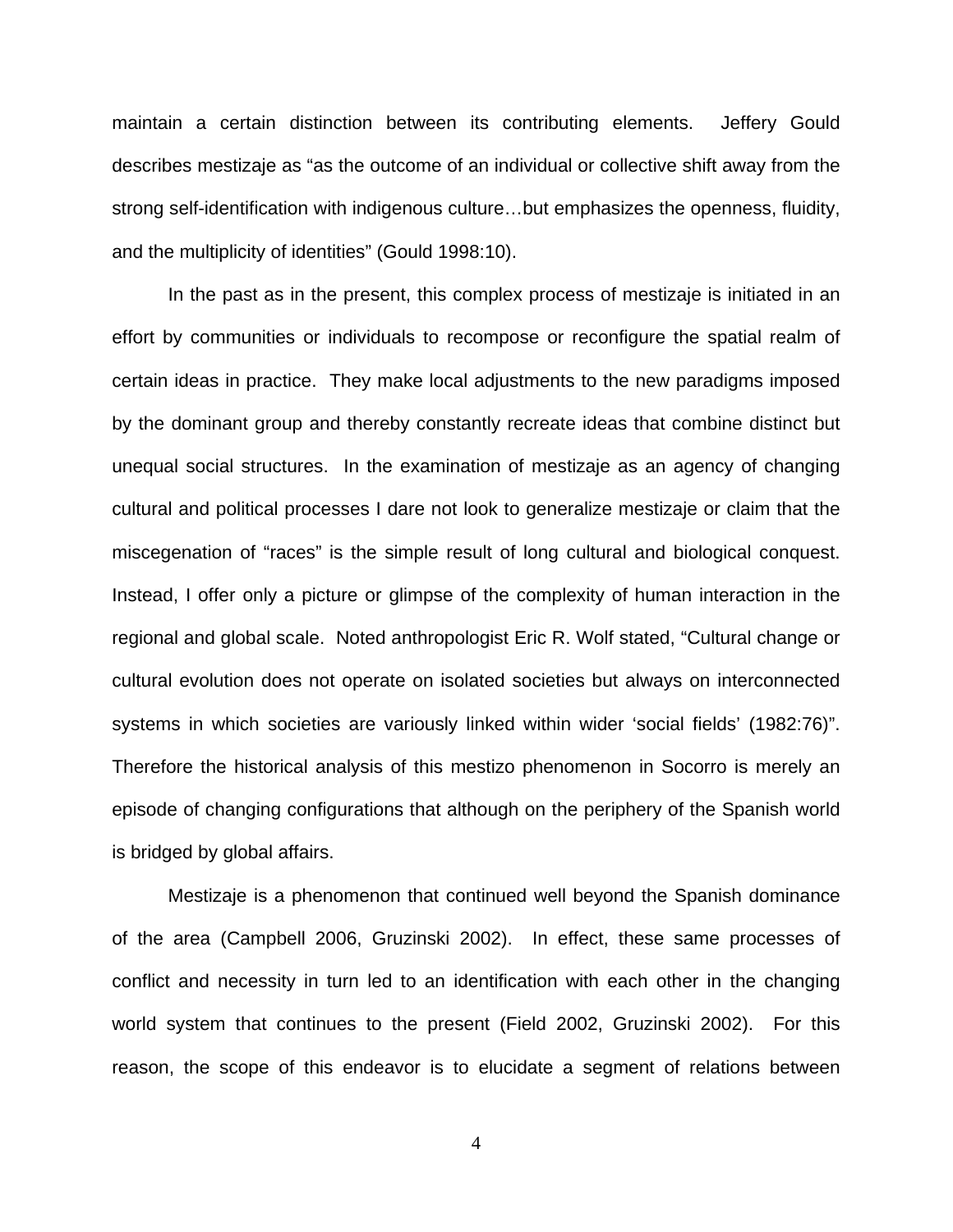groups of peoples who out of necessity create a community that is distinct in the valley of El Paso during the  $18<sup>th</sup>$  and early  $19<sup>th</sup>$  century. This process resonates into the present and therefore the future as U.S. society becomes more diversified in the global scene.

#### **1.2 Data and Methods**

Throughout this dynamic period of Socorro history the Piro seem to melt away much like the weathered adobe of the mission church. The Indians of this community are the focal interest of this thesis, but because the Indians of Socorro left no known first hand documentation of their lives this thesis employs a multi-disciplinary approach using anthropology and history. Being that this thesis is about the Indian community of Socorro an attempt is made to understand the dominant institutions these individuals found themselves in. A section of this thesis will focus on an overview of Spanish world system as it would have impacted this community. Additionally, the examination of primary sources in the form of historical documents will offer an opportunity to glimpse the process of mestizaje as the Piro deal with new opportunities and new hardships. The methods used in this research include the consideration of census records, Spanish government documents, and church records in the form of prenuptial investigations.

By examining the various historical documents found in the archives and other sources, I look to track the population demographically with the use of census records of the indigenous people in Socorro in order to understand the process of mestizaje between the years 1744 and 1813. I have also collected the census records for Senecú, now in present day Ciudad Juárez, to compare both communities. Both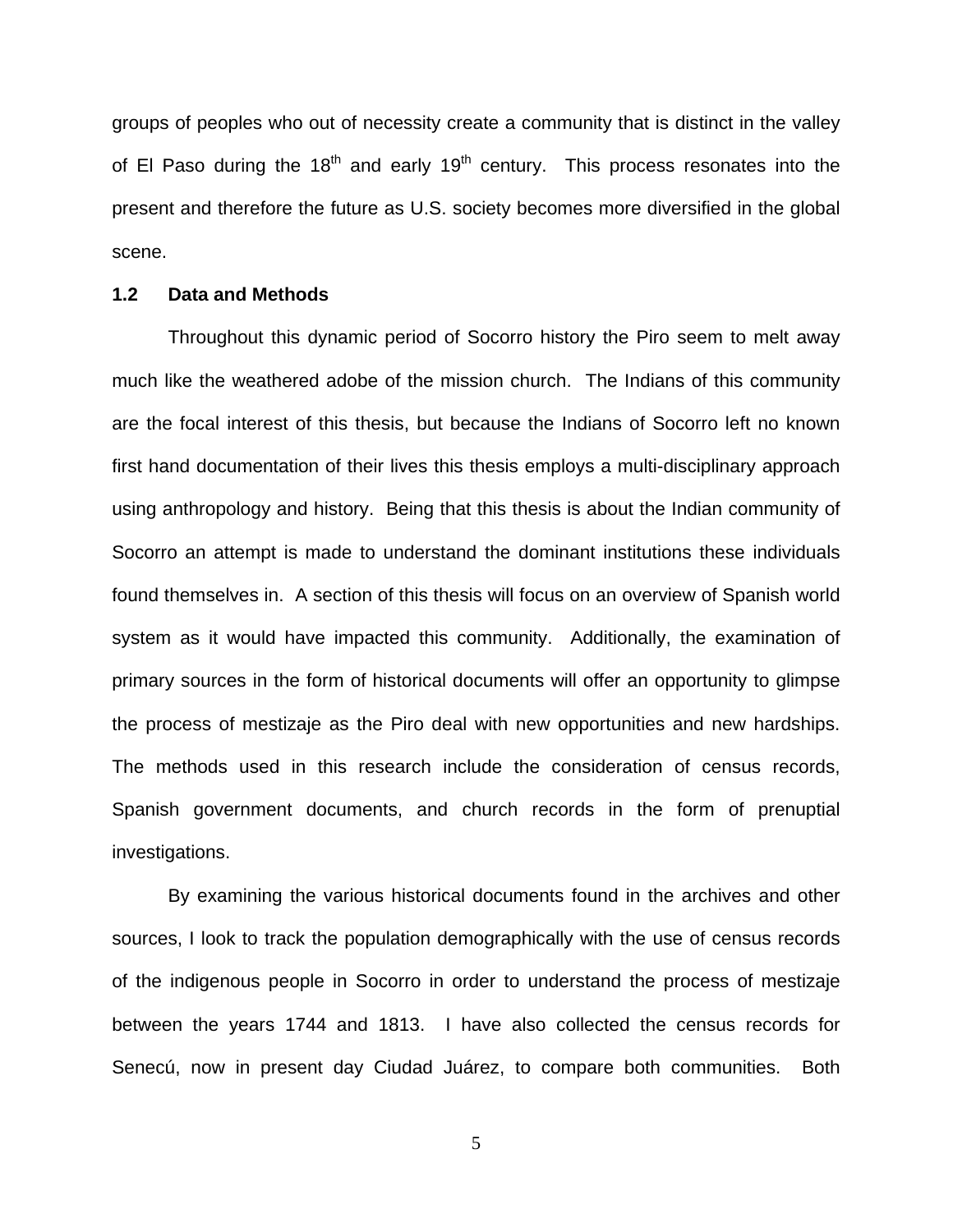populations consisted of primarily Piro people but in 1813, there numbered 299 Indians in Senecú as compared to the 68 in Socorro (Archivo Municipal de Ciudad Juárez MF489 R14).

The principal primary source of archival material comes from Archives of the *Ayuntamiento de Ciudad Juárez*, 1726-1900, which is located in the University of Texas at El Paso library. Some other primary archival sources come from the Municipal archives or the *Documentos históricos / Archivo Municipal de Ciudad Juárez* 1750-1939 and the Spanish archives of New Mexico both of which are also located at the UTEP library. The daunting task of going through archival material on this area has been most notably done by Rick Hendricks and to a lesser extent by archeologist Rex Gerald. I also have spent the entire summer of 2004 going through a substantial number of microfilm reels that have potential information from the periods of 1740 and 1815. I made copies of the pages that were readable but some material may have been excluded due to the poor quality of the microfilm. Other documents may have been excluded due to the unreadable penmanship.

Robert Jackson describes the problem that he encountered while investigating census, marriage rosters, and baptismal records; there was a high degree of subjectivity on the part of the recorder (1999). As an example of this complexity, he states that indigenous people would renegotiate their status by working in mines and ranches and thereby modifying their behavior so as not to fall prey to the stereotypical elements that constituted Indian status. Cheryl Martin, a historian who specializes in Colonial Latin America and the Borderlands, also noted that the majority of the documents were written by local elites for a small group of literate people that went about their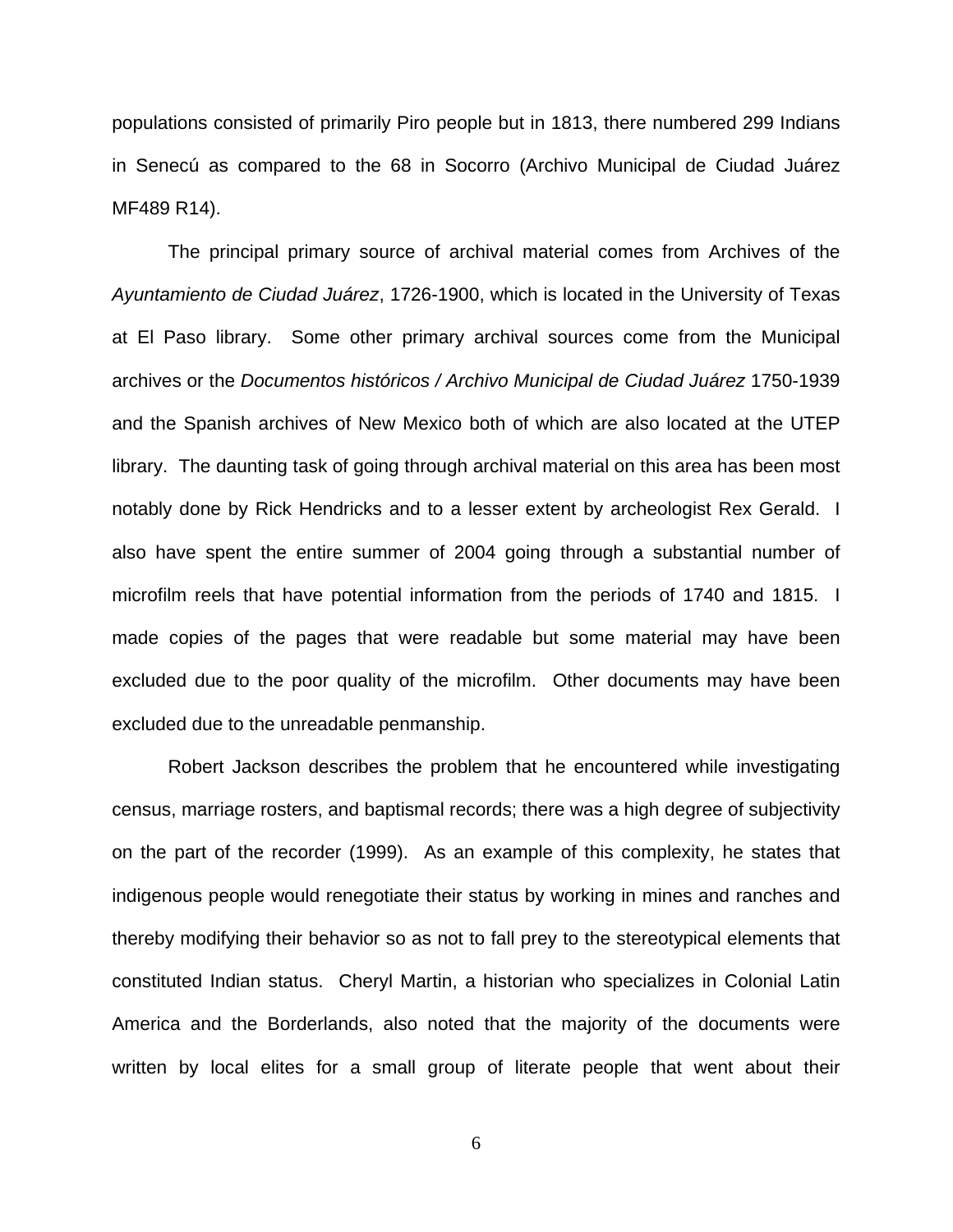administrative and judicial lives (Martin, 1996).

Research into historical materials about this complex and subtle process in Socorro, Texas may never have a single, clear resolution due to the paucity of information. With these limitations, the historical analysis of mestizaje of the Piro Indians of Socorro begins just before the monumental change of 1751; this is when the communal lands of the indigenous communities are privatized thereby giving greater opportunity for the homogenous community of Socorro to participate in the larger civil sphere (Hendricks 1992; Timmons 1990). No longer were the friars the stewards of the Piro but rather they were there only to minister to their spiritual needs. Consequently, the Piro person could use this land for his liking and thereby have more choices in how to deal with the daily dramas of existence. The census of 1744 taken of Socorro by a Franciscan priest is a starting point for the historical analysis of mestizaje. The reason is that the Piro population outnumbered any other ethnic class of people at this time. This analysis ends with the last known Spanish census of Socorro of 1813; it does so because once the area came to be Mexican territory in 1821 all residents were now citizens of the new republic, and after the Constitution of 1824 all ethnic distinctions were not noted in the censuses.

Therefore, within this period, the civil and religious archives that were written by the few literate Spaniards document in their censuses the diminishing ethnically indigenous population as time progressed. These archival sources not only describe this phenomenon but they do so in a linear manner that allows one to assume and therefore simplify the complexity of mestizaje. But Gruzinski in *The Mestizo Mind* states, "that mestizo mechanisms disrupt that linearity" (1999:28). Therefore mestizaje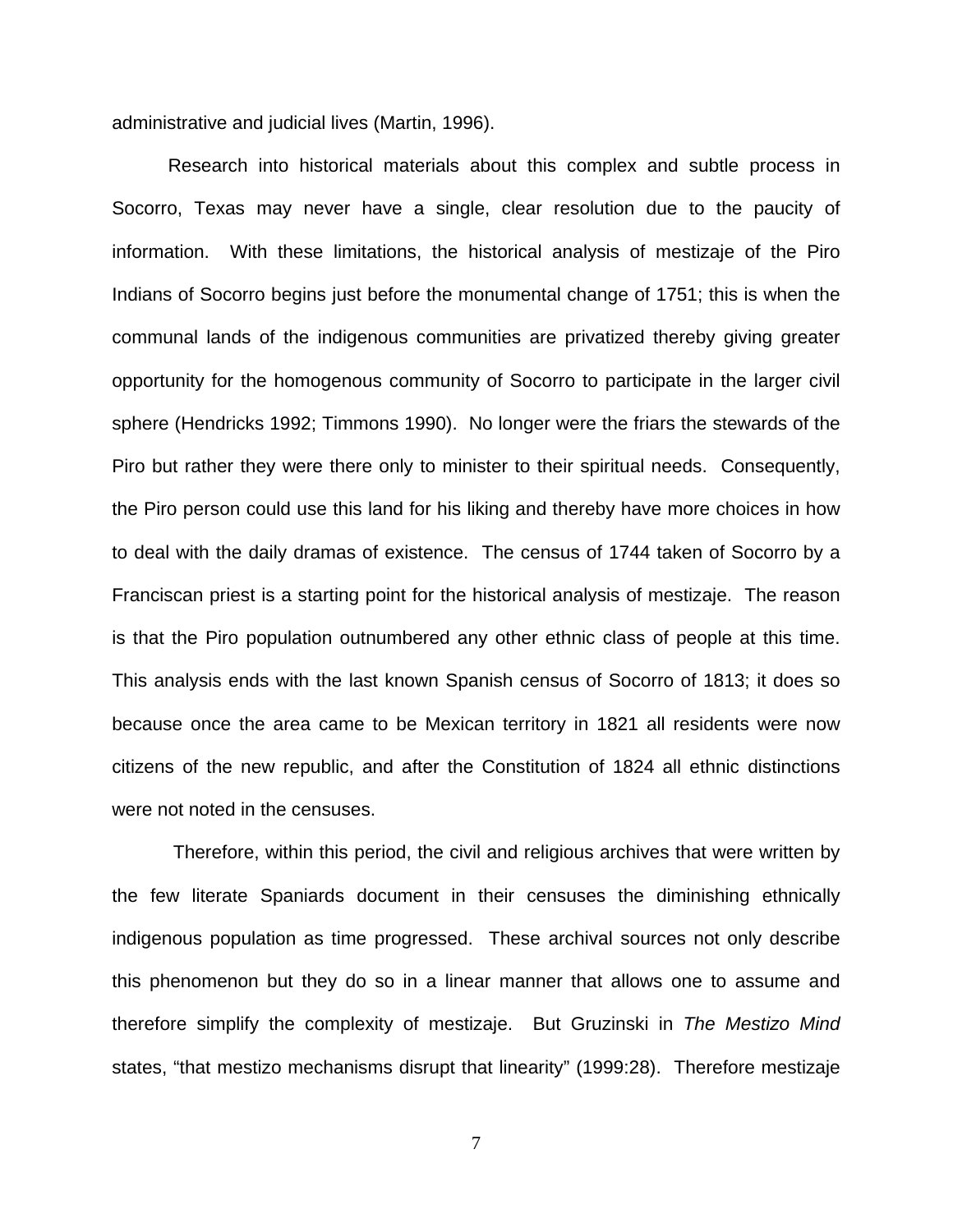disturbs the various states of equilibrium by the unpredictability of the search for new configurations, which are in response to cultural, social, and environmental conditions.

The archaeological assemblage of Socorro also elucidates the process of mestizaje within the community by showing the distinction of stylized and manufacturing differences in ceramicware (Marshall 1999, Tice 1987). The limited literature on this subject matter explains that there is significant disruption in the style of Piro ceramicware from the loosely defined chronological components or phases of 1680 to 1750 and later (Vieira 1994). Ceramic tradition is an excellent marker for kinship affinity if typologies imply spatio-temporal variability (chronology and geography) (Mbutu 2002).

#### **1.3 Literature Review**

The history of the Piro population of Socorro, Texas lacks abundant literature. For the most part, there are unpublished master's thesis and manuscripts mixed with technical archaeological reports. In respect to the diligent work done in Socorro by these researchers they fail to account for the dynamic activities that were happening in the later half of the eightieth century, perhaps due to the scope of their work. The process of mestizaje is a complex activity where manifold actions on the part of individuals and communities are taking place in response to the hegemonic forces. Many researchers chose not to examine the history of Socorro in this manner. The following two authors describe the common paradigms that are used to understand the changing demographics of Socorro, Texas during the mid-seventieth and early nineteenth century. What is the impetus for cultural identity in Socorro?

There are two popular ideas that account for this change in Socorro. Southwest historian, Rick Hendricks states one of them has to do with the heterogeneity of the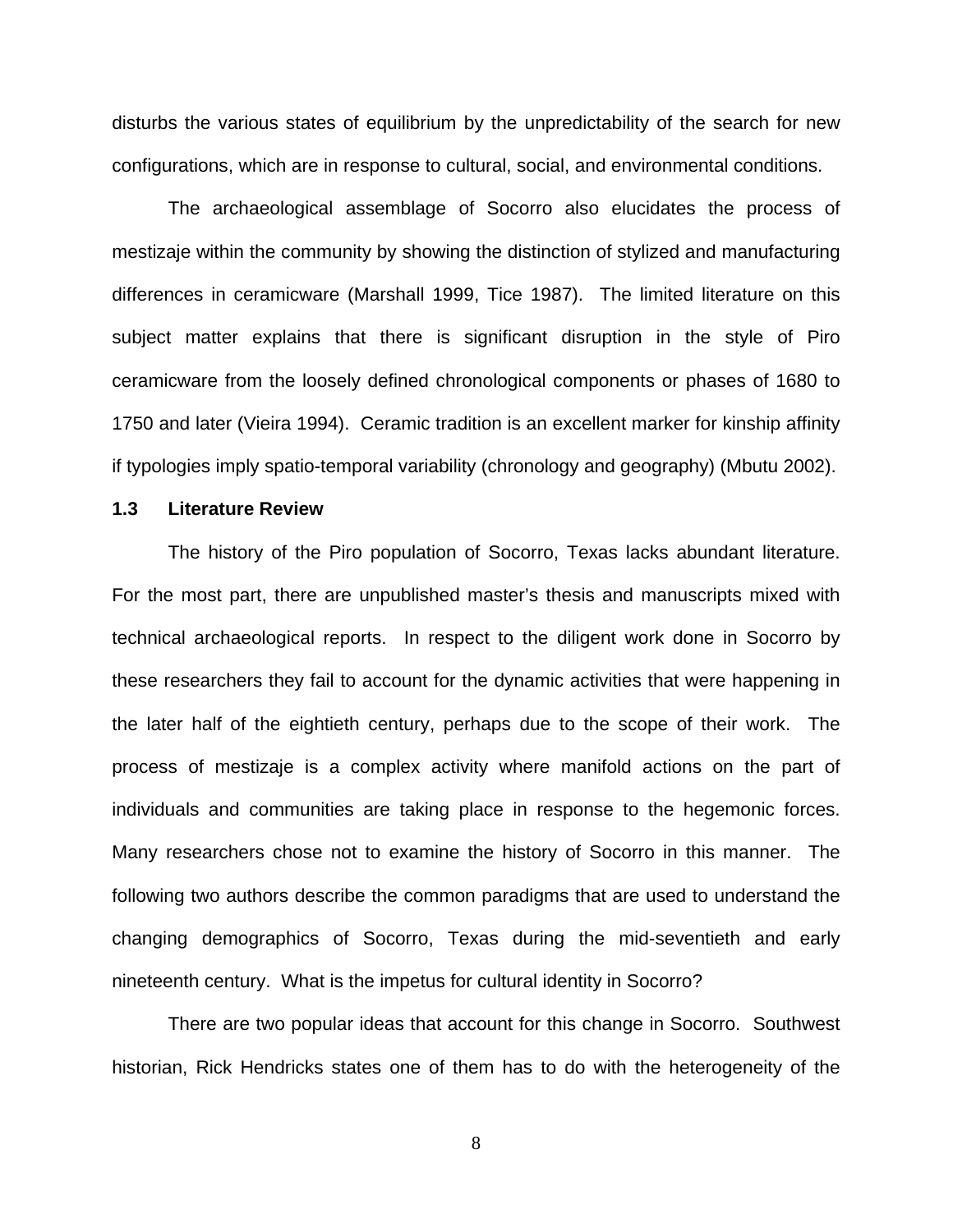primary group that was settled in the in the area after the 1680 Revolt. He describes the Indian population of Socorro militating against the preservation of Piro customs and language, which lead to the rapid loss of Indian identity (Hendricks 1992). To support this claim, he as well as others, stated, that in 1778 Fray Silvestre Vélez de Escalante, abstracting documents from the archives in Santa Fe, many of which are now missing, recorded the founding of Socorro soon after Otermín's return in 1682. According to Fray Vélez, Socorro was established some 12 and ½ leagues south of El Paso and settled for Piros, Tanos and Jémez Indians (Burrus 1980, Hendricks 1992, Mbutu 2002, Timmons 1990).

Historian and priest of the Socorro Parish from 1925 to 1946, Decorme disagreed with the Fray Vélez recordings, believing that it would have been highly unlikely for the Spanish to mix ethnically different people (Decorme 1962). Several censuses taken from Socorro never list indigenous groups other than Piros, except when Bishop Tamaron recorded erroneously the population as Suma Indians (Adams 1953:197). So why did the Indians of Socorro lose their customs and language much sooner when compared to the other indigenous communities of the El Paso valley. Senecú located just a few miles up river managed to keep their customs and language up to at least 1803 when a religious census was taken of the area and it recorded that Piro was still spoken along with Castilian (Juárez Archives Mf 495 reel 48 frame 83).

Archaeologist Bradley Vierra in *Searching for Piros near the old Socorro Mission* accounts for this difference when he states, "Assimilation appears to have occurred more rapidly in Socorro in comparison with other pueblos, presumably owing to its smaller size (Vierra, Chapman, Piper 1999:50). His argument is based solely on the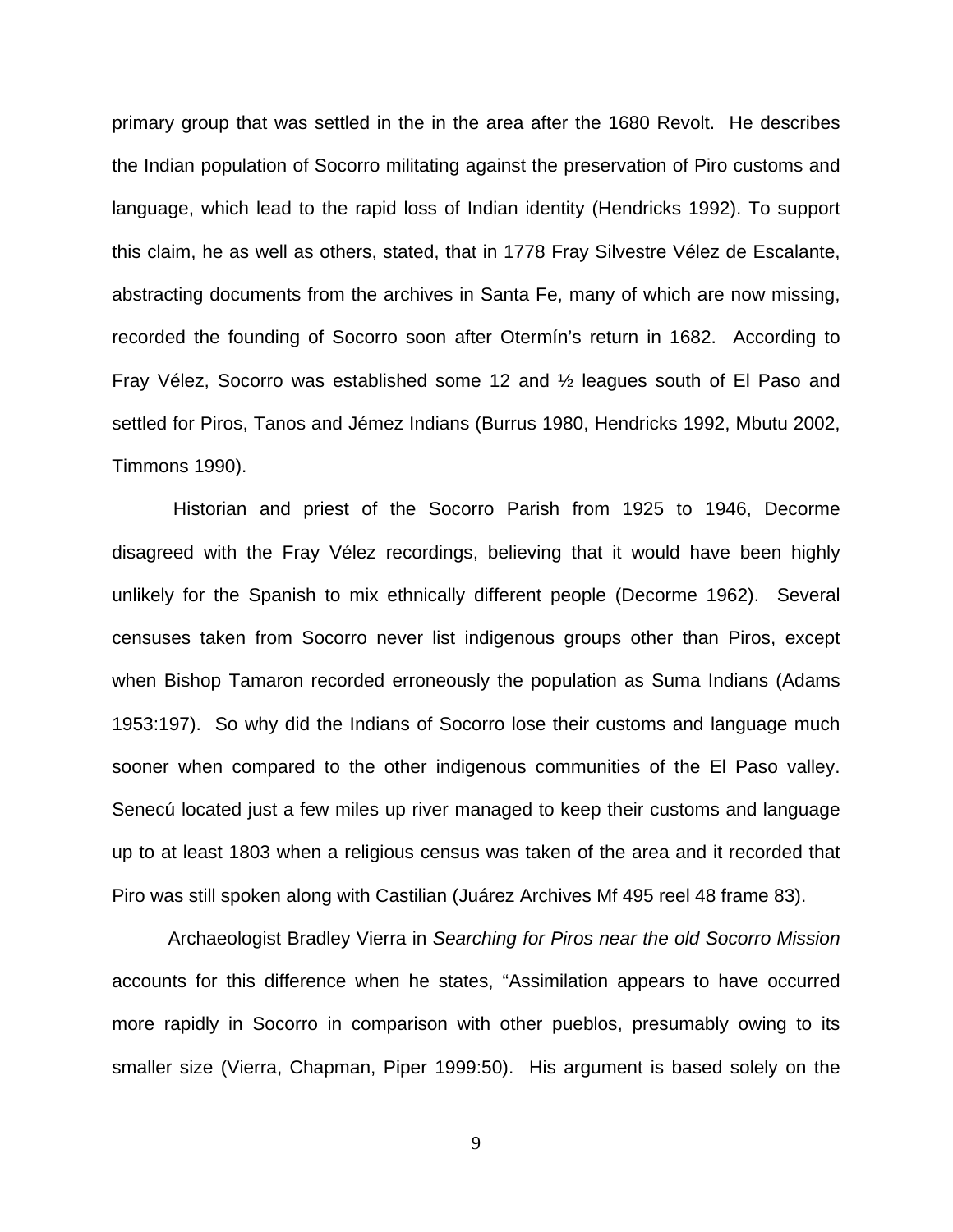numerical aggregate of the inhabitants of Socorro. In contrast, the Juárez archives list the census of 1784 clearly numerating more people in Socorro at 402, San Lorenzo at 248 and Senecú at 376 and Ysleta at 358 (Juárez Archives Mf 495 reel 46). By 1813 Socorro had a population of 700 people whereas Senecú had 462 (Juárez Archives Mf 489 reel 14).

These hypotheses ultimately lack the resources to fully describe not only mechanisms of biological miscegenation and cultural assimilation but also the actions the inhabitants partake in order to reinvent a culture that can ultimately survive new difficulties. Anthropologist Les Field in his journal article, "Blood Traits: Preliminary Observations on the Analysis of Mestizo and Indigenous Identities in Latin America vs. the U.S," explains that mestizaje is an alternative to Indian identity, which enables individuals to make their way up the social hierarchy (2002:15). To a certain extent, it is a resistance to the hegemonic construction of identity as applied by the Spanish caste system by allowing the individual to choose from the distinct systems when it is convenient for him or her.

For Gruzinski the mestizo process at work in Spanish America must be understood in a global context and Indians who opposed the Spanish hegemony coexisted with certain parts of it (2002). They took advantage of the maneuvering room that allowed them to be in-between spaces, thereby recreating ideas and practices that facilitated temporary solace in an ever changing world.

Susan Deeds', a colonial historian, offers a solid theoretical framework in her study of the indigenous peoples of Nuevo Vizcaya. She calls it mediated opportunism. She states, "Indigenous peoples could formulate mixed strategies and exercise choices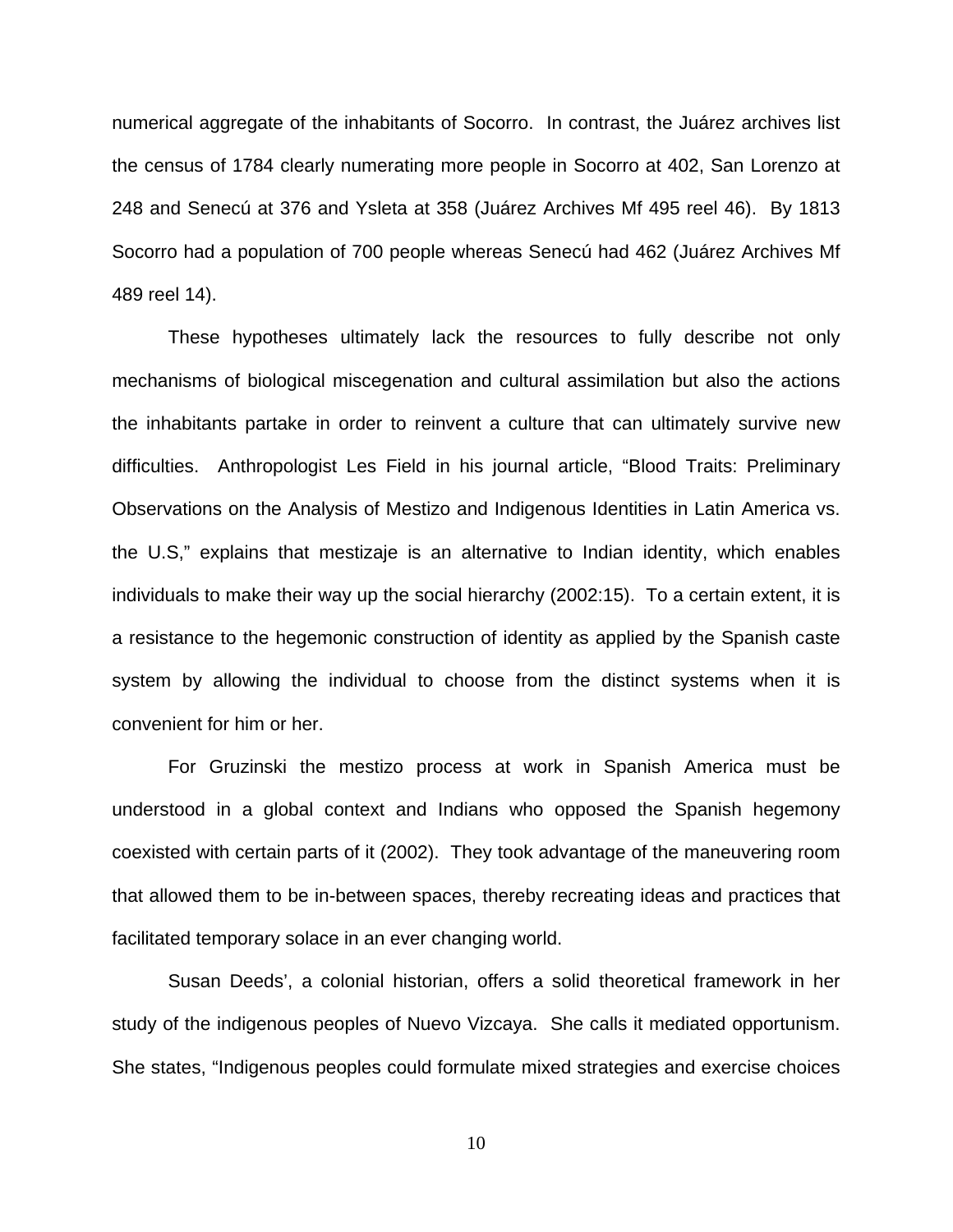in adapting to changing cultural and ecological circumstances which was tempered by many factors perhaps the most important of which were the mortality produced by disease, the endemic warfare … and the incapacity to accept changes that violated the most basic principles of assuring life's balance" (2003: 6). The process of mestizaje was also facilitated by the growing numbers of non-indigenous peoples to the areas whereby commingling of peoples forged new social networks. These connections also brought increasing social differentiation within the indigenous communities.

Deeds' term of mediated opportunism influenced the term I have coined as mediated necessity. Mediated necessity helps understand the social relationships that bound both Spanish *vecino* and Piro Indian in Socorro during the described period of historical analysis. This process is the symbiotic relationship that developed out of the common experience each individual had in the greater community of Socorro in respect to cultural, political, and environmental strains.

Historian Ross Frank in *From Settler to Citizen*, illustrates the importance the Bourbon reforms had on the northern communities of the province of New Mexico within the later stages of the eighteenth century. He examines the development of the changing relationship the Pueblo Indians and the Hispano community experienced by linking economic change to social and cultural change. He shows that New Mexico was not an economic void but rather was growing robustly and the resulting economic boom dramatically altered the balance of power between the Spanish settlers and the Pueblo Indians, giving the *vecinos* the incentive and the means to exploit their Pueblo Indian neighbors. He explains how the Hispano community began to define its cultural identity through the economic and social subordination of the Pueblo Indians.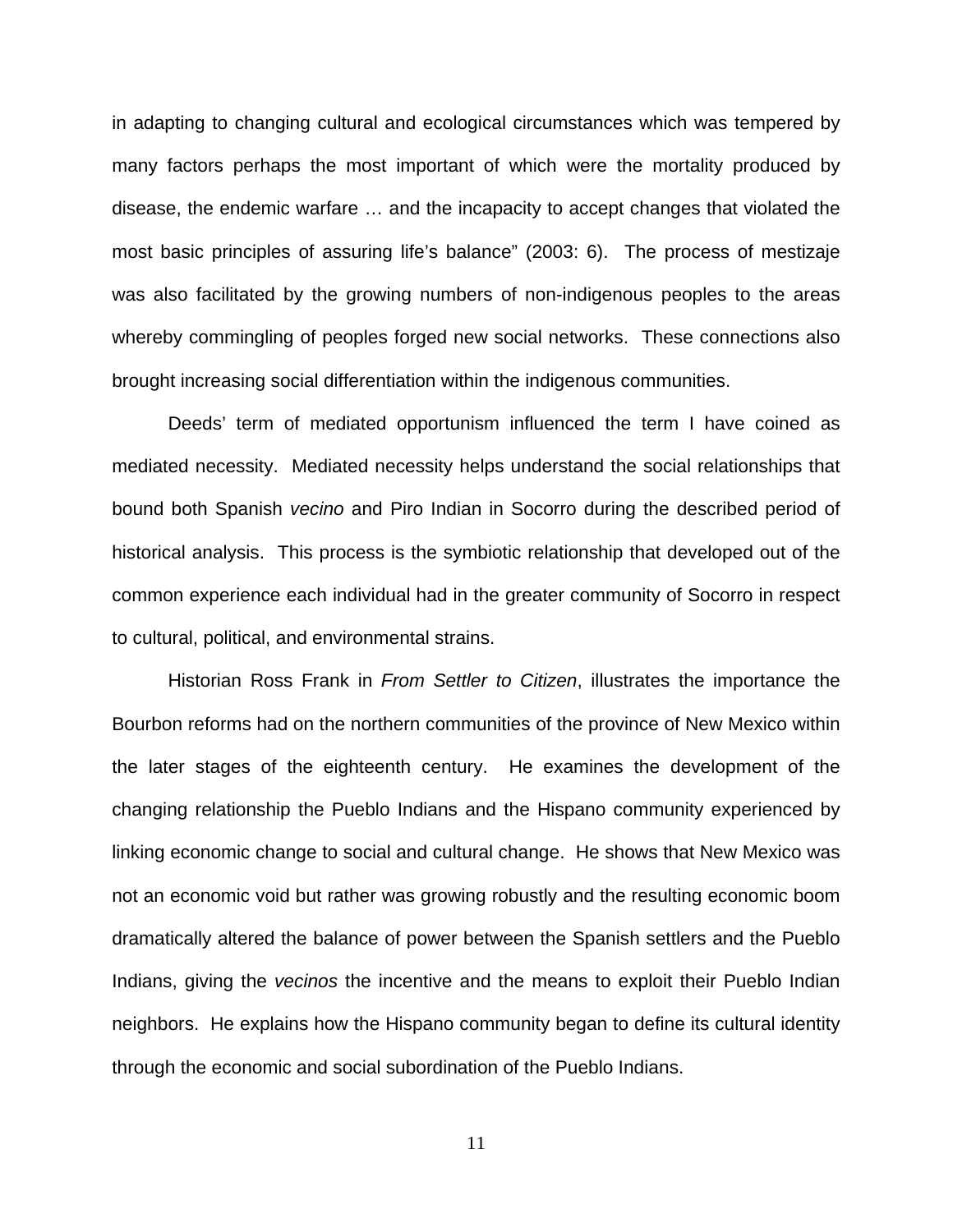The historian Robert Jackson describes in *Race, Caste, and Status* the Spanish caste system as imprecise and amorphous, which had different meaning in core areas, central Mexico and Bolivia (Potosí), as compared to the peripheral areas of the northern empire. He states, "The caste system itself was an artifact of Spanish colonialism … all definitions of status and identity must be understood in terms of their purpose" (1999:12). He describes the caste system as a Spanish construct that attempted to create a hierarchal and stratified corporate society based upon bloodlines.

Robert Jackson in his book *Indian Population Decline* draws on extensive and scattered archival sources; he produces a sophisticated demographic analysis that permits evaluation of the causes, manifestations, and regional variations of the demographic collapse of mission Indians. The central finding is that diseases are only part of the explanation of population decline. He describes mestizaje as cultural or biological miscegenation. Such mixing was much more common with the development of a market economy that was based upon mining, ranching, and agriculture. He states, "Mestizaje, in both its biological and cultural manifestations and patterns of seasonal and permanent migration to the mining camps and other settler communities … contributed to the relative and actual decline of the mission populations (1996:34). The historical analysis of this project looks to examine if Socorro, being a satellite settlement for El Paso del Norte region, contributed to the mestizaje of the Piro community.

I have proposed that culture or ethnic affiliation is not a fixed set of practices and traits; rather it is an historical relationship that has fluidity within structures as it responds to contemporary challenges, i.e. vecino encroachment, flooding of the river, participation in the wage labor market system, and Apache threats. I will argue that the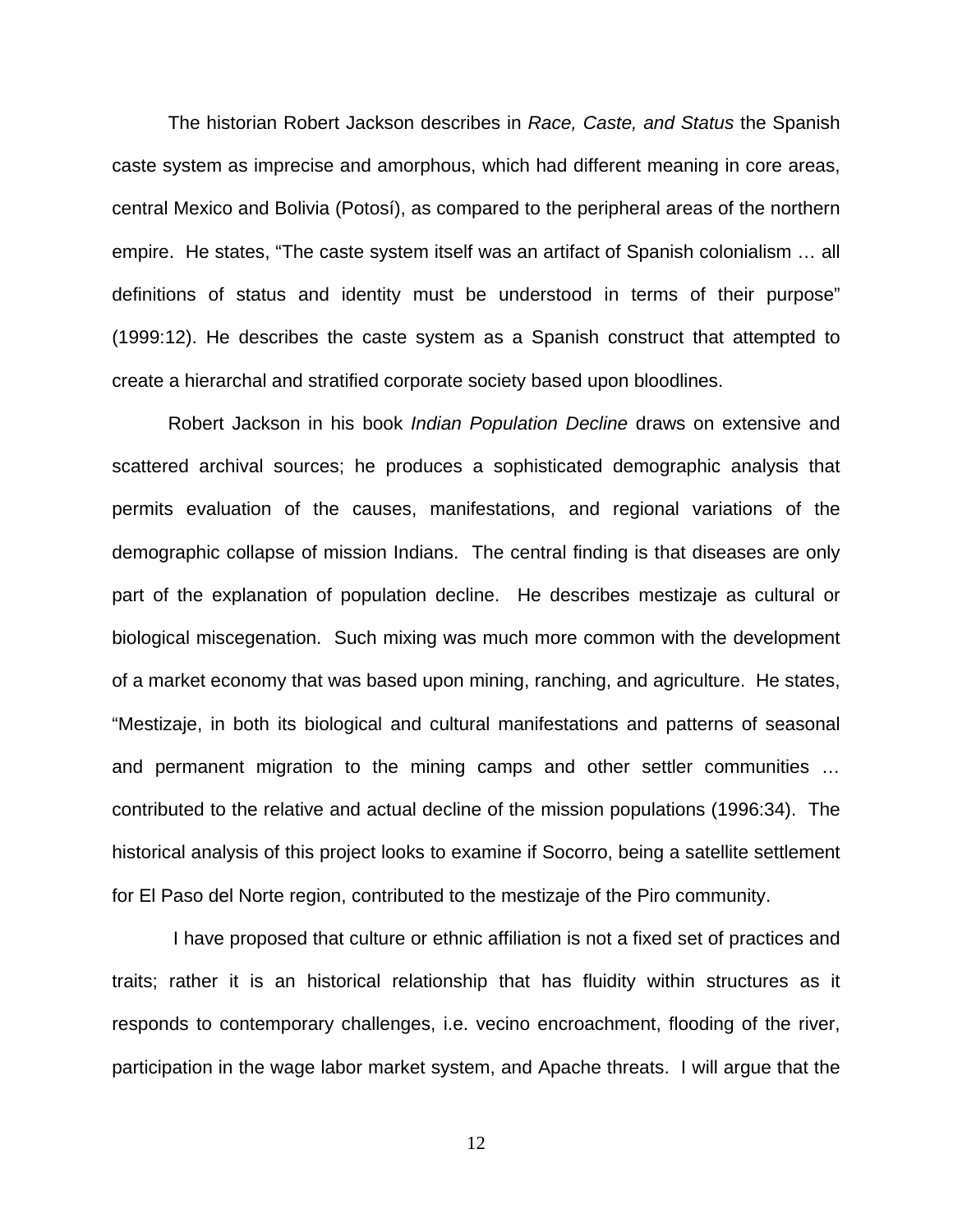Piros long historical contact with Spanish facilitated the formation of shared and mutual practices. This then fostered a new identity where advantageous living conditions flowered from the individual's ability to choose his or her course as larger world occurrences helped shape that tempo.

#### **1.4 Thesis Overview**

This thesis is comprised of four chapters, the first of which is this introduction which elucidates the statement of the problem and defines mestizaje. The following section discusses the methodology used in obtaining and examining pertinent archival data from several repositories. The last section of Chapter 1 focuses on the literature review which examines recent work about the pueblo of Socorro as it relates to process of mestizaje.

Chapter 2 summaries the Spanish imperial world system as it sets up the hegemonic paradigms the inhabitants of northern frontiers of New Spain experienced. It summarizes the role of the Franciscan missionaries and the civil authority's evergrowing dominance the Piro Indians of Socorro may have found themselves in. It also examines the significant impact the mechanisms of the Bourbon reforms had on the northern frontier of New Spain. This chapter illustrates the dynamics the Spanish sphere of influence had on the Piro Indians.

Chapter 3 presents the historical documents that shed light on what may have led to the mestizaje of the community of Socorro. It discusses the changing social milieu for the Piro Indian in the pueblo of Socorro by examining, in chronological order, census records, and other religious and civil documents. These documents examine the environmental and political constraints the Piro Indians and *vecino* Spanish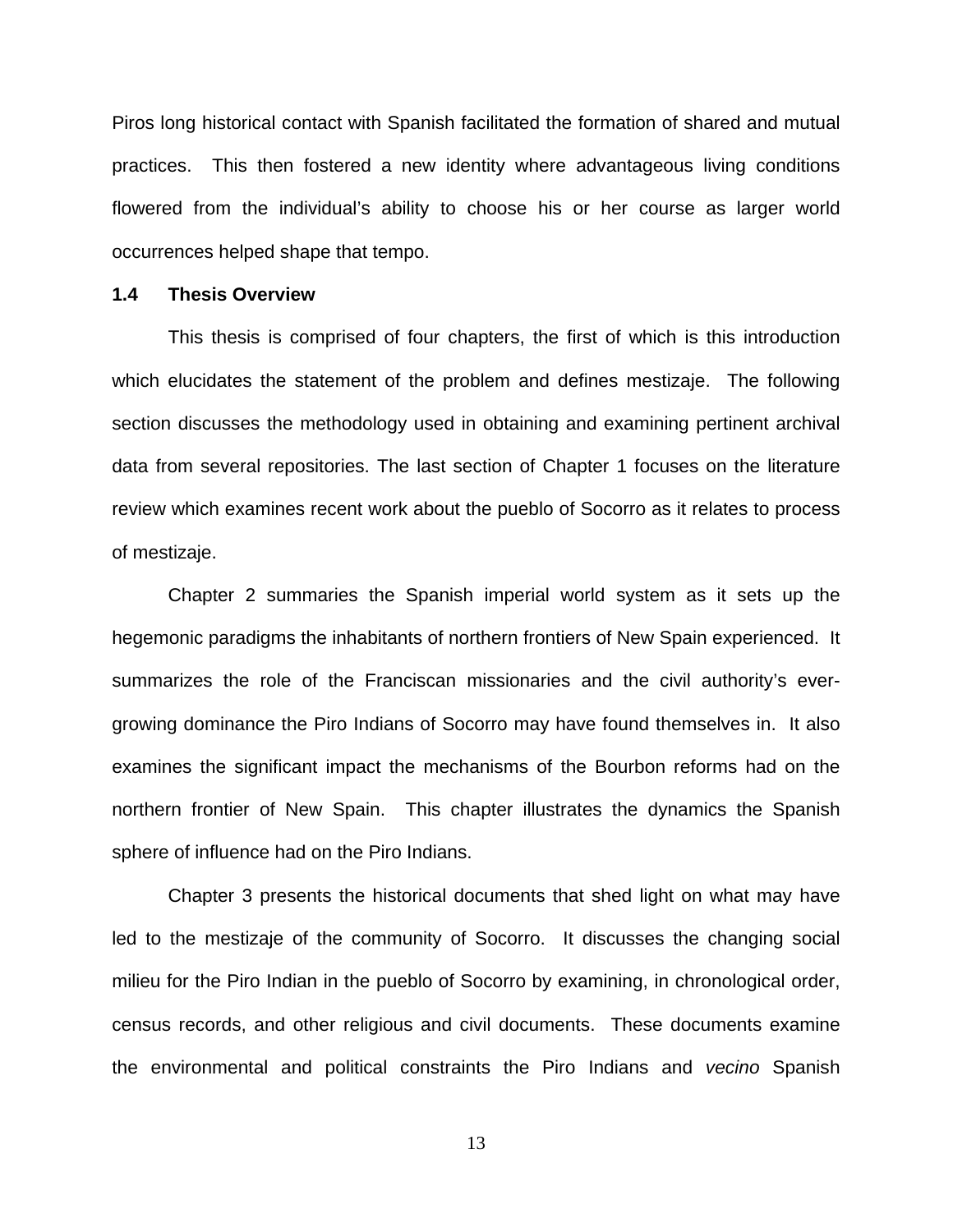<span id="page-23-0"></span>population collectively experienced. The flooding of the river valley and the subsequent damage and in some cases the destruction of the mission coupled with growing Apache raids on the population and livestock created a common threat and therefore a common response. In addition no longer tethered to the mission system the Piros are seen participating in Spanish wage-labor market and additionally the vecino population grows as land reform grants greater access to the pueblo of Socorro. Finally, chapter 4 summarizes and concludes the current research as well as discusses its limitations, implications and provides suggestions for future focused research.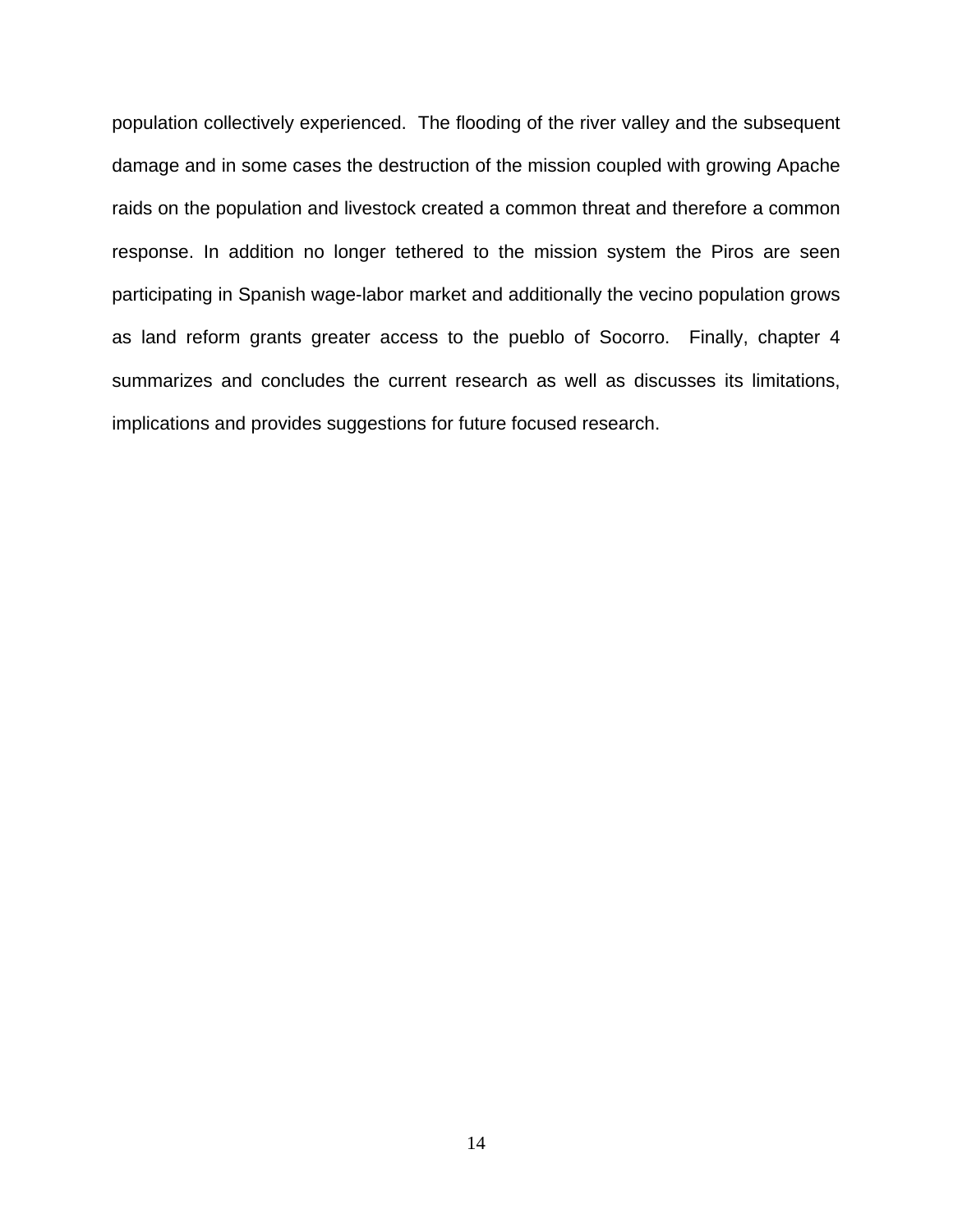#### **Chapter 2: The Spanish Imperial World System**

The previous outline elucidated examples of data that made clear that the Piro populations of Socorro were experiencing conflict that manifested in the peripheral zones of New Spain. Piro Indian populations and Spanish citizens (*vecinos* or *gente de razón*) relied on each other for the mutual protection of their shared ideals of people who practiced husbandry and agriculture along the Rio Grande. During this time the roles that the individuals played were of imperative value to the community, it allowed growth but most importantly, it fostered a Hispano environment that the inhabitants looked to recreate in an area that lacked it.

#### **2.1 Background of the Socorro Mission**

In 1680, the Puebloan people of northern New Mexico successfully shook the yoke of Spanish hegemony. The insurgency under the leadership of the Cacique Popé of San Juan Pueblo along with Xaca of Taos and Francisco of Ildefonso united the northern pueblos as never before, defeated the Spanish, and forced them southward. In their wake they left the countryside littered with the dead colonizers and sympathizers. Some indigenous groups of Tiwas of the Isleta Pueblo and Piros of Socorro, Senecú, Sevilleta and Alamillo who did not participate in the general revolt either joined or were coerced to accompany the defeated Spanish and a small number of other indigenous allies into exile to the El Paso del Norte region.

A camp to shelter the Piro was established by Governor Otermín and Father Francisco Ayeta in 1680 in the Socorro, TX. area. In 1682 a church, however primitive, was constructed for the Piros in Socorro but after an unsuccessful attempt by the Piros to revolt and kill the Franciscan priest in 1683 the mission was relocated closer to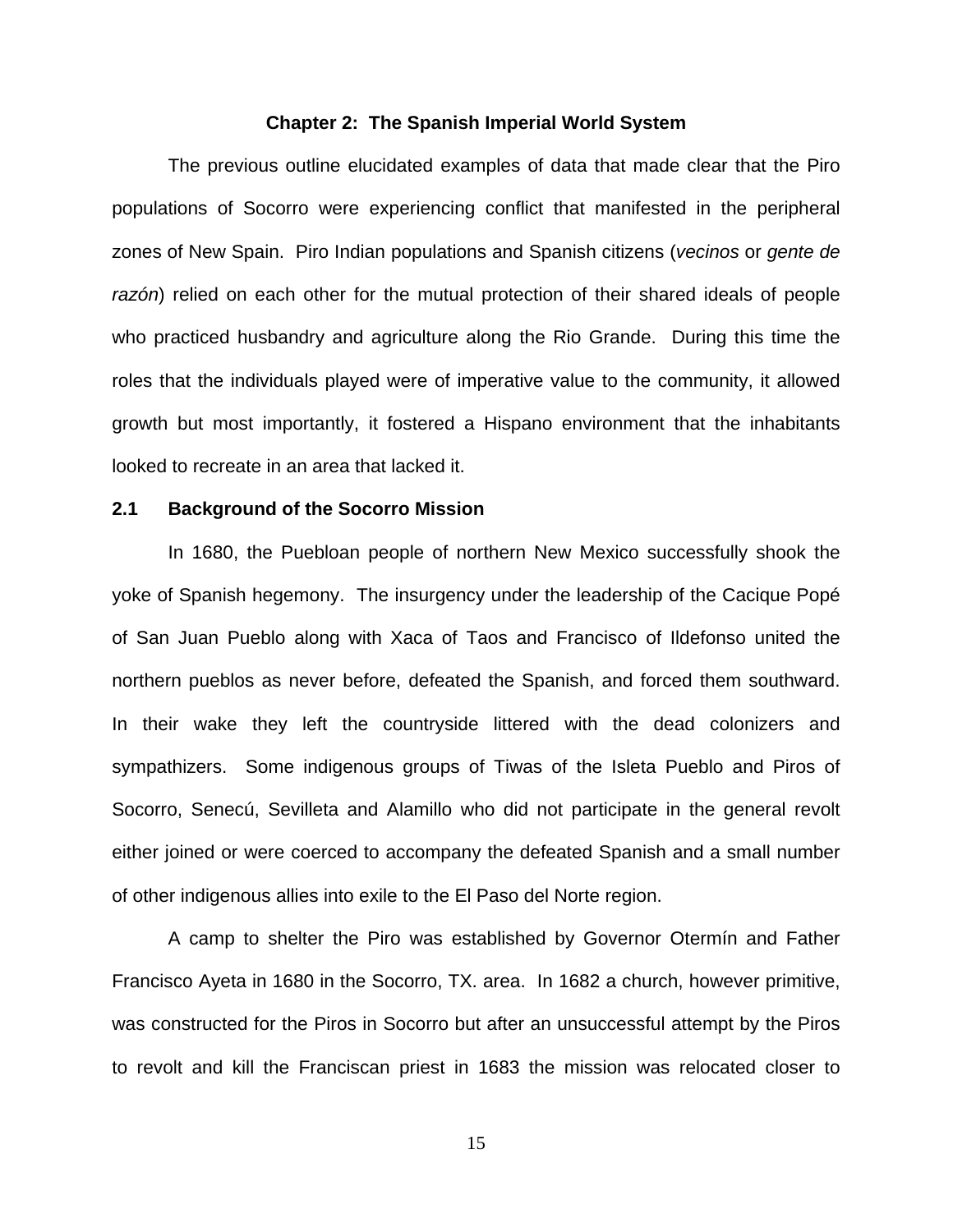Ysleta. A new mission location was established, and for the first time the name of *Nuestra Señora de la Purísima Concepción de los Piros del Sur* was used in 1684. In 1691, the construction of the first permanent structure was completed. As required by the laws of Castile and the Indies the mission was granted to Fray Joaquín de Hinojosa by Governor Vargas in 1692. The mission along with the Piros would be under the stewardship of the Franciscan Order (Hendricks 1992).

#### **2.2 The Mission System**

Before 1751 the mission system managed to play a dominating role in the lives of the Piros of Socorro. It administered the Indians within the Spanish sphere of influence by instructing religious doctrine and requiring compulsory labor within the mission and its lands by the Indians that were assigned to it. With the onset of privatizing the majority of the church lands and assigning individual plots to Indian families the Franciscans would ultimately lose much of its power over the community of Socorro. What follows is an attempt to understand the greater mission system the Indians of Socorro would have experienced.

The Franciscan program in the northern frontier of New Spain was a two fold approach. It constituted the use of a mission system to Christianize the indigenous peoples and acculturate Spanish customs and practices to the Puebloan peoples. Hypothetically, the neophytes would then be ready to enter the civil realm of the Spanish Empire where his or her role would be dictated by the labor they could offer to help generate peninsular wealth. Each of these agendas had various impacts on the Indians, economically, linguistically, and in religious affiliation. In most cases it was dictated by the Indians as they were willing to take advantage of certain social settings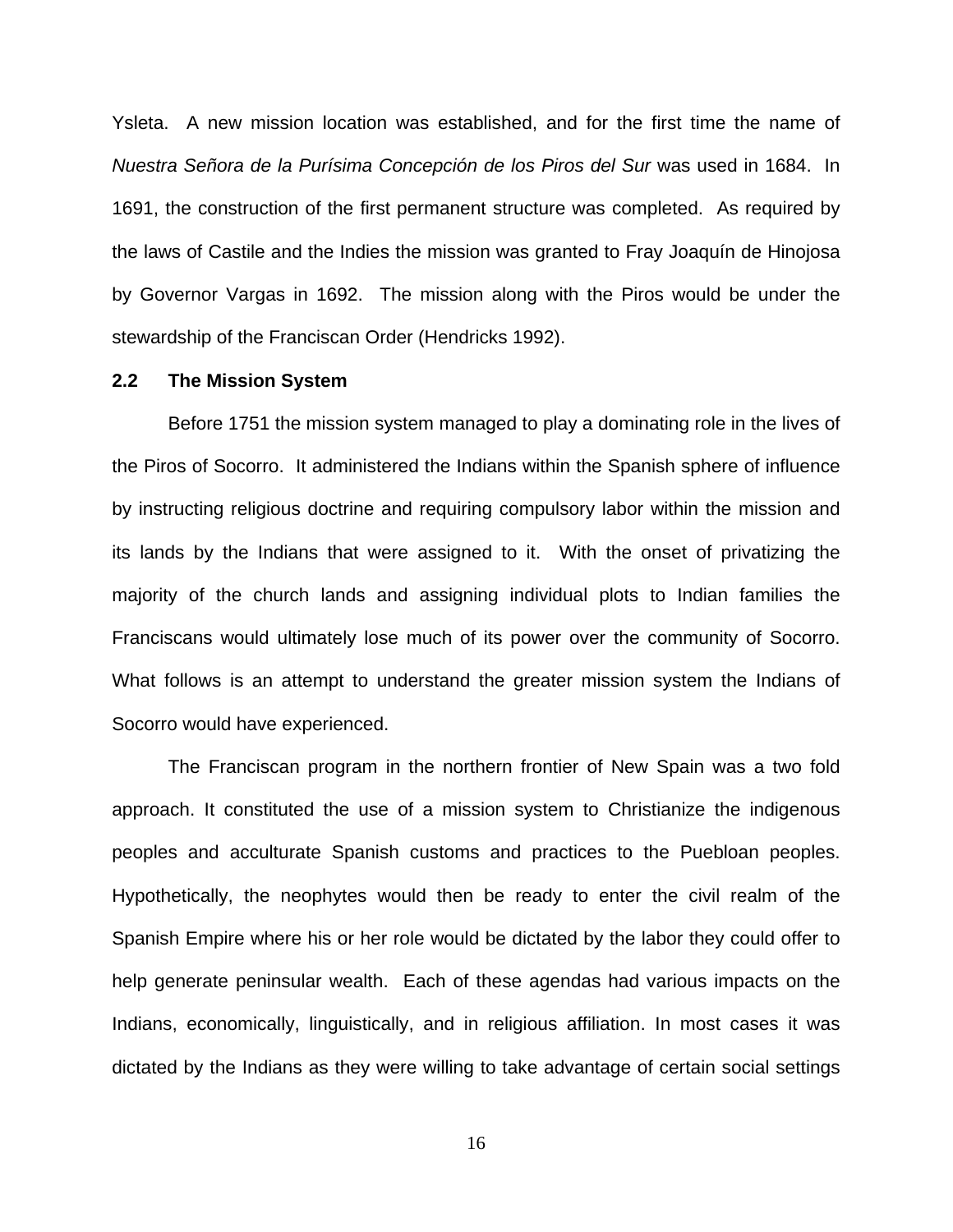that would later promulgate a fostered sense of identity with the Hispano community. This was but one mechanism employed by indigenous peoples that offered survival in the hostile northern frontier of New Spain.

The role of the Roman Catholic Church on the Spanish program played an important part in the attempt to reduce and "civilize" the Indians of the north. Historian Edward Spicer states, "Every mission community was a social unit organized for intensive efforts to change features of Indian behavior" (1966:294). This community was paternalistic in nature where the residing priest had total control of the community agenda. Its support came by the Spanish monarch, giving the Franciscan Order power and influence over the lives of the Indians in New Mexico. The Spanish crown mandated a ten-year grace period to missionaries where the inhabitants of the mission communities did not have to pay taxes. Ten years was too little time according to the priests and they often asked for extensions to that time limit and it was usually extended indefinitely as the priest saw fit. In that period the primary agenda of the mission was to set up routines in the daily lives of the Indians and through these routines new habits would form thus attempting to incorporate Indians into Spanish society through gradual modification.

Although this was the attempt, it would assume that the Indians were passive actors in an unfolding drama but it rarely occurred that way, it was much more dynamic. The priest would create activities and the Indians felt obligated to participate in such community activities. There the priests would preach and instruct their religious doctrines and those people that accepted such dogma were then obligated to attend and perform rituals that professed their loyalties to doctrines being taught. In practice,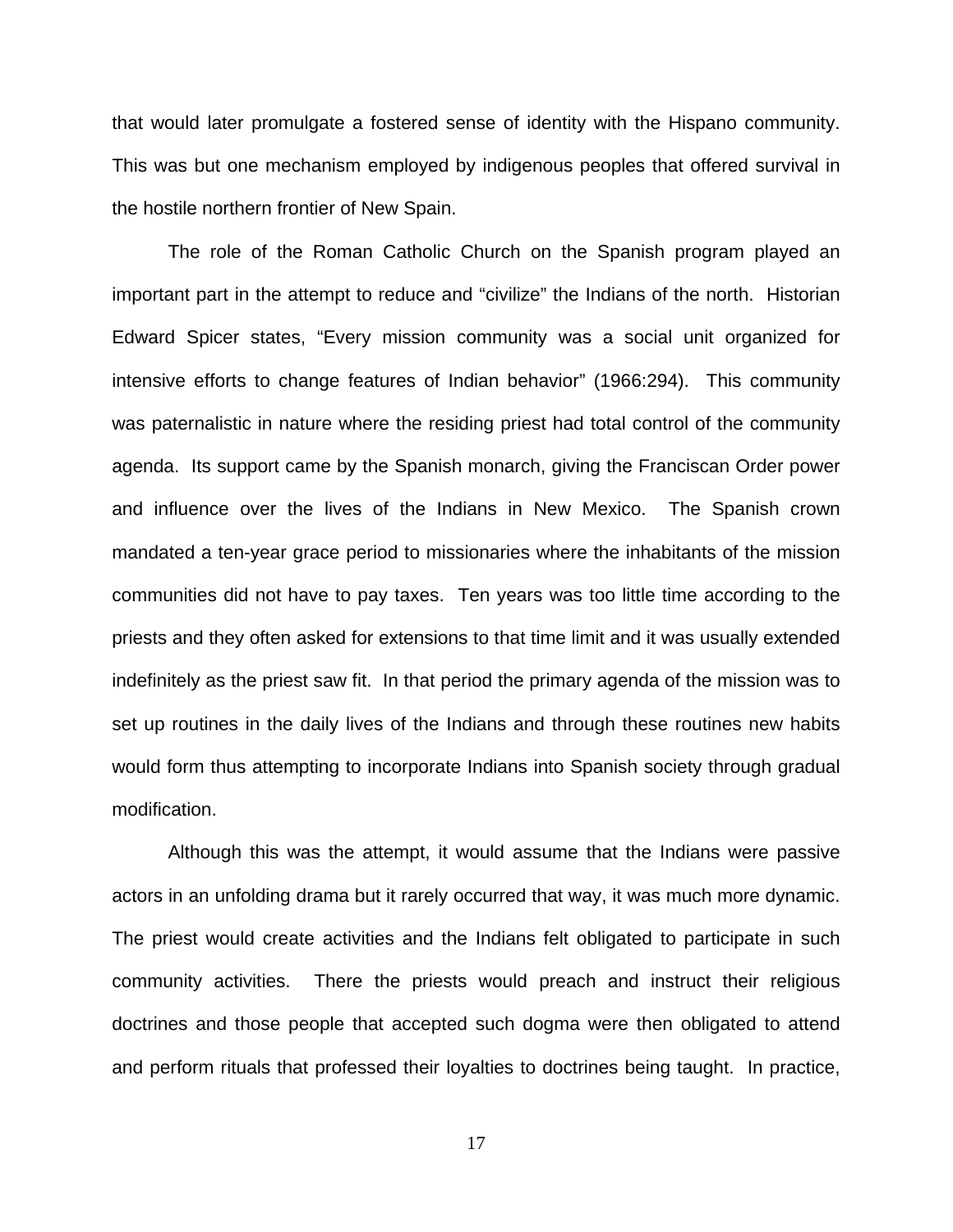the priest created rituals that included daily mass, the reciting of prayers, and the active participation in religious ceremonies and reenactments. The use of these methods was a stepping-stone to new tasks that would be expected by the priests of the Indians. This was considered mandatory labor in order to sustain the activities needed in the mission program. In describing the means of emotional production Randall Collins states, 'that particular forms of social interaction designed to arouse emotions operate to create strongly held beliefs and a sense of solidarity within the community constituted by participation in these rituals' (Kivisto 2003: 228).

Other than the government stipends, the missions had very little income coming into the community. The mission community then had to sustain itself by enforcing active participation in agricultural and husbandry duties. It included the seeding and maintaining of fields, the implementation of community projects that required all to take part, as in creating irrigation ditches or *acequias* to redirect water to the fields and or creating new structures to house animals or store grain. In these jobs, the Indians would be exposed to new social roles, often creating offices that garnished more prestige. These roles were specialized to the duties that were required for the job.

During the height of the missions in northern New Spain in the mid seventeenth century, the communities commanded extensive farms and herds of animals that were sources of supply for not only that particular community but also for surrounding villages. The priests of these communities would then command economic power in the surrounding area, putting them in direct conflict with civil authorities that also looked to exploit the Indian labor and force them to pay taxes.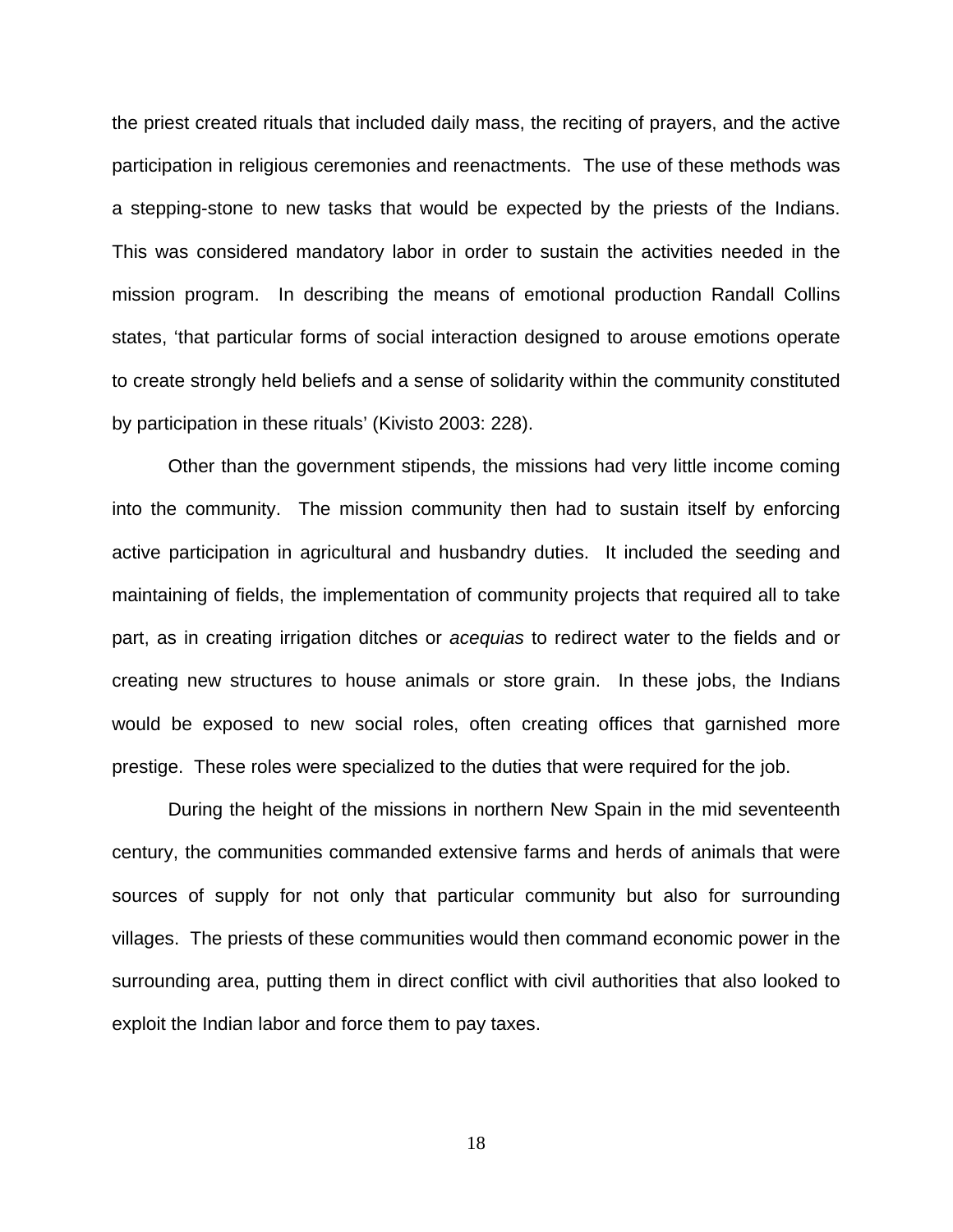#### **2.3 Spanish Civil Authority**

The Indians of Socorro during the middle of the  $18<sup>th</sup>$  century and the earlier part of the 19<sup>th</sup> were immersed in the Spanish civil sphere. The local officials would yield more power after managing to successfully challenge the Franciscans for influence over the indigenous populations. Though the civil authority would expand and create new structures of subordination between vecino and Indian communities, the Piros would also successfully use these same institutions for their benefit as will be later observed in chapter 3. The following section describes the general Spanish civil system under which the Piros of Socorro experienced.

Influential peninsular leaders led the civil government of the northern frontier of New Spain and their primary motive was to satisfy their own interests while generating revenue for the royal crown. The Spanish civil program was based on the need to exploit the resources of a particular area in order to amass wealth for its institutions and in that process, it relied on the backs of the Indians and other lower *casta* peoples for that labor. The mission system could be viewed as an approach that alienated Indians into Catholic enclaves while the Spanish authorities took a different approach to the Indian situation and it was one that relied on rapid integration into the empire. In this process, the Spanish civil authorities recreated Spanish towns in these various regions in the north and in turn created vast new roles that also differed from those of the missions. Spicer comments as follows, "The civil authorities urged incorporation throughout the organization of Indians into formal political units of Spain, the forcing of European work habits in mines and agricultural establishments run by Spaniards, the production of tribute, the distribution of tribal land to individual Indians, and the fusion of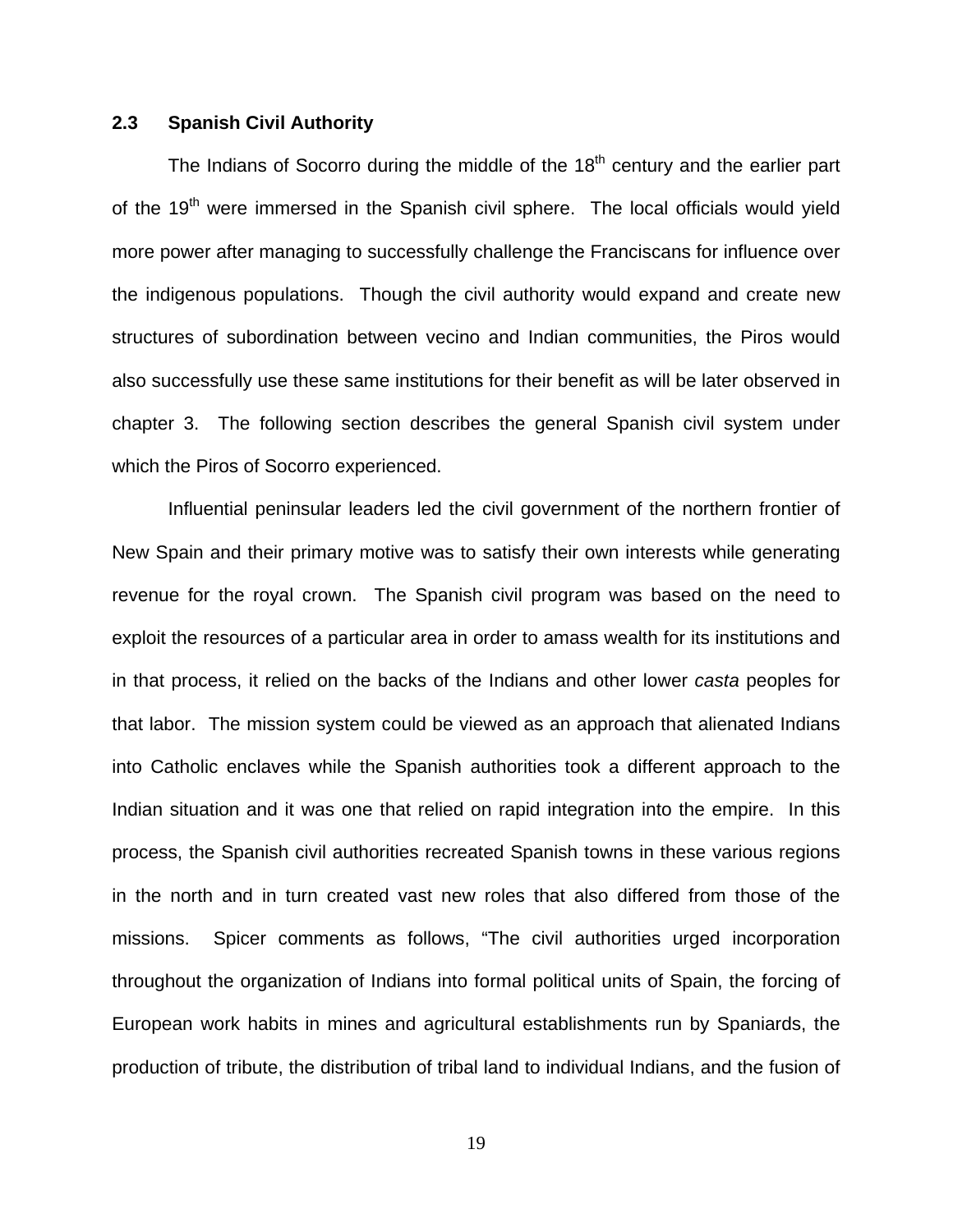Spaniards and Indians through intermarriage and living together in the same communities" (1966:303). According to Spicer, this was the official agenda but to believe that regional Spanish leaders actually practiced such a policy would be misleading, instead their immediate interests would be on local affairs.

The Spanish process of political incorporation attempted to organize Indian villages into formal governments that resembled the local governments of Spain. The Spanish governor of a province, usually by recommendation of a priest, appointed individuals to positions like governor or *gobernadorcillo* who headed civil affairs, a captain or *aguazil* as a police head, and *alcaldes* who served as judges. The Spanish would provide symbols of these positions of power by giving canes that represented the authority of Spain and the right for these appointed individuals to hold these positions.

The next step by the Spaniards was to put the Indians to work as soon as possible in Spanish controlled enterprises rather than on their own farms. In those areas where precious metals were discovered and the immigrant population could no longer sustain or reach the capacity levels of production, the Indians would then be forced to work in the mines. In areas where ranching and agriculture was important, the Spanish authorities relied on the *ecomiendas* or tribute system. These were land grants given to Spanish individuals or groups for their service to the crown. These *encomiendas* were set up near pueblos or Indian settlements so that the Indians could be used as a viable labor source. Although officially those owners of the grants could not actually reside on the land, this was often over looked. Another important factor for the civil authorities' program would be the distribution of land to individual Indians.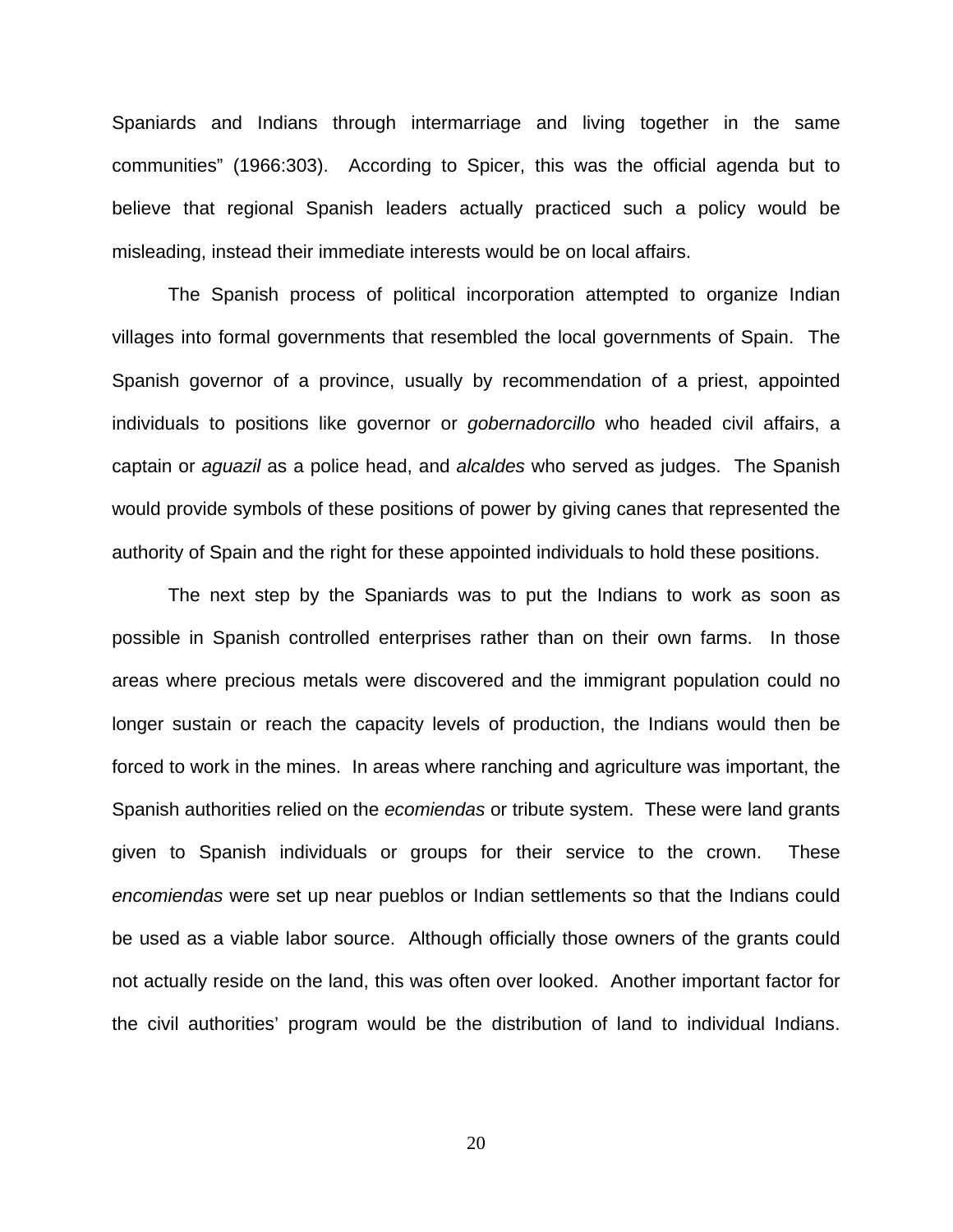Many times Spanish landowners looked to acquire the rich areas of land around Indian villages and through social networks managed to get deeded much of the arable land.

Another feature of the civil program involved the transplanting of a "desirable type of Spaniard" to the northwest area, where eventually biological and cultural mixing could take place. In the northern frontier, there existed very few towns where potential Spaniards could live, although in mining rich areas towns did mange to grow much more frequently. There was also very little security for individuals and their families in the north. In the seventeenth century, the area was almost in a constant state of revolt, while opportunistic Athapaskan groups moved freely and without impunity. Spicer states, "Settlers could not be attracted to a country in which mines were petering out, Indians were raiding unrestrainedly, and most agricultural development was carried on against considerable odds" (Spicer 1966:306).

The features of the civil program took place around Spanish towns. They were setup so that the daily affairs of government and commerce could take place in recognizable arena. For the Indians the Spanish town was a community that was unlike something they were used to. Those Indians that had gone through a mission system or were part of one found the towns to be outside the network of kinship and local communities. In Spanish towns, the Indians lived on the outskirts often with other ethnically different people. The Indians were also exposed to a wage labor market system that ascribed a monetary value to their ability to perform a job. These new ideas made the Indians that participated in such work responsible only for themselves and their family; the reliance on kinship ties was not as valuable in the Spanish town setting. It not only alienated them from their community but also from the product that was being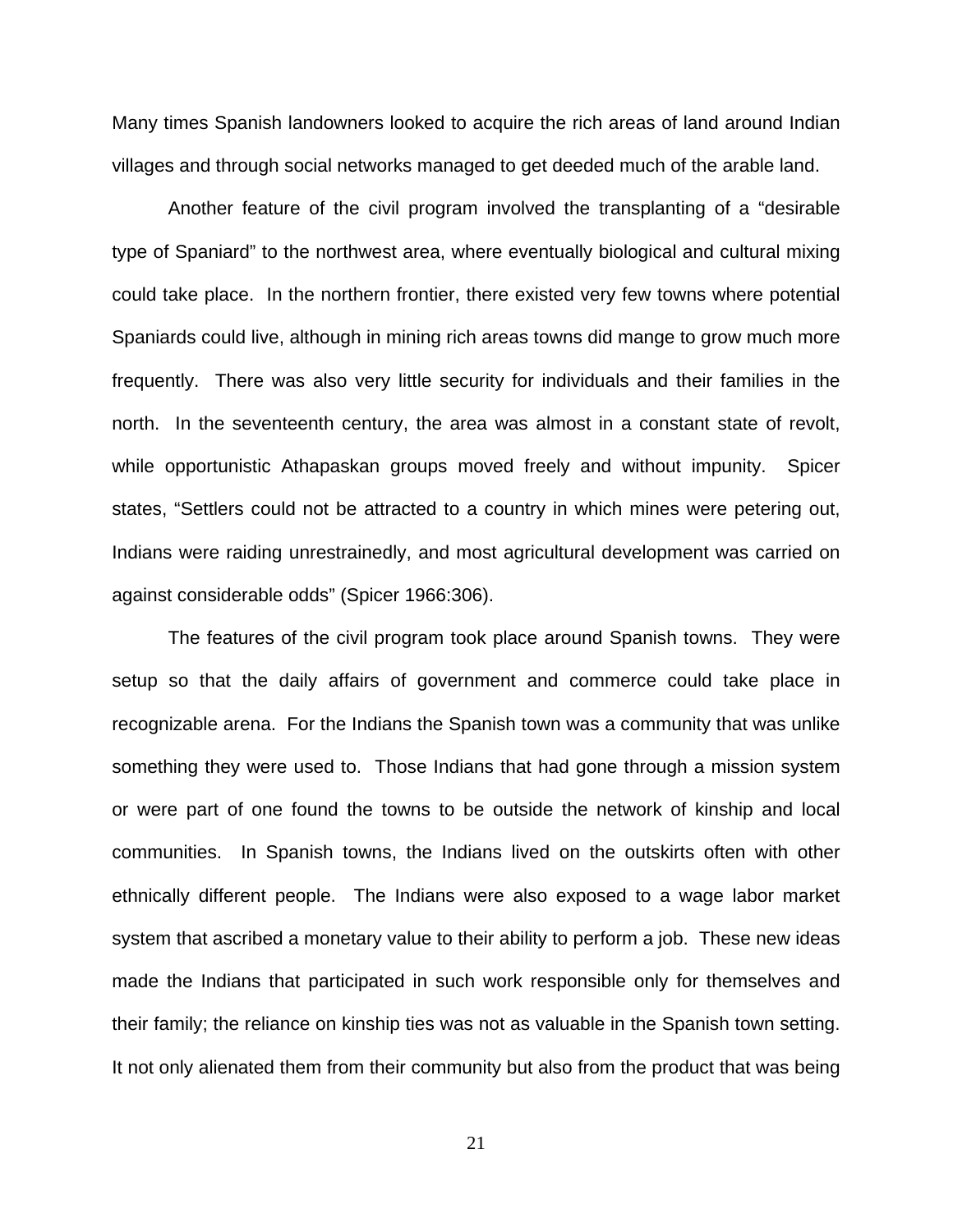mined or cultivated. In the wage labor system the product produced was not theirs personally to own but was owned in many instances by an unknown person who had ultimate authority. Due to this new set of rules and roles that the Indians had to take part in, many moved in and out of these communities, as was the case in the missions as well. Many times over the Indians were described by the Spanish as transients and therefore lazy.

#### **2.4 Spanish Bourbon Reforms**

The mission and civil agenda were in constant conflict over what roles the Indians should play. Although both were frontier institutions that looked to change the nature of the Indian culture to one that was similar to theirs. With this premise both authorities failed to realize that the Indian groups that were being encountered and later conquered already had working institutions that set up frameworks for how they experienced their lives in the world. From the standpoint of an Indian who was affected by one or both aspects of the Spanish program, the individual or group could get up and leave the Spanish communities, moving to indigenous communities that did not want to actively participate in that program. The Spanish for the most part understood this problem and believed that in order to stem it they must use methods that could bring the Indians into their sphere of control.

During the seventieth and eightieth century the Spanish economy was in a serious crisis. Fed by bullion, the economy was in a state of inflation. Spanish products were seriously overpriced and many times lacked quality when compared to French or English products. These cheaper goods flooded the Spanish market increasing their demand throughout the empire and the raw resources coming out of its empire were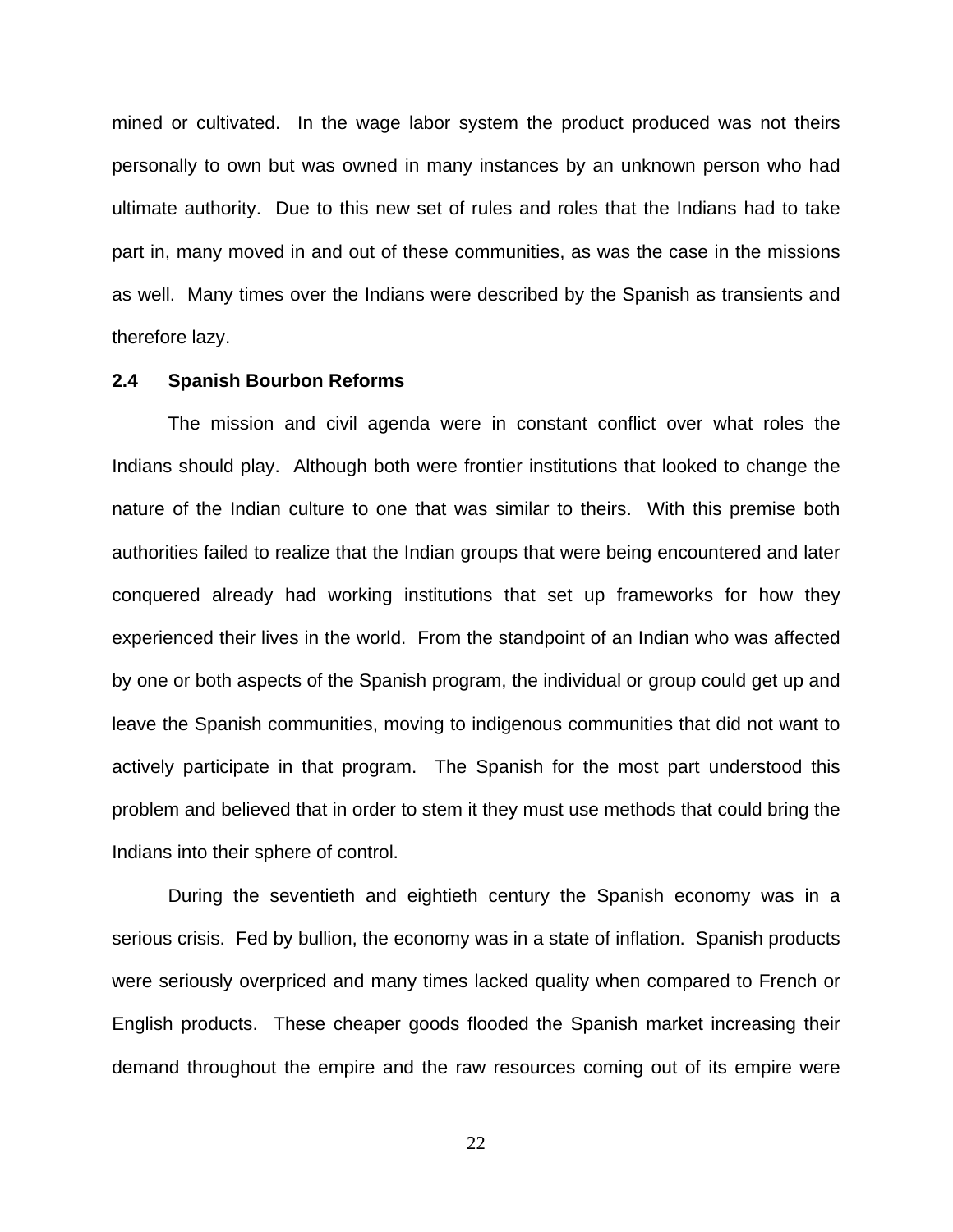going to these other countries since Spain was losing its manufacturing capability. At the same time Spain practiced restrictive commercial polices that was aimed to aid those living in Spain while hurting most those small and isolated populations on the frontier. Historian of Spanish colonial America David Weber explains, "To protect its own manufactures, Spain discouraged manufacturing in its colonies. To protect its mercantile guild and to facilitate the collection of tax revenues, Spanish policy generally limited trade to Spanish goods, handled by Spanish merchants, and carried on Spanish vessels" (1992: 175). To exacerbate the problem all goods could only be brought in through certain ports and had to be terrestrially transported on certain routes.

The Hispano population of the northern frontier protested fervently and the Spanish government responded by setting the prices of goods going to the north, even then prices were considerably higher than those of its competitors. The newly established colony of Texas in an effort to thwart French expansion in the Gulf of Mexico did not have any shipping port. Instead, all goods had to come through the port of Vera Cruz or Mexico City. Due to these problems, the population of the northern frontier failed to grow numerically in any great manner as it failed to attract new settlers to the region. This neglect of choices had repercussions to all the inhabitants. Whereas the colonists were confined to products made in Spain, the Indian peoples now had an option (Weber 1994:186). The Indians could not only choose between goods but between what European power could offer a better allegiance. This being the case the Indians were leaving the Spanish sphere of influence and many times turning hostile to the Spanish as the Spanish culture like manual labor was being forced upon them. The French and English looked to establish trade and not force their customs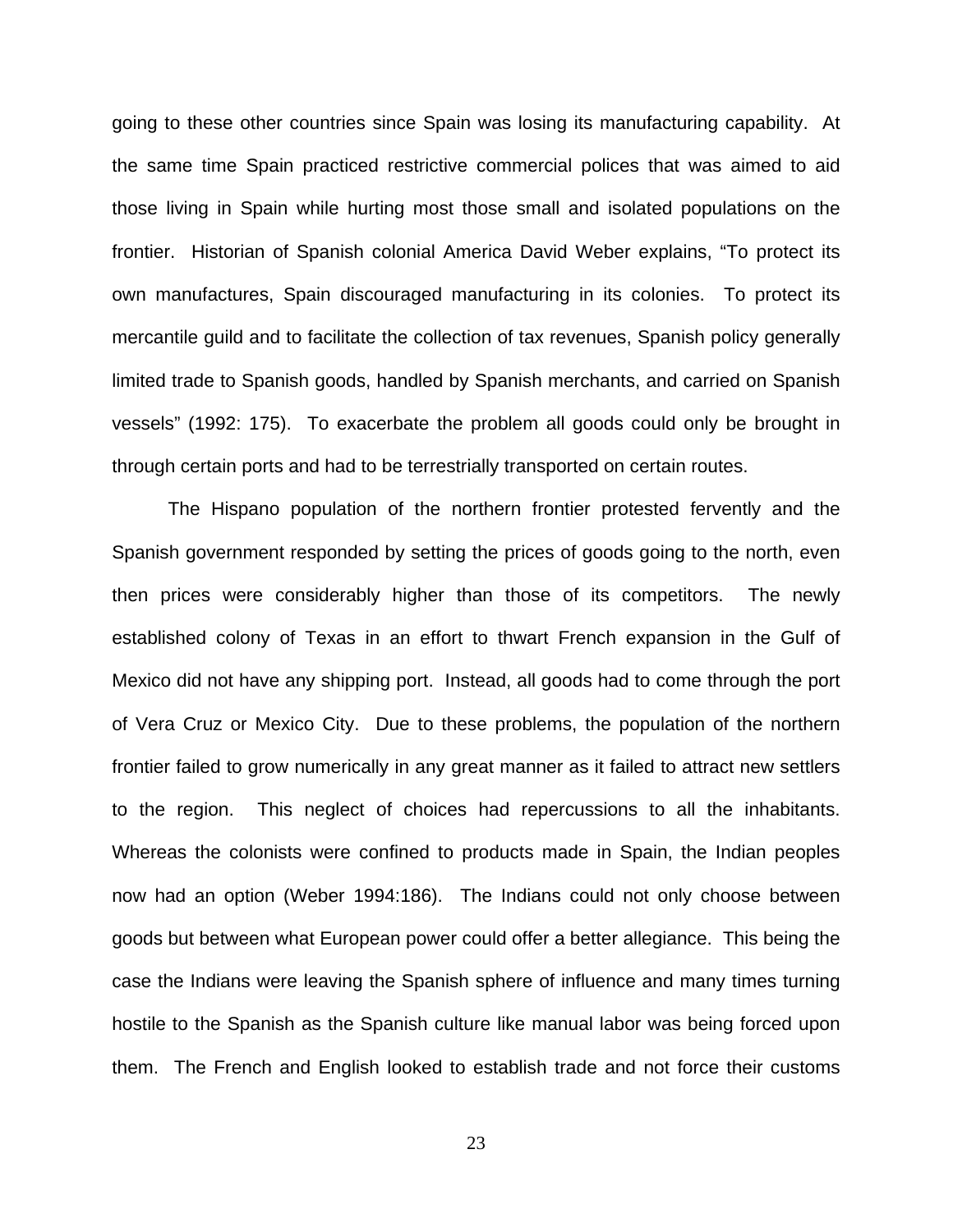upon the Indians. Later once such allegiances showed to have no benefit they would wage war upon the tribes and these same tribes would then realign themselves with Spain.

With a faltering Spanish economy, those groups that relied on government subsidy now found themselves with meager funds. The mission and presidio systems were greatly affected during the early eighteenth century, reducing their importance and effectiveness on the frontiers. Both systems relied on such funds to purchase goods in order to buy approval of the local indigenous population but when funds became tight the missions found themselves hurting the most. The mission system no longer offered any incentives for most of the regions. The exception was in New Mexico where Apache and Comanche raids intensified, uniting both Hispanos and Puebloan Indians to fight off the raiders. Everywhere else, the Indians found little reason to stay. When the missions could no longer attract neophytes, they would be forced to shut down. In the case of the presidios, they too were hurt but they did not entirely rely on the Indian presence to be seen as functional, instead they were seen as a Spanish presence to other European powers.

With economic stagnation and faltering institutions, the Spanish king set out to strengthen the northern frontier from the rising indigenous hostilities and the rising threat of encroachment of European powers on Spanish claimed land. Finding it difficult to expand its commercial and colonial sphere the king now looked to protect its assets in Mexico by making the northern frontier into a buffer from outside threats. In 1772, the King of Spain Carlos III promulgated the new regulations that would breathe a short but new breath on the frontier. These *reglamentos de 1772* according to Weber,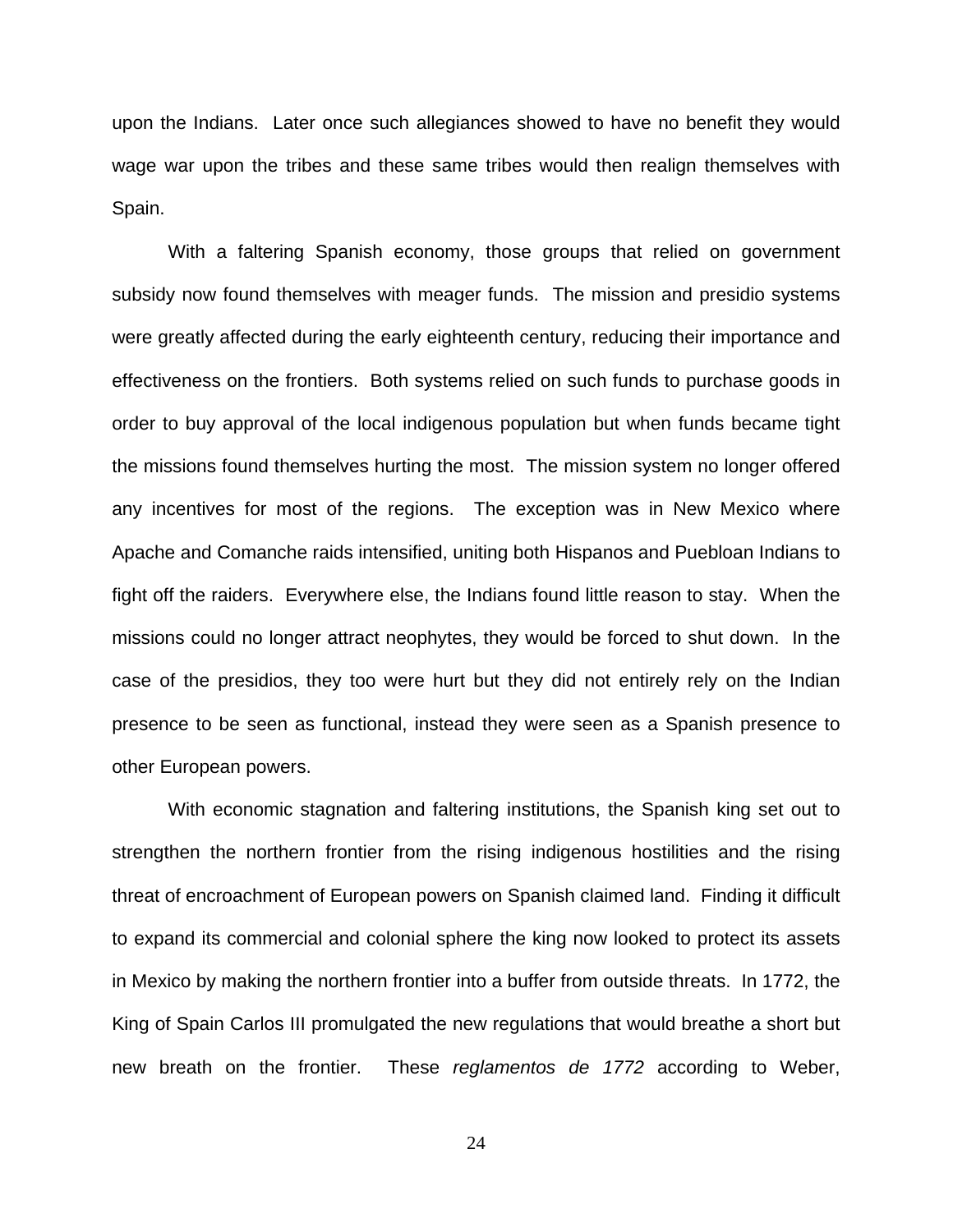"emphasized force over diplomacy. In military terms, the Regulations of 1772 offered essentially European solutions to American problems" (Weber 1992:216). In the new decree, a cordon of presidios was to be established, removing those that had out lived their effectiveness and reinforcing those that were needed. The central and upper part of California at this time was being colonized, but unlike most of the frontier where the missions were seen to have overstayed their usefulness here they were used as a means to Hispanize the indigenous population. People from the Canary and Minorca Islands were recruited with limited success to settle certain areas of California and Texas. These settlers were offered low titles and lands in an effort to sway them from existing lands. With new settlers and stronger presidios the Spanish looked to bring war to the hostile tribes. The Spanish government set out policy that would enlist more Indian allies and to increase the efficiency of presidial troops in an effort to exterminate the Apache threat. Before any real serious campaigns could occur and after large sums of money were spent to ready such a force it was called off. An imminent war with England shifted official policy.

Spain in little over three hundred years had altered the lives of Indian peoples throughout a vast region. Motivated by the acquisition of material wealth and later the protection of it, the policy of the Spanish frontier was not solely based on regional interests. Instead outside affairs that were transpiring in Europe affected the decrees that the Spanish colonist would have to follow, while in turn also affecting the non-Hispano populations of the area. In this manner the Spanish colonists being the dominant society in the region was not a fully replicated model of Iberian culture. It was more of a watered down version that lacked the material wealth and in relative isolation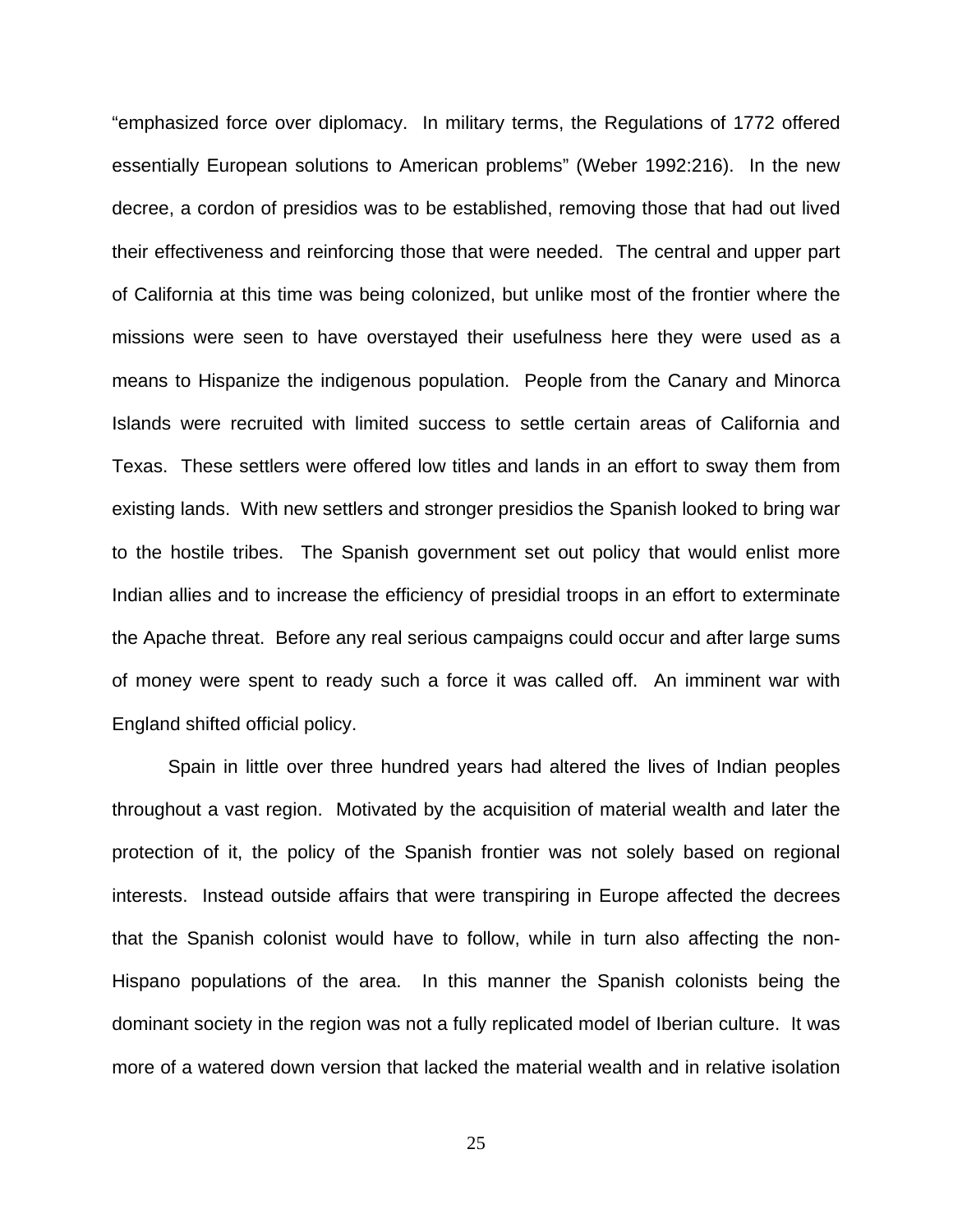lacked the direct contact that would strengthen Spanish ideals. Constant contact with indigenous people influenced the food they ate, the dress they wore, and marriage practices. Though the Indians influenced the Spanish, the Indians on the other hand took in much more of the Spanish culture. Early on it was forced upon them but as time advanced benefits were had in the Spanish culture and many Indians moved back and forth between the Spanish and Indian spheres of influence. Indians adapted Spanish customs to their own while also protecting certain aspects as unique markers of affinity.

Each of Spain's borderland provinces had its own identity, in large part because Spaniards who sought to replicate familiar institutions were forced to accommodate themselves to distinctive Indian peoples, geographies, and climates. Even then, outside global forces were helping shape the attitudes the Spanish monarchs took in relation to its northern frontier. The people of the area although affected by such decrees managed to adapt to the new changes often modifying their interests in an effort to create an environment where human interaction could foster a reciprocal, negative or positive, existence.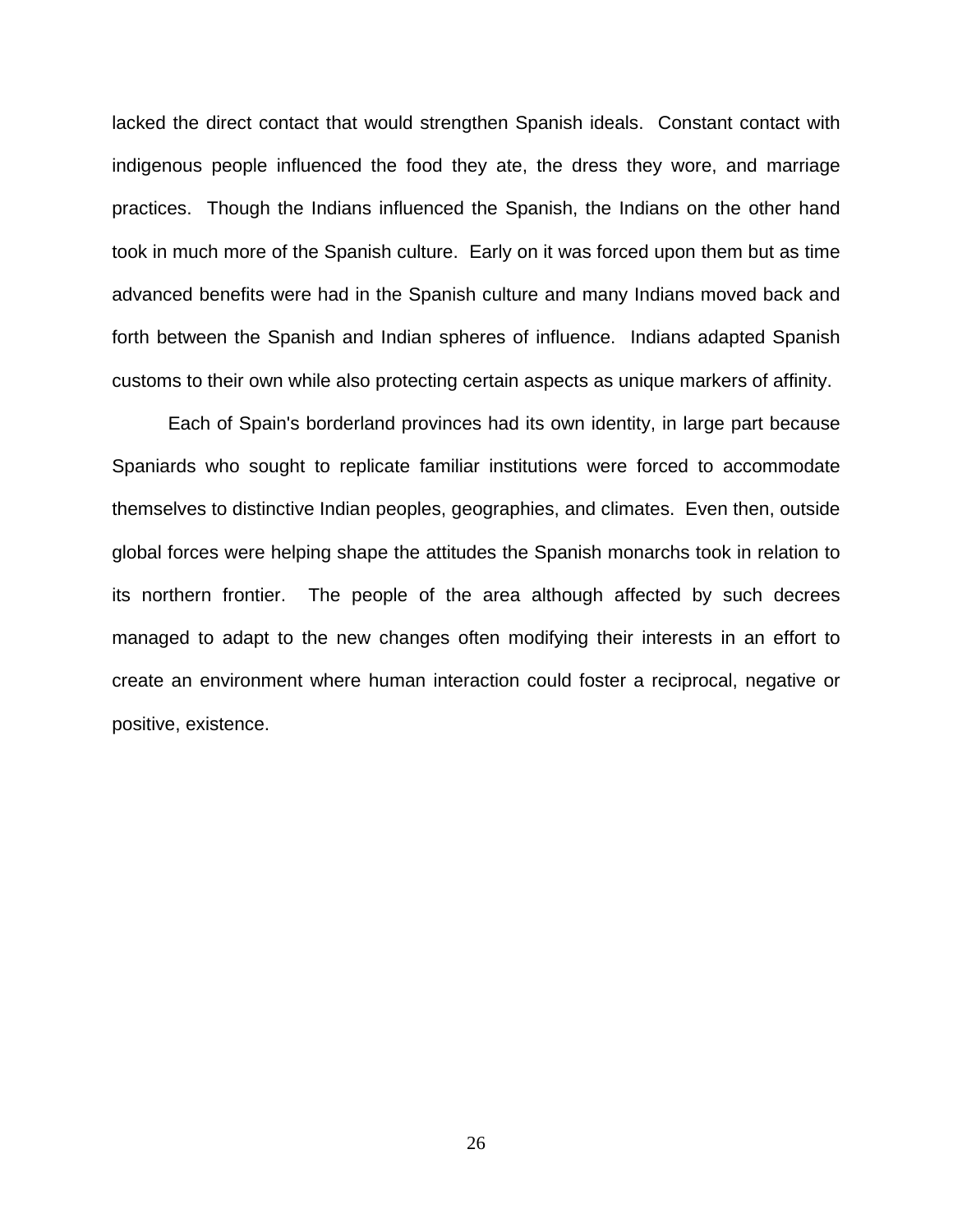## **Chapter 3: Socorro Indians and Vecinos: The Changing Social Melieu, An Examination of Historical Documents**

Sergie Gruzinski in *The Mestizo Mind* states that "by ignoring history we deprive ourselves of a crucial perspective, overlooking the effects of Western colonization in all those lands and, consequently, the reaction it triggered" (2002:14). The triggered reaction among the Piro population manifested from the experience of the colonial structures that ultimately affected ethnic persistence. These structures are the Spanish administration, religious paternalism, the effects of the growing market economy, and the shared experiences that led to the participation of group activities with *vecinos* in response to environmental conditions and the hostile relations with surrounding groups of Apaches. With that participation, the indigenous person in Socorro has the ability to participate in mestizaje as he or she finds more social benefits or advantages in the Spanish world. What follows is an example of how the historical documents show where mestizaje was taking place in the time frame being examined. It illustrates how a new identity forged out of mediated necessity would flourish in order to successfully compete and some cases help the vecino population of Socorro against common threats.

Changes in civil policy brought an onset of effects in the Socorro area in forms of administration and daily life. There then exists a myriad of activities that were affecting the group of Piros in the Socorro community. The censuses record fewer and fewer individuals claiming to be Piro. This trend of diminishing indigenous identity was common with the other missions of Ysleta and Senecú but was much slower as the last census of 1813 listed.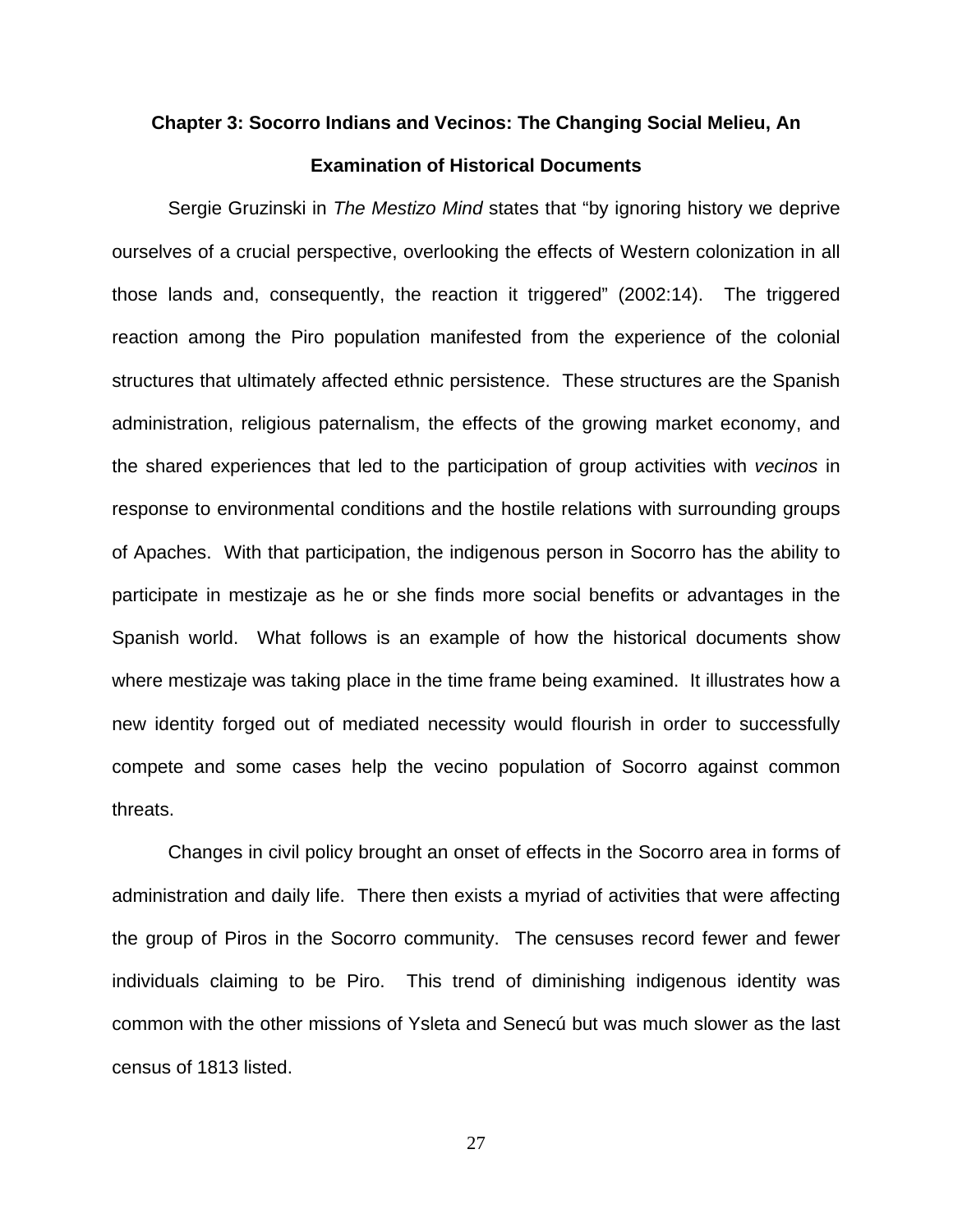#### **3.1 A Chronological Examination of the Historical Documents**

The historical documents reviewed were placed in chronological order and encompassed 10-year periods. The documents start in the 1750's and end in 1813 with last known Spanish census of Socorro. All of the documents examined were correspondence between Spanish civil or religious officials.

#### **3.1.1 1750's**

In the onset of the 1750's the Indian populations of the valley had been more or less isolated to Piro, Tigua, Suma, and Manso enclaves that were represented by the missions and the surrounding land that had been allotted by the Spanish authorities. A paradigm shift shocked the ecclesiastical system loosening the influence the Franciscans had on the Indian population and in turn thrusting the Piro community into the realm of the Spanish civil authority. This fundamental change came in the form of land ownership. It was manifested as a decree from Governor Tomás Vélez Cachupín on February 17, 1751 stating that the land held in trust for the Indian peoples of the El Paso Valley by the Franciscan missionaries was to be assigned to the Indians (Timmons 1990). However, within the month of May of that same year 35 *vecinos* registered land titles within the boundaries of Socorro (Juárez Archives MF 495).

No documents were found that pertained to the Indians of the pueblo registering individual tracts of land but this does not mean they do not exist. Several of the vecino registrations document along with the dimensions of boundaries, the names of their neighbors. Several of these individuals were listed as landowning Indians of the pueblo that shared a boundary with a specific vecino landholder. An example could be found when José de la Sierra on the 8 of May in 1751 registered the largest tract of land of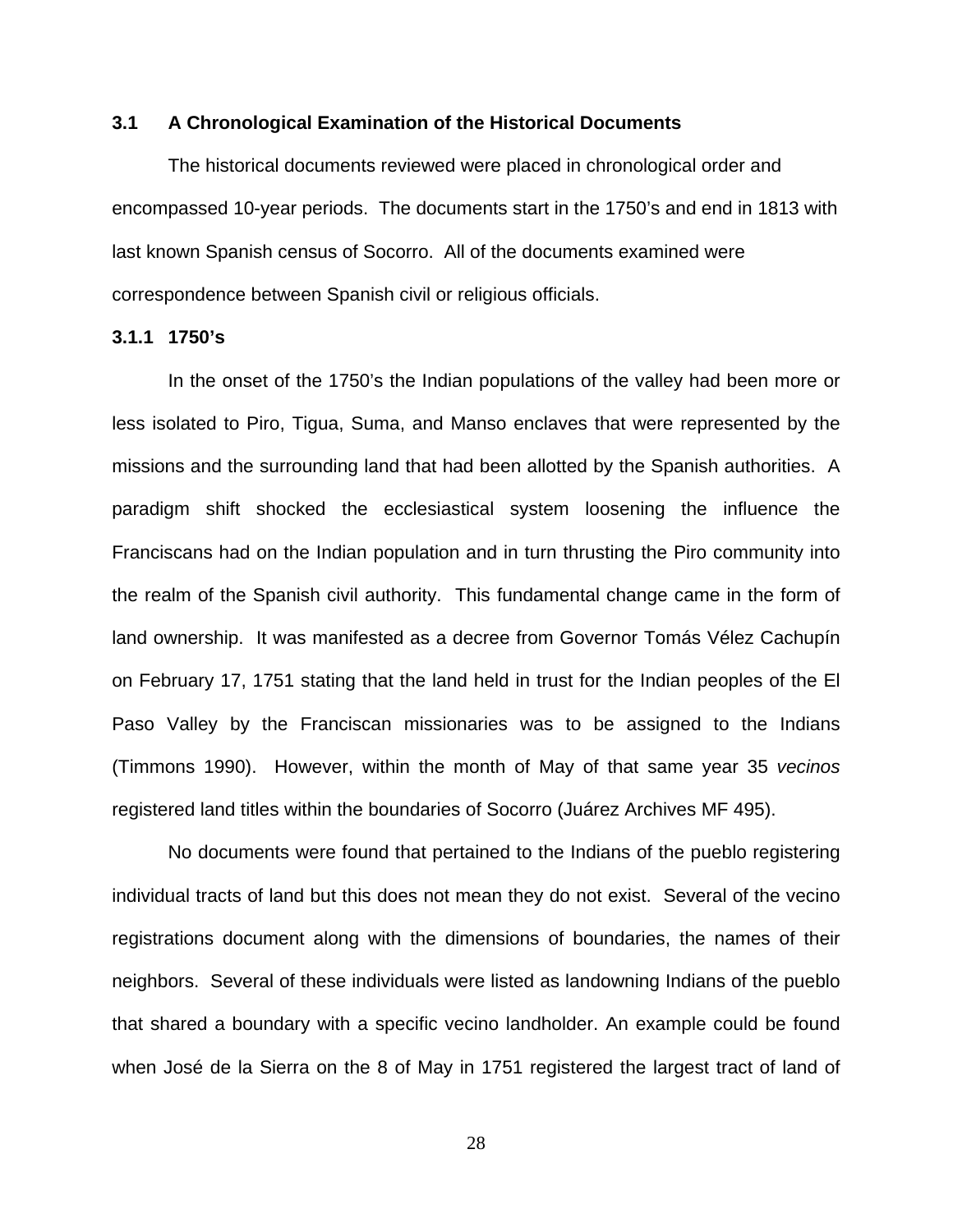any other vecino. He registers a house lot, a garden area, and ranch that measures 780 *varas* (.4 miles) east to west and 1,200 *varas* north to south (.58 miles). It is bounded by the Acequia Madre to the north, on the south with land of Javier Provencio, Antonio Romero the Indian governor of the Pueblo, Bartolo Frésquez, Juan de Rivera, and Manuel Valencia. To the east, it shares boundaries with Acensio Gómez and land of an Indian named Juan Diego. From the west the Camino Real which comes from El Paso bounds de la Sierra property (Juárez Archives MF 495 reel 40 copy 496-498).

Fray Juan Miguel Menchero just a few years prior in 1744 reported sixty Piro and six Spanish families residing in Socorro. The Piro Indians in Socorro clearly outnumbered the Spanish vecinos but immediately after the land tenancy reform of 1751 an influx of non-Indians settled and ultimately changed the dynamics of Indian/vecino relations. In 1754 the Franciscan visitor general, Manuel San Juan Nepomuceno y Trigo, had high praise for the firm faith of the natives, who now amounted to over fifty families (Timmons 1990:36, Hendricks 1992:28, Bowden).

The land usurpation of Socorro during the 1750's by the Spanish community seemed to have created a hodgepodge of individual plots of lands owned by Indians and vecinos alike. This was illustrated by José de la Sierra's previously mentioned land registration. The historical documents reveal that the Indian enclave described in 1744 by Fray Juan Miguel Menchero appears to no longer exist after 1751. Instead an individualistic outlook on land ownership may have grown out of necessity of the land reform. Additionally, the close proximity to the vecinos would have also fostered new social networks that went beyond what was commonly found in the Indian community, thus thrusting mestizaje into the forefront.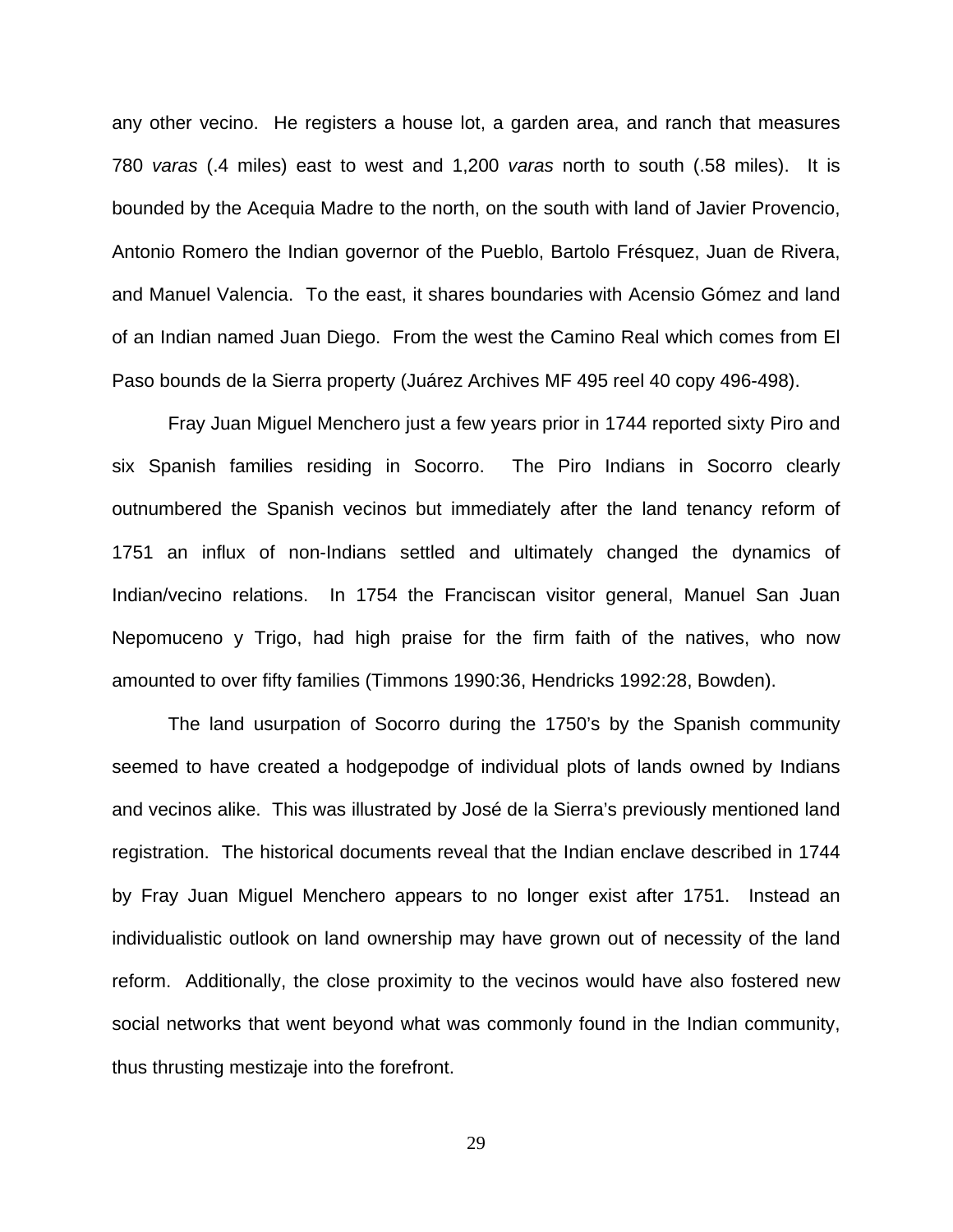#### **3.1.2 1760's**

In the 1750's the local secular government grew in power due in part to the Bourbon reforms as seen in Governor Vélez's directive, weakening the position of the Franciscan Order throughout the province of New Mexico. In 1760 Pedro de Tamarón y Romeral, bishop of Durango, visited Socorro during his tour of New Mexico. Unlike the report of Manuel San Juan Nepomuceno y Trigo six years earlier Bishop Tamarón reported on the general bad state he found the missions. He was now in a position to challenge the Franciscans and push for a secularization of the missions and therefore help the Spanish authorities wrestle more power away from the religious order of St. Francis. Most importantly during his visit to Socorro he furnished population statistics and measurements of the church building. He recorded forty-six Suma Indian families for a total of 182 individuals. Including several residents of Tiburcio (present San Elizario), Socorro had eighty-two Spanish families, for a total of 424 persons. The Bishop may have erroneously listed the Indians of Socorro as Suma because in the pueblo of Ysleta he listed the Indian population as Piros and not Tiguas. For the other Piro Indian community of Senecú he documented 111 Indian families with 425 persons. He also recorded 80 Suma Indians residing at the mission being taught catechism and 29 vecino families with 141 persons (Adams 1953:197).

Now the civil authorities of the El Paso communities were to wield more power, having the liberty to employ Indigenous workers from the several indigenous communities for civil projects. Following a decade of changing demographics the 1760's brought about new and profound changes for the Piro population of Socorro. It was now no longer a priority to maintain collective mission lands under the mandate of a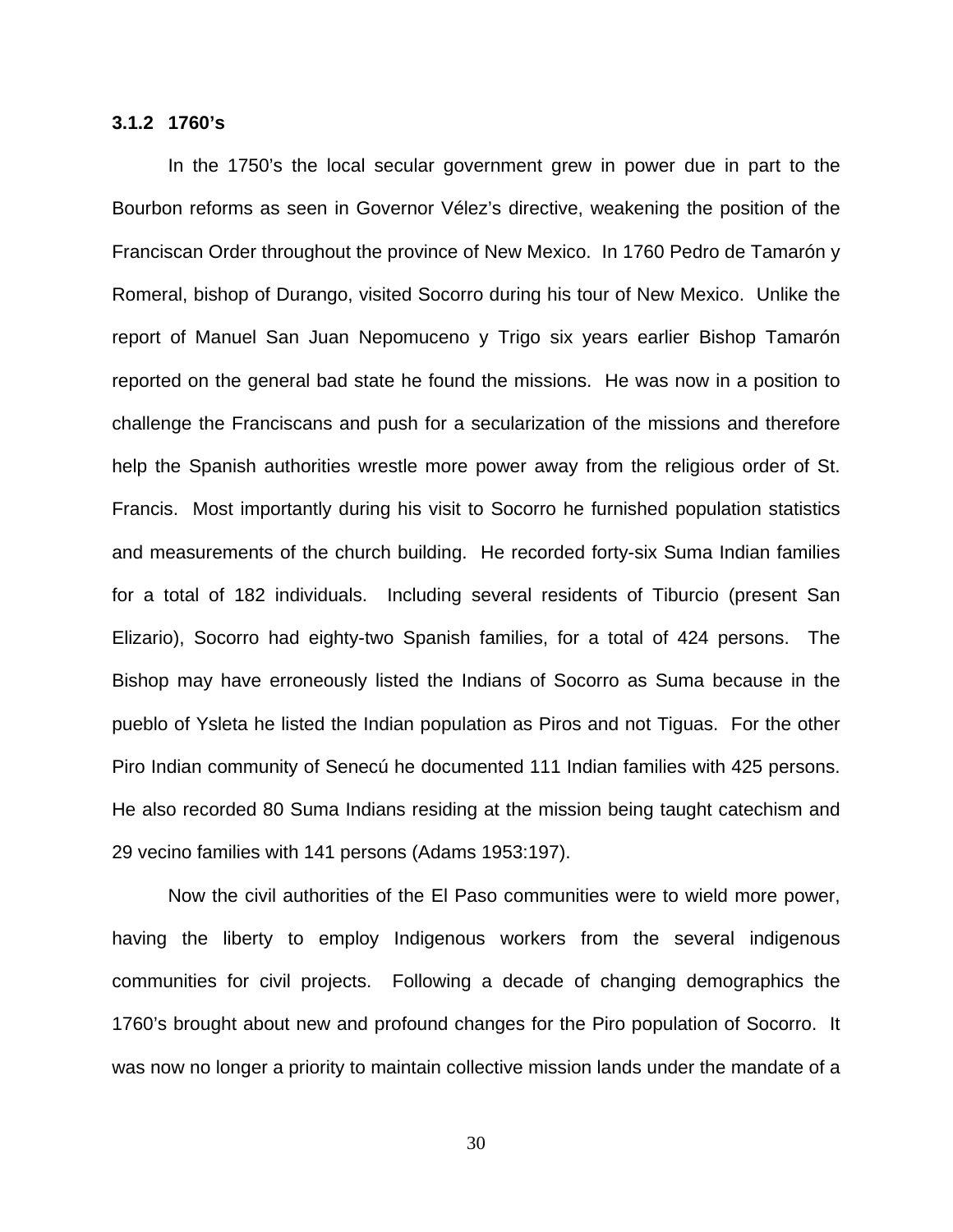Franciscan priest but instead the individual was thrust into the Spanish wage-labor economy.

When not involved in agricultural duties within individual farm plots, the Indians of Socorro participated in working on *casas Reales* or royal properties of El Paso del Norte in the 1760's. One such example came in 1765, when the Indian *gobernadorcillo* Luis Melón and *cacique* Simón Mendoza of Socorro presented a roster of 19 individuals who demanded payment for services completed upriver in El Paso del Norte (MF 495 reel 40 frame 190-191). Unable to obtain the payment for the services rendered, both Melón and Mendoza again petitioned for payment the following year but this time uniting their laments with those of the governing bodies (*gobernadorcillo and cacique)* of the Piro's of Senecú and the Tiguas of Ysleta. A number of the pueblo Indians throughout the El Paso valley had been contracted by Antonio de San Juan but were not paid before his death (MF 495 reel 40 frames 198-229). That same year, Francisco Antonio Velarde records payments to each individual Indian of Socorro that participated in the public works (MF 495 reel 40 frames 241-244).

The Piros of Socorro like the other indigenous groups from the various communities are observed in the historical documents actively participating in the Spanish civil sphere. Not only were they working for a wage but when they failed to receive just compensation they were observed using legal recourse to achieve a satisfactory outcome. The groups represented by  $18<sup>th</sup>$  century pueblo Indian institutions in the form of the *gobernadorcillo* and *cacique* are observed using the Spanish system of justice to litigate grievances therefore requiring a sense of understanding of how the system works. Whereas before 1751 the mission priest would have petitioned the local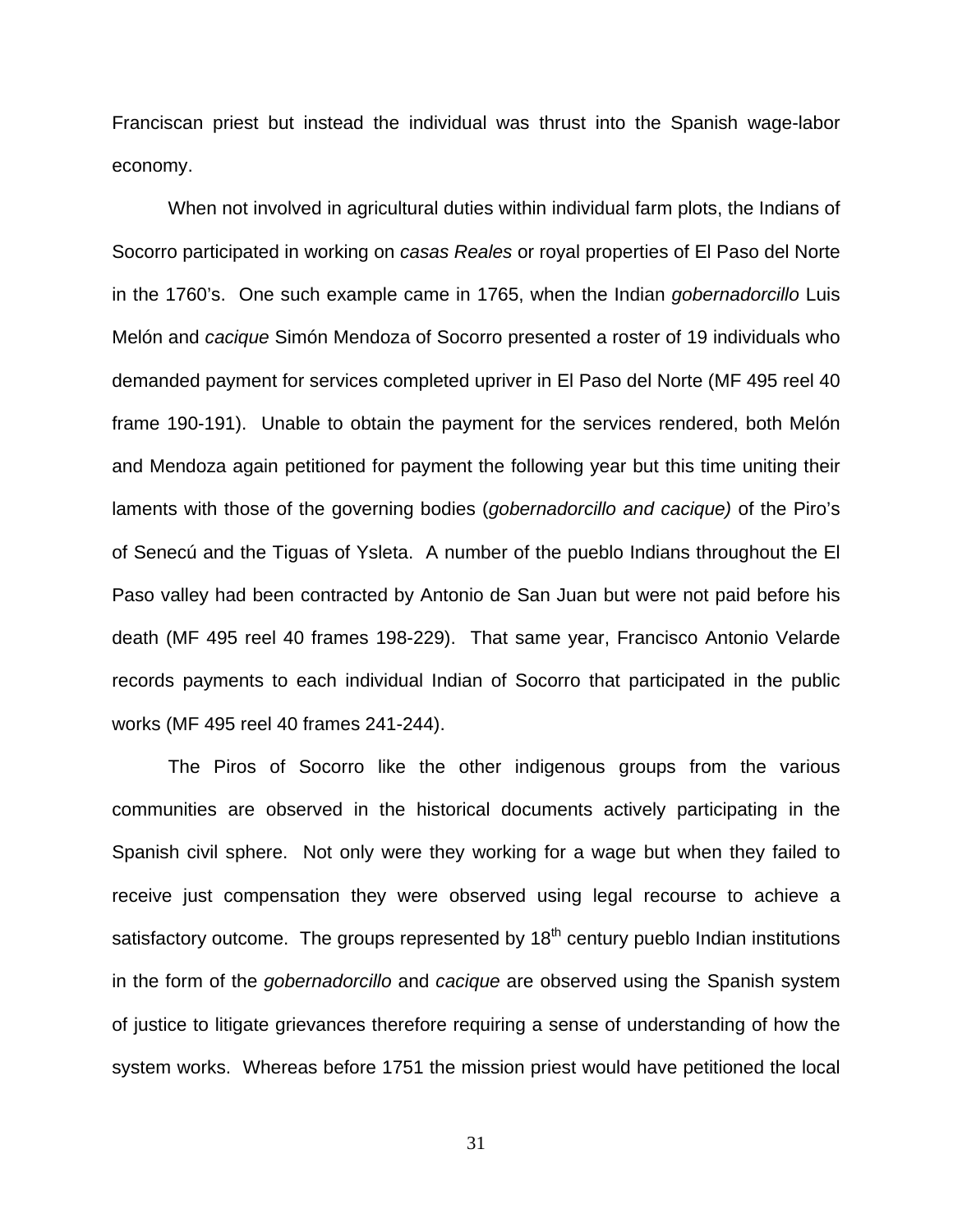government on the behalf the tribes but almost 14 years later the Piros workers are collectively asserting more vecino-like treatment. The Piros are bridging Indian and Spanish institutions and therefore facilitating the process of mestizaje.

The use of Indian public works did not stop at *casas reales*. The *teniente-mayor* of Socorro Diego Tiburcio de Ortega organized labor for a water works project. The *Río del Norte* or the Rio Grande had experienced extreme drought in several occasions where the river ran dry for an extended period of time but during the mid 1760's the river had been flowing with intensity. As a consequence it threatened to completely destroy the pueblo of Socorro. In 1764 Governor Vélez states,

"Habiendo reconocido en el ingreso de mi visita en esta Jurisdicción el riesgo de inundación total de los Pueblos Ysleta y Socorro, y expuesta así mismo la población de los Tiburcios que sigue al Pueblo del Socorro el que con la creciente del río perdió algunas casas, tierras de (unreadable) y estuvo expuesta su Iglesia y habitación del Misionero hacer perdida totalmente por su penetración que hizo el río en dicho Pueblo (Socorro)" (Juárez Archives MF495 reel 44 frame 275-276).

In order to advert disaster the mayor pooled resources in the form of inhabitants of the pueblo to help construct a dam that would ultimately safeguard the community for some time (MF495 reel 44 frames 241-244). Such a challenging endeavor would require cooperation between the Indian and vecino communities. During the same year the Indians of San Lorenzo, Ysleta, and Socorro filed a complaint against José Horcasitas who was charged to oversee the construction of the flood control works along the river (MF 495 reel 44 frame 273-275).

Here we observe the community of Socorro as a whole being affected by the overflowing of the Río Grande which brought much devastation to the area. Both Indian and vecino populations would have shared in the hardship of the initial flooding and would have both been affected by the near destruction of the Socorro mission. A sense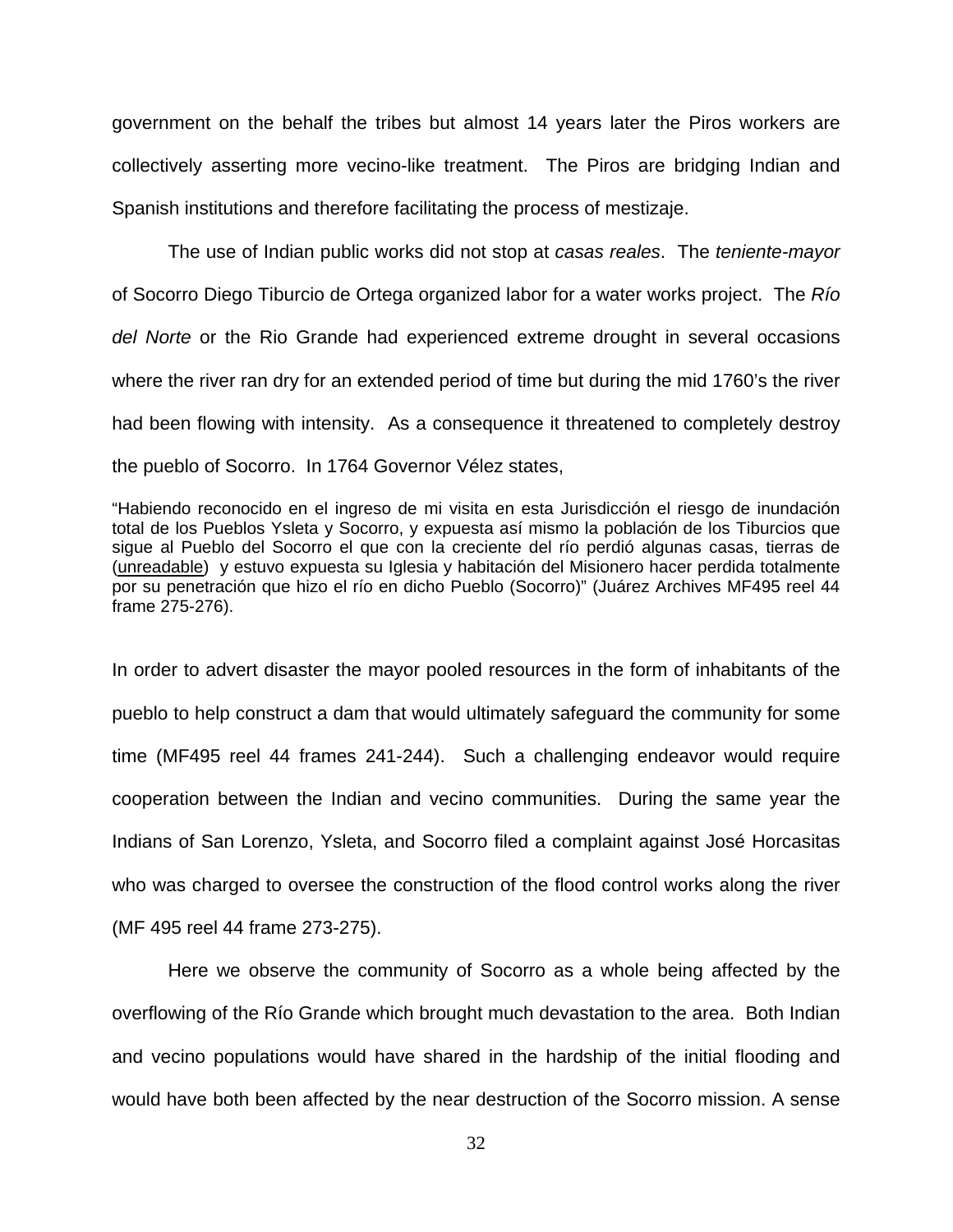of shared identity brought about by the misfortune may have started to germinate at this time but again the Indian communities being of lower social order were filing complaints about mistreatment by the vecino José Horcasitas and therefore possibly creating further divisions between the groups.

With a growing number of people through out the valley of El Paso, the need for wood and pasture around the villages started to grow and competition for said resources would intensify. The vecinos of Paso del Norte had been moving beyond the limits of the village and were seen encroaching onto Indian lands and procuring wood without permission. This was observed when Governor Vélez after hearing out the cases from the representatives of El Paso del Norte and that of San Lorenzo el Real for the Suma Indians prohibited the cutting of wood and the use of their land for pasture by vecinos. It also stated that the directive should not only apply to San Lorenzo but for all of the pueblos of the area, hinting at a problem that all communities were experiencing. He states that the mayors of each pueblo should not abuse their commission and office and should not turn a blind eye to the cutting of wood by vecinos on any Indian land. Those vecinos apprehended breaking the directive would be fined and sentenced to jail. If the vecinos needed wood they were directed to make their way to the Salineta where the resources were communal but would have to proceed with caution since Apaches were said to be in the area (MF495 reel 44 frame 315-318).

#### **3.1.3 1770's**

In 1765 King Charles III of Spain appointed the Marqués de Rubí as part of the Bourbon reforms to inspect all the presidios on the northern frontier and make recommendations to improve the presidio system. A single cordon of presidios would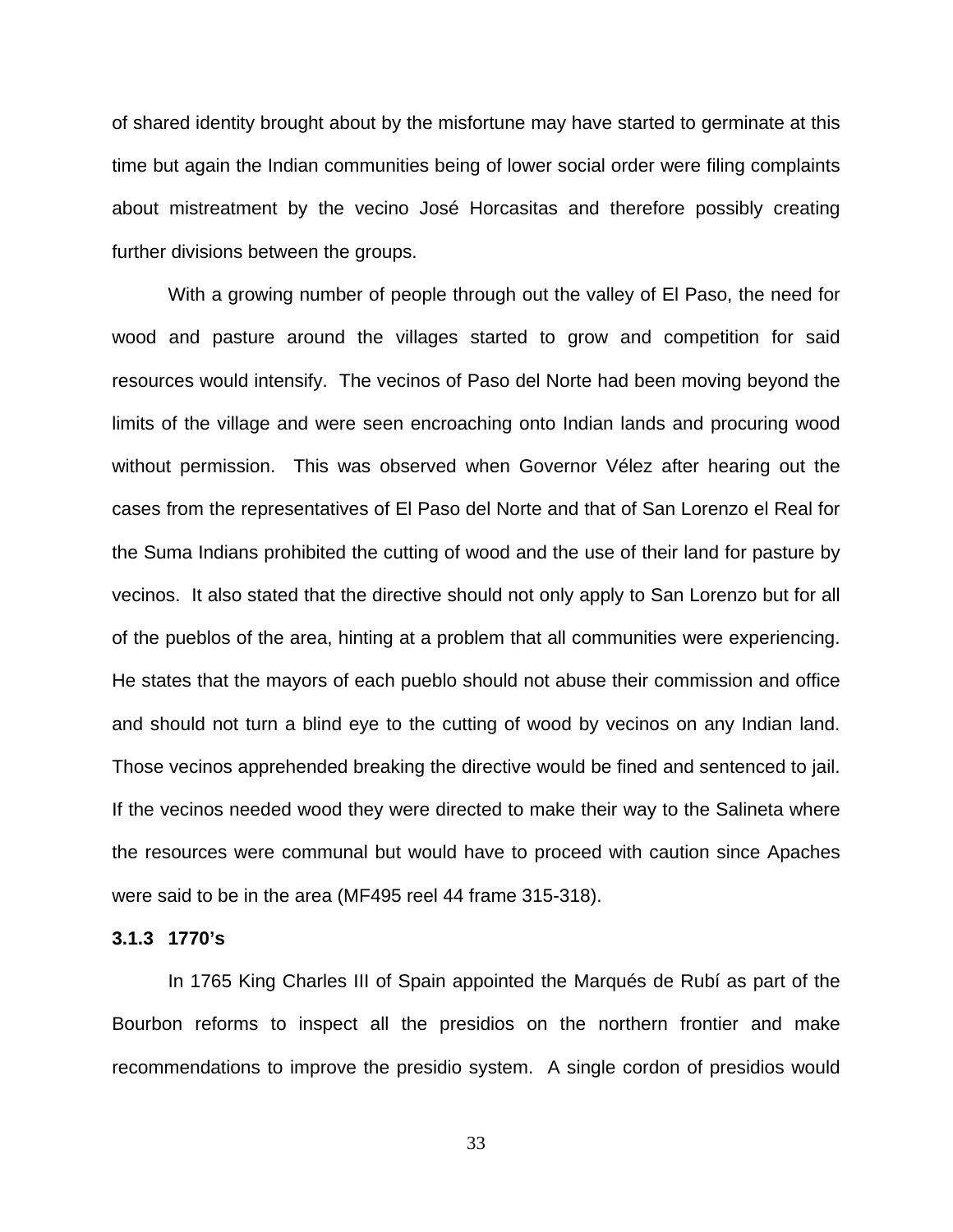protect the northern frontier from colonial powers and hostile Indian tribes. The pueblos of the El Paso valley totaled over 5,000 inhabitants and were told that the neighboring pueblos could defend themselves from Apache attacks with implementation of local militias. It was therefore recommended that the presidio in Paso del Norte be relocated south to Carrizal in Nueva Vizcaya (Chihuahua) in order to better protect the commerce between the villa of Chihuahua and the province of New Mexico. Marqués de Rubí also recommended that the presidio of Guajoquilla, present day Jiménez, Chihuahua, be moved to the valley of San Elceario on the banks of the Rio Grande, near present-day Porvenir, Chihuahua. The presidio of Paso del Norte was eventually relocated to Carrizal in 1773 and as a consequence during the preceding two decades Apache attacks would intensify throughout the El Paso valley (Juarez Archives MF495 reel 45 frames 144-146, Hendricks and W. H. Timmons 1998).

The construction of the presidio of San Elceario roughly 40 miles south of Socorro would require local manpower to complete the project. Lt. Governor Sánchez Daroca in 1774 determined that the Indians from the pueblos of Paso del Norte, Senecú, Ysleta, and Socorro should participate in the construction and each pueblo should furnish nine Indians but for Socorro only eight would suffice (MF 495 reel 45 frame 146-147). With the presidio in the process of being constructed further south, the communities of the El Paso valley were much more vulnerable to Apache raids with the southern most communities of Socorro and the hacienda of Tiburcios at most risk. As a consequence, Lt. Governor convened the captains of the militias and instructed that each pueblo should provide individuals for the security of key areas. The defense of the communities was of the outmost importance. The other communities of the area were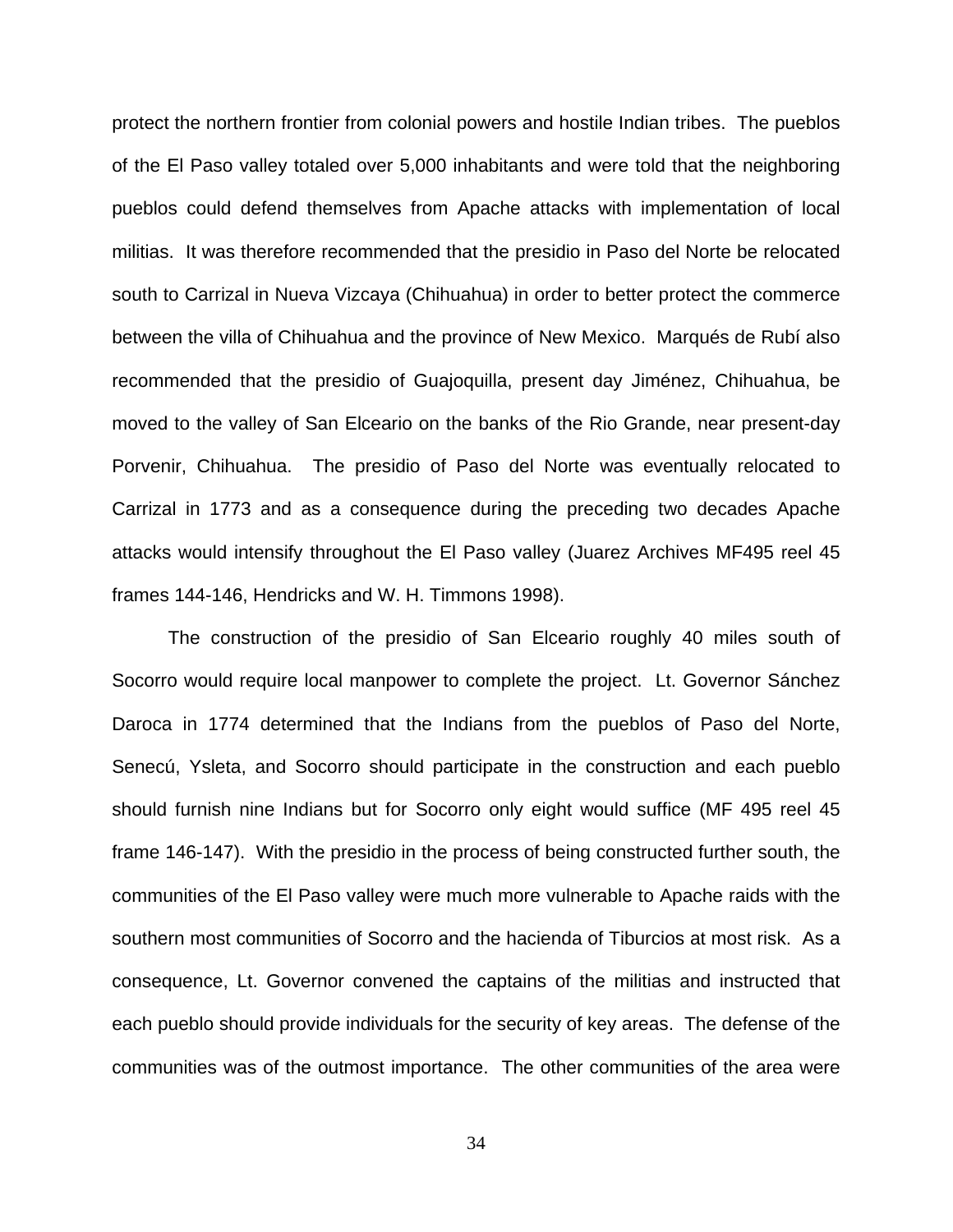required to safeguard solely one area around the distinct pueblos, but Socorro was responsible for three separate locales. One of the areas was guarded by two vecinos and four Indians while the other two points are guarded by just vecinos (MF495 reel 45 frame 154-156). Even with the extra vigilance it was documented in 1779 that on two occasions Apaches were seen in Socorro. The lieutenant governor of El Paso was informed that this could have been avoided if the guards preformed their jobs adequately (MF495 reel 45 frame 538).

#### **3.1.4 1780's**

| Name of<br>Town    | <b>Men</b> | Women | <b>Boys</b> | <b>Girls</b> | <b>Slaves</b><br>(men) | <b>Slaves</b><br>(women) | <b>Total</b> |
|--------------------|------------|-------|-------------|--------------|------------------------|--------------------------|--------------|
| Pueblo del<br>Paso | 816        | 849   | 521         | 549          | 4                      | 5                        | 2744         |
| Real               | 68         | 74    | 60          | 41           |                        |                          | 243          |
| Senecú             | 106        | 103   | 70          | 71           |                        |                          | 351          |
| Ysleta             | 115        | 95    | 74          | 79           |                        |                          | 363          |
| Socorro            | 115        | 104   | 95          | 88           |                        |                          | 402          |
| Totals             | 1220       | 1225  | 820         | 828          | 4                      | 6                        | 4103         |

Table 3.1. Partial Copy of the Table for the Census of 1784

In 1784 a detailed census was taken of the El Paso jurisdiction by Eugeno Fernández. Official documents furnished a general table illustrating the nominal counts for the entire region (see Table 5.1); it was then followed by a detailed summary for each community. The sex, age, caste, marital status, size of family and occupation of each head of household was reported. In order to track presumed purity the Spanish established a caste system based on race but more importantly it was based on social mobility within the Spanish system. The caste system was complex and varied greatly (See Figure 3.2). John Nieto-Phillips states, "Race was not a fixed, constant idea. An individual's casta could change over his or her lifetime, especially if one had the economic of political means to redefine one's racial designation by purchasing a *gracias*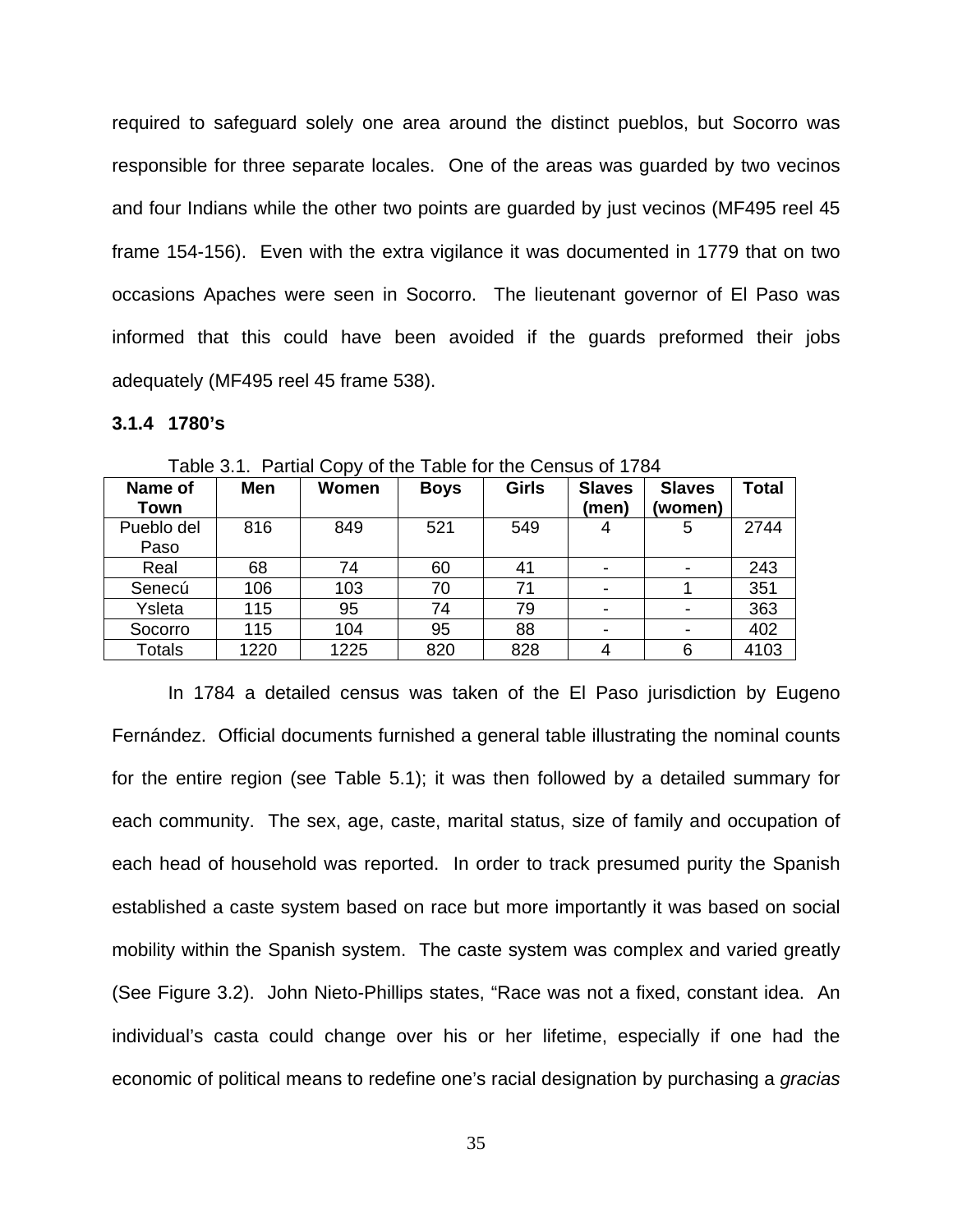*al sacar*", (Nieto-Phillips 2004:28) translated to dispensation of a royal exemption purchased by the bearer. For the pueblo of Socorro the *vecinos* or citizenry made up 110 households which listed Español, mestizos, Indians (possibly *genizarios* or detribalized Indians), blacks, coyotes, and lobos. In contrast the Indians of Socorro constituted 19 households which totaled 57 individuals or just 14 percent of the total population (MF 495 reel 46 frame191-194). In comparison Senecú, also an Indian pueblo originally established for Piros, accounted for 33 vecino households and 71 for Indians. A total of 229 individuals or 65 percent of the entire population consisted of Indians of the pueblo (MF495 reel 46 frames 185-187).

| <b>Father</b> | <b>Mother</b>  | <b>Offspring</b> |
|---------------|----------------|------------------|
| Español       | India          | Mestizo          |
| Español       | Mestiza        | Castizo          |
| Español       | Castiza        | Español          |
| Español       | Negra          | Mulatto          |
| Español       | <b>Mulatto</b> | Morisco          |
| Español       | Morisca        | Albino           |
| Español       | Albina         | Torna atrás      |
| Español       | Torna atrás    | Tente de el aire |
| Indio         | Negra          | Cambujo          |
| Cambujo       | India          | Lobo             |
| Lobo          | India          | Albarazado       |
| Albarazado    | Mestiza        | Barnocino        |
| Barnocino     | India          | Sambaigo         |
| Mestizo       | Castiza        | Chamiso          |
| Mestizo       | India          | Coyote           |

Table 3.2. Select Caste Designations by Percentage

Taken from Nieto-Phillips 2004:27

A census of the area was again conducted in 1787 but this time by a Nicolás Soler. In Socorro he documented 112 men, 100 women, 97 boys, and 84 girls totaling 393 inhabitants (Table 5.2). Only 58 people were recorded as belonging to the Indians of the pueblo. Interestingly, nine of the 20 Indian households were widowed of which seven had no children (MF 495 reel 46 frame 75-79). Again in comparison, Senecú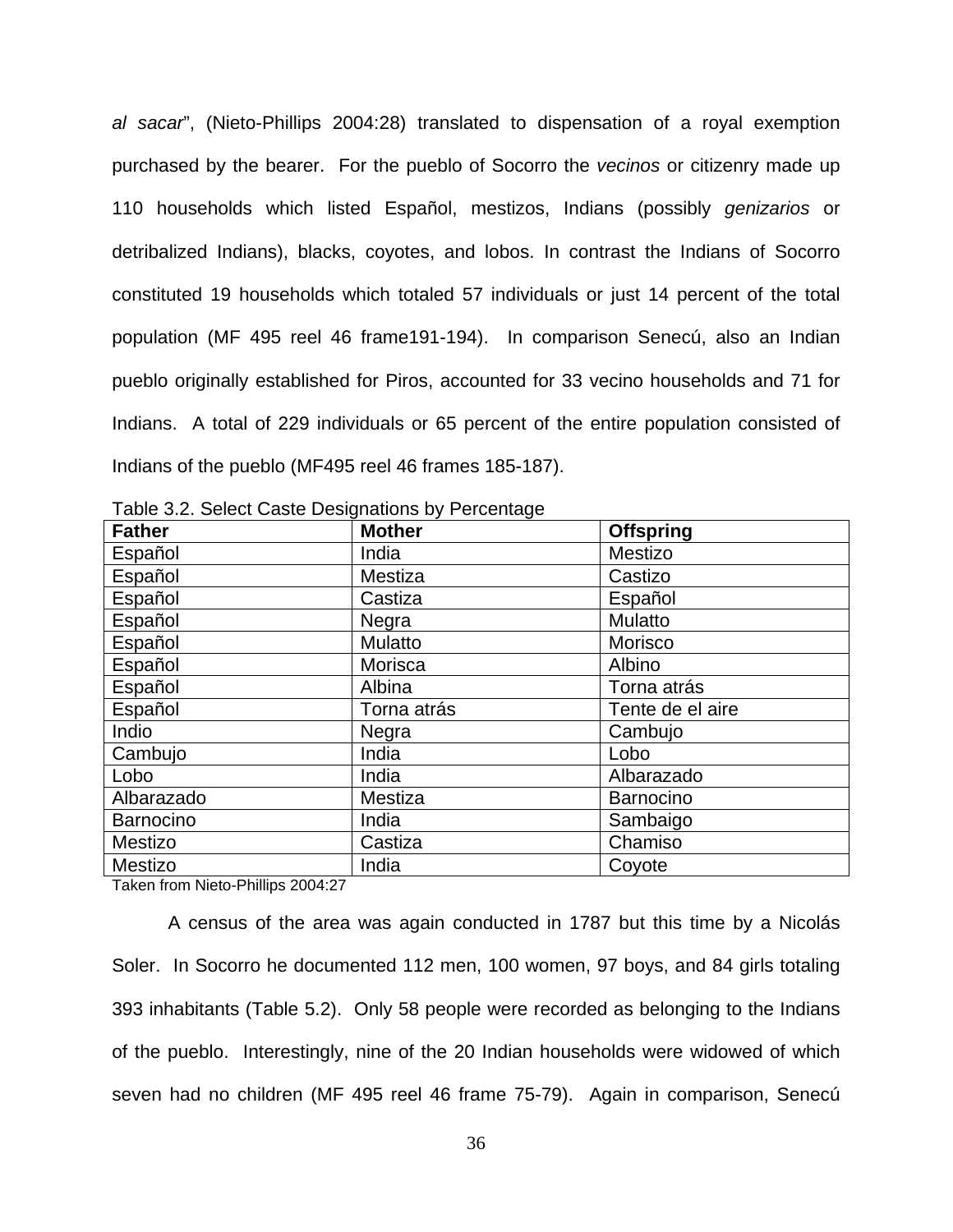totaled 361 people which broke down to 113 men, 106 women, 87 boys, and 55 girls. Vecinos totaled 133 and Indians 218 slightly diminishing to 61 percent of the entire population of the pueblo (MF 495 reel 46 frame 70-72).

| Name of<br>Town       | Men  | Women | <b>Boys</b> | <b>Girls</b> | <b>Slaves</b><br>(men)   | <b>Slaves</b><br>(women) | Total |
|-----------------------|------|-------|-------------|--------------|--------------------------|--------------------------|-------|
| Pueblo del<br>Paso    | 680  | 879   | 659         | 547          | 6                        |                          | 2771  |
| Real                  | 100  | 83    | 59          | 47           | $\overline{\phantom{a}}$ |                          | 289   |
| Senecú                | 113  | 106   | 87          | 55           | $\overline{\phantom{a}}$ |                          | 361   |
| Ysleta                | 101  | 83    | 65          | 38           | $\overline{\phantom{a}}$ |                          | 287   |
| Socorro               | 112  | 100   | 97          | 84           | $\blacksquare$           |                          | 393   |
| Rancho de<br>Tiburcio | 19   | 14    | 13          | 5            | $\blacksquare$           | -                        | 51    |
| Totals                | 1125 | 1265  | 980         | 776          | 6                        |                          | 4152  |

Table 3.3. Partial Copy of the Table for the Census of 1787

A comparison of the 1784 and 1787 tabulations elucidated interesting results. The majority of the populations around the El Paso valley experienced slow gains but Socorro and Ysleta exhibited declines. While the decline in population was quite substantial for the pueblo of Ysleta, a 21 percent drop, Socorro only experienced a 3 percent drop but continued to be the largest community outside of El Paso del Norte. The drop in population for these two communities within a span of three years is not clear. Natural death, people migrating out of the area, and deaths due to hostile encounters with Apaches may have all contributed to the decline, although the decline of population between 1760 and the 1780 censuses was even greater. As discussed earlier, Bishop Tamaron's visit in 1760 documented a total of 606 people in Socorro of which 182 were Indians and in Senecú there were 646 people of which 425 were Piro Indian. The drastic decline primarily could have been attributed to the 1780-1781 smallpox plague that ravished New Mexico. The province lost close to 5,000 inhabitants of which the native populations suffered most (Simmons 1966).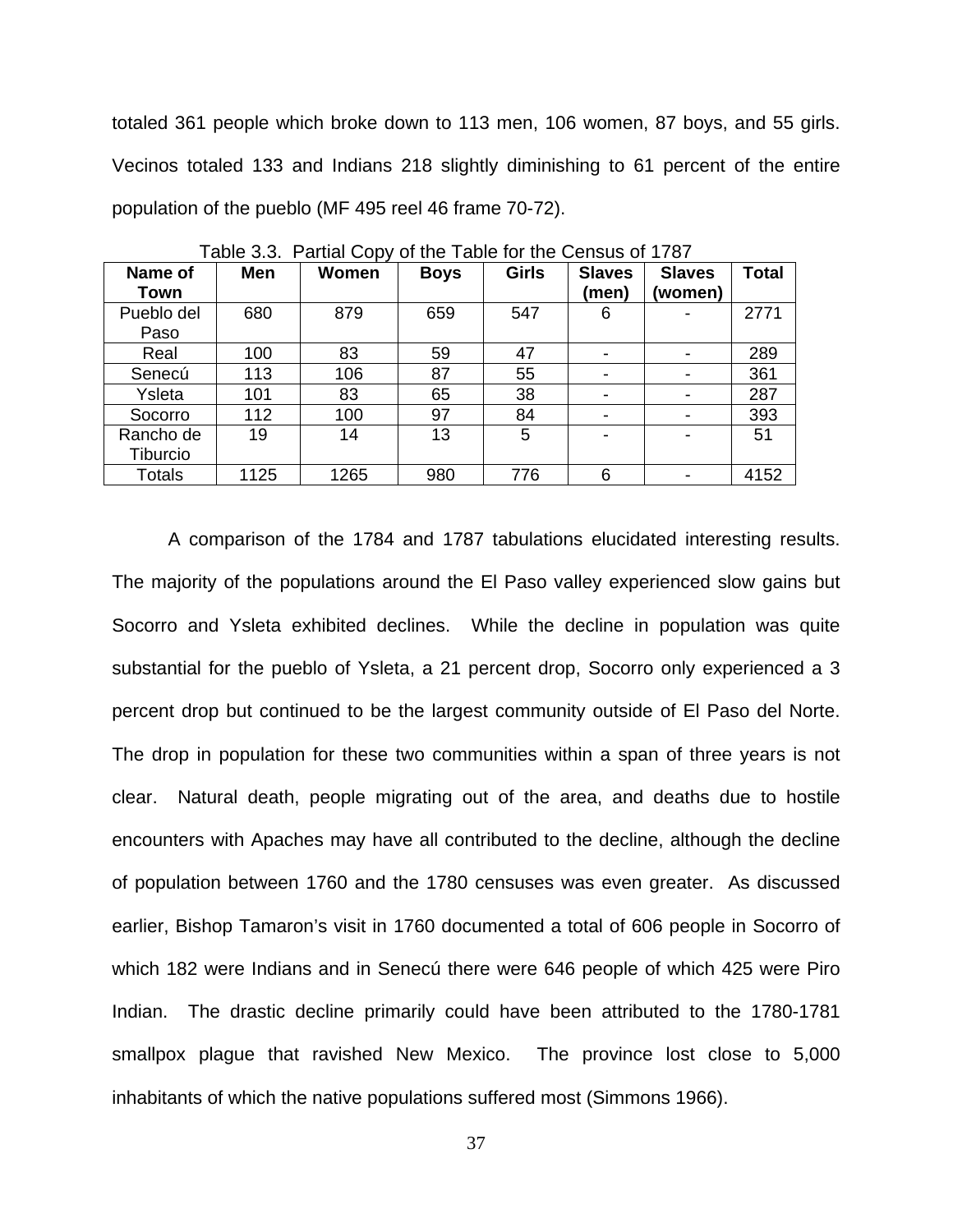After 1786 the Spanish government after several successful military encounters persuaded many Apaches to settle at the chain of forts along its northern frontier. The administrative units, usually called *establecimientos de paz* (peace establishments), were unique in that the military and not the church administered to the Apache (Griffen 1988:9). In the El Paso valley the rancho de los Tiburcios was proposed to be a Mescalero Apache peace camp. This would put the both vecino and pueblo Indians within close proximity of the Apaches. The vecinos were prohibited from cultivating and ingesting *mata punce* and other Indian plants (MF 495 reel 47 frame 63). In 1788 it was decided that the presidio of San Elceario was to be moved to the old site of the Tiburcios in an effort to better protect the surrounding communities (Hendricks and Timmons 1998).

With the pending movement of the presidio, Apache attacks intensified in the Socorro area. In 1788, livestock are recorded being stolen and several vecinos are killed by Apaches located in large concentrations in the Sacramento Mountains (See Figure 3.1). Additionally any parties looking to go to the salinas must go well prepared and with caution (Juárez Archives MF495 reel 47 frame 57). Official order was given out to campaign against these "*enemigos*" or hostiles who had rancherias in the surrounding mountains. A company of soldiers was to be supplemented by an additional 60 to 70 men made up of militia, *vecinos,* and *indios*, from the area (Juárez Archives M 495 reel 47 frame 61 & 64).

In order to stem the attacks the presidio was moved to the current location of San Elizario, Texas. The building of this edifice was to be done by Indian labor (Juárez Archives Mf 495 reel 47 copy 117). In 1789 again the Indians of Socorro would actively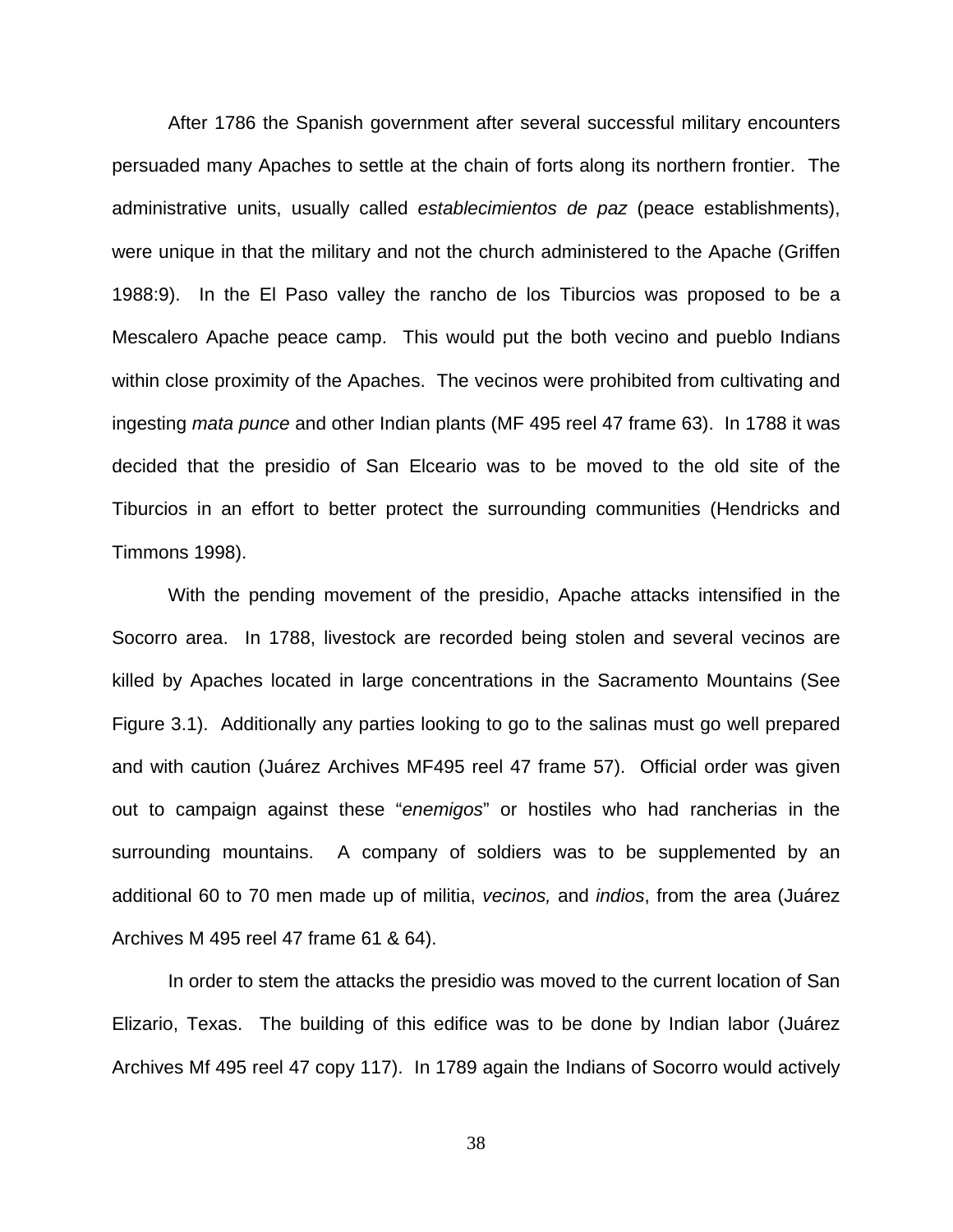participate in working on royal properties as they seen furnishing 1,500 adobes for the construction of the presidio (MF495 reel 48). The construction of the presidio would last until 1793 and Socorro was obligated to provide 20 men for 130 days of work (MF495 reel 47 frame 268)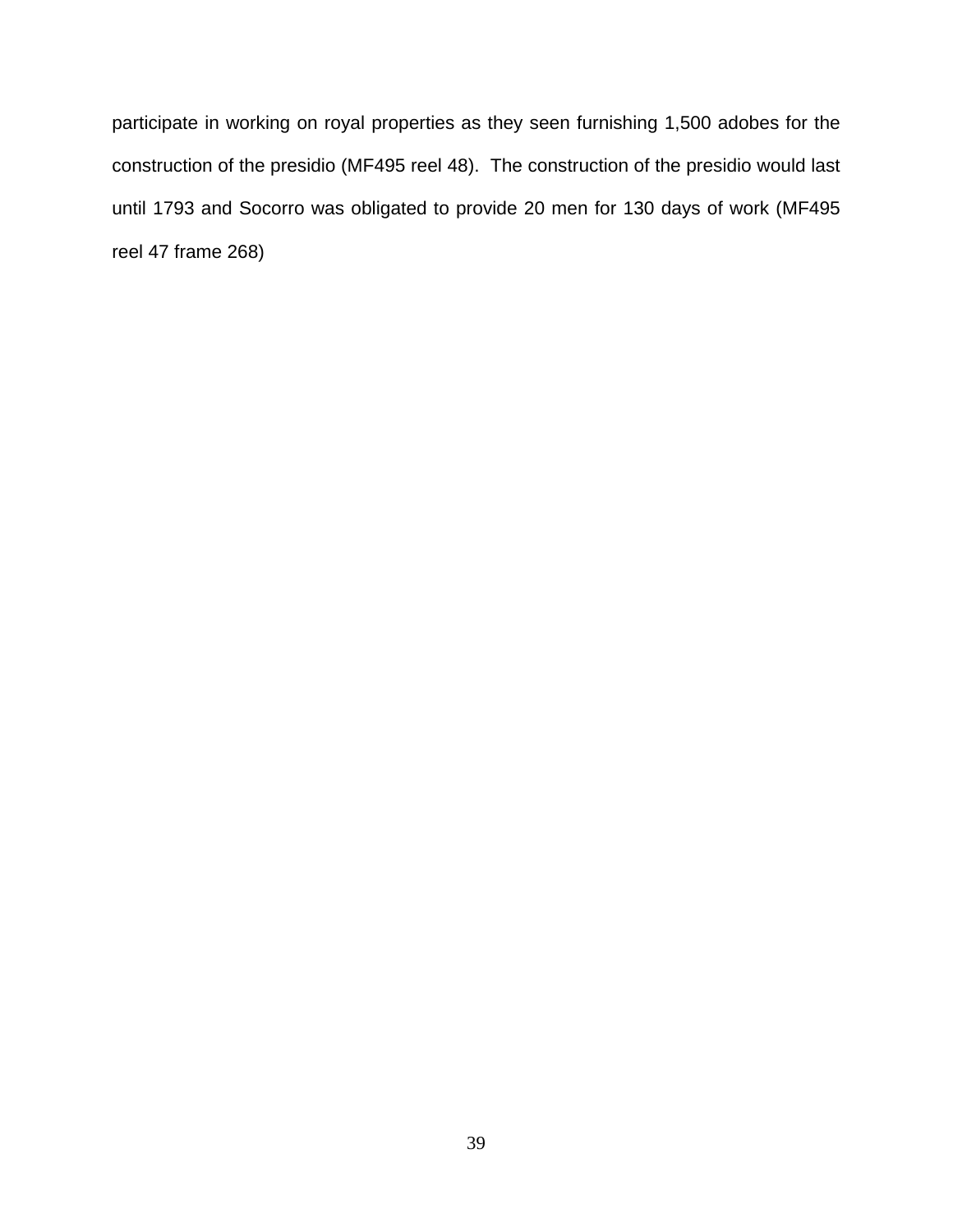

Figure 3.1. Southeast portion of the Don Bernardo Miera y Pacheco Map 1758.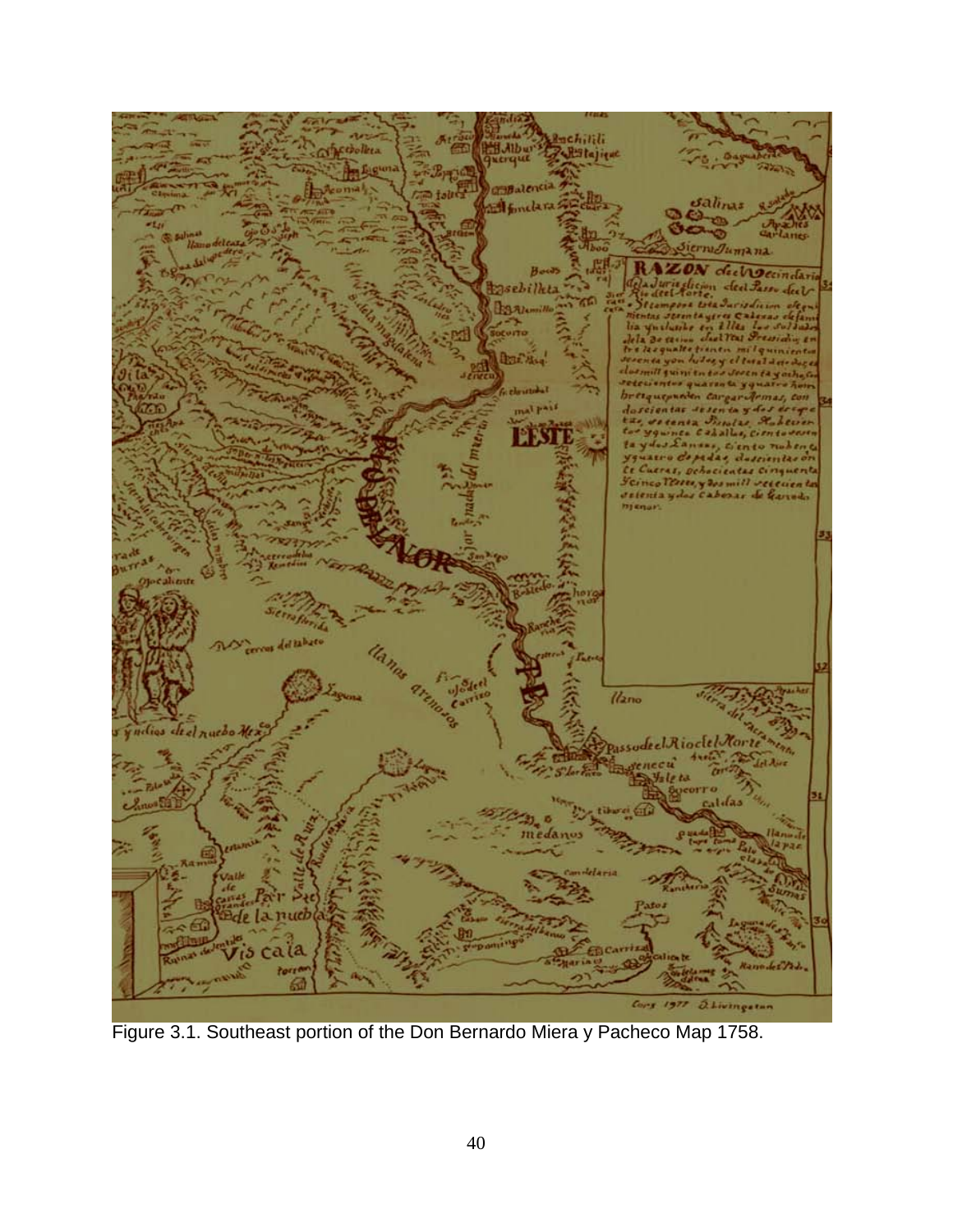#### **3.1.5 1790's**

In early 1790 the proposed Apache peace plan began in earnest when several Mescalero leaders came to the El Paso region seeking peace (Hendricks and Timmons 1988). The congregation of Apaches from various nations around El Paso del Norte and its satellite communities would untimely put a great burden on both the vecinos and Indians alike. Not only would they be prone to theft of property but they would be obligated to provide the necessary staples that would be needed to coerce the Apaches to stay within the Spanish field of influence. Of the numerous Apache groups, by far the most troublesome for the El Paso settlers were the Gileños west of the Rio Grande, the Faraones in southern New Mexico, and the Mescaleros and Lipans to the east of the Rio Grande. Different bands of Apaches would settle at the outskirts of El Paso del Norte while others settled around San Elceario and they were even documented on the opposite side of the river from Socorro. In 1791 Commandant General Pedro de Nava ordered the military leader of San Elceario to purchase corn, beans, and wheat for the Apaches de paz from community of Socorro (MF495 reel 47 frame 117 and 228). With a fluctuating size of Apaches within the area it became a strain on the local populations trying to supply the presidio the adequate amounts of foodstuff. In August of 1793 Cristobal Archuleta, lieutenant of Socorro, claiming there was a shortage of maize, delivered only 7 *fanegas* or bushels of the required 10 for the Apaches de paz (MF495 reel 47 frame 317).

Different bands of Apaches would come and go from the jurisdiction of El Paso del Norte. Often they would be seen living in peace but on numerous occasions' small groups would breakaway and resume raiding areas throughout New Mexico and New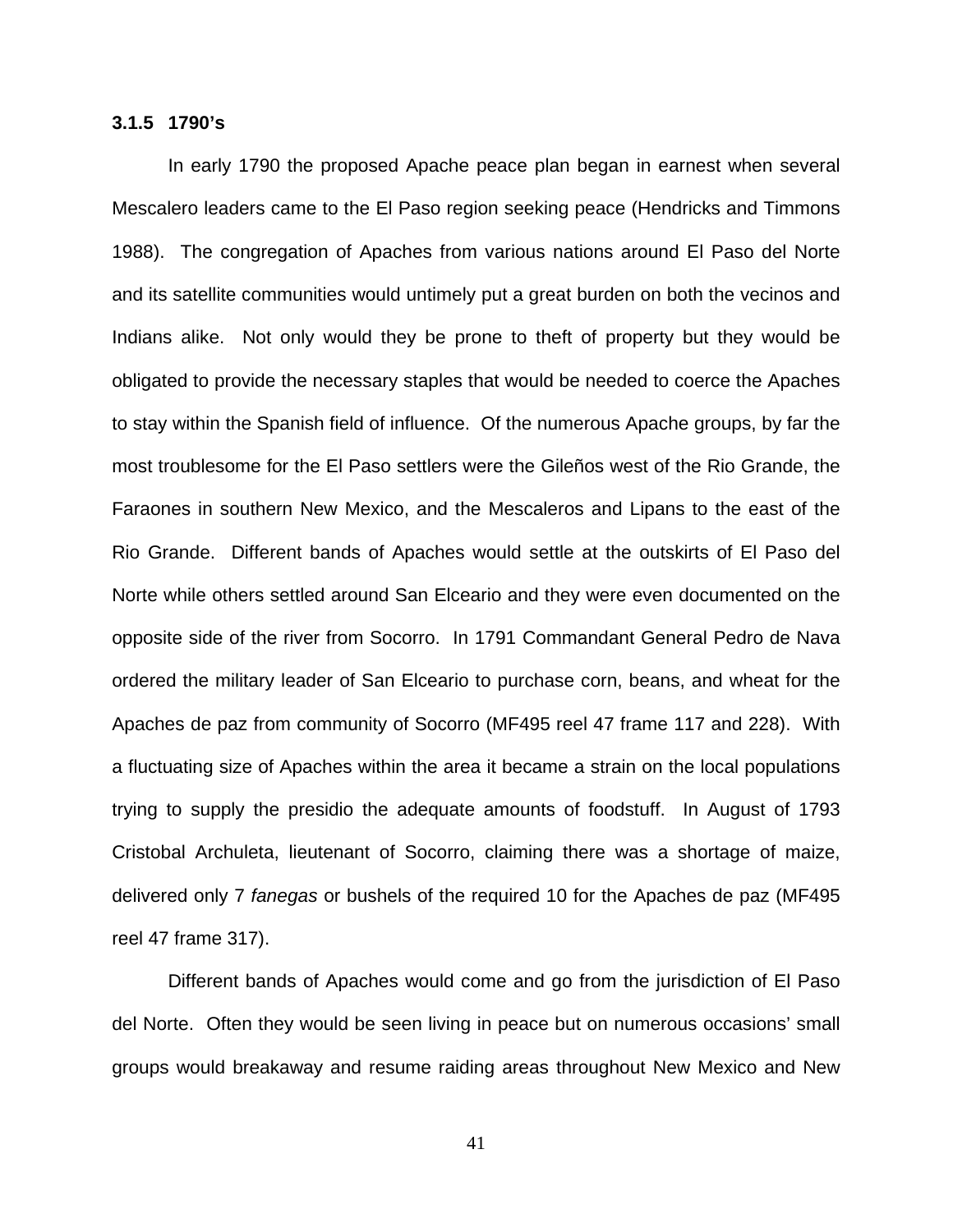Viscaya. Other times groups of disenfranchised Apaches from around the region would gather together and look to wage war on the El Paso communities. This was seen in 1791, when captain of the presidio of San Elceario, Manuel Vidal de Lorca Vidal, informed Lt. Governor Uranga that three Apache bands had left the area and were in route to join a large band or almost 1,000 Apaches which had gathered around *los Arenales* or the sand dunes and were looking to attack the El Paso Valley. He warned that the communities must prepare and be on alert (MF495 reel 47 frame 290). The following month the large group of Apaches that had formed by the *capitancillos* or captains of the Lipiyan and Lipan Apaches had broken up dispersing to the north to the Río Colorado (presently called the Canadian River) and along the Coahuila border (MF495 reel 47 frame 297).

In the month of January of 1794 Uranga stationed in El Paso del Norte informed the captain Vidal de Lorca, that there are between 800 and 1,000 Apaches camped on the other side of the river (MF495 reel 47 frame 45). A smaller band of Apaches was seen located the other side of the river from Socorro led by *captiancillo* Eslaya and other bands from the Sacramento Mountains were on the way. The mayors of the pueblos were advised to take the steps to ensure their readiness but should not let the Apaches know of their intentions (MF 495 reel 47 frame 27). With the large number of Apaches moving in the area Lt. Governor issued an edict to all of the pueblos the El Paso region, directing them to guard their livestock night and day and those that did not would be levied a monetary fine on the first offense; the second offense would also require jail time (MF495 reel 48 frame 258-259).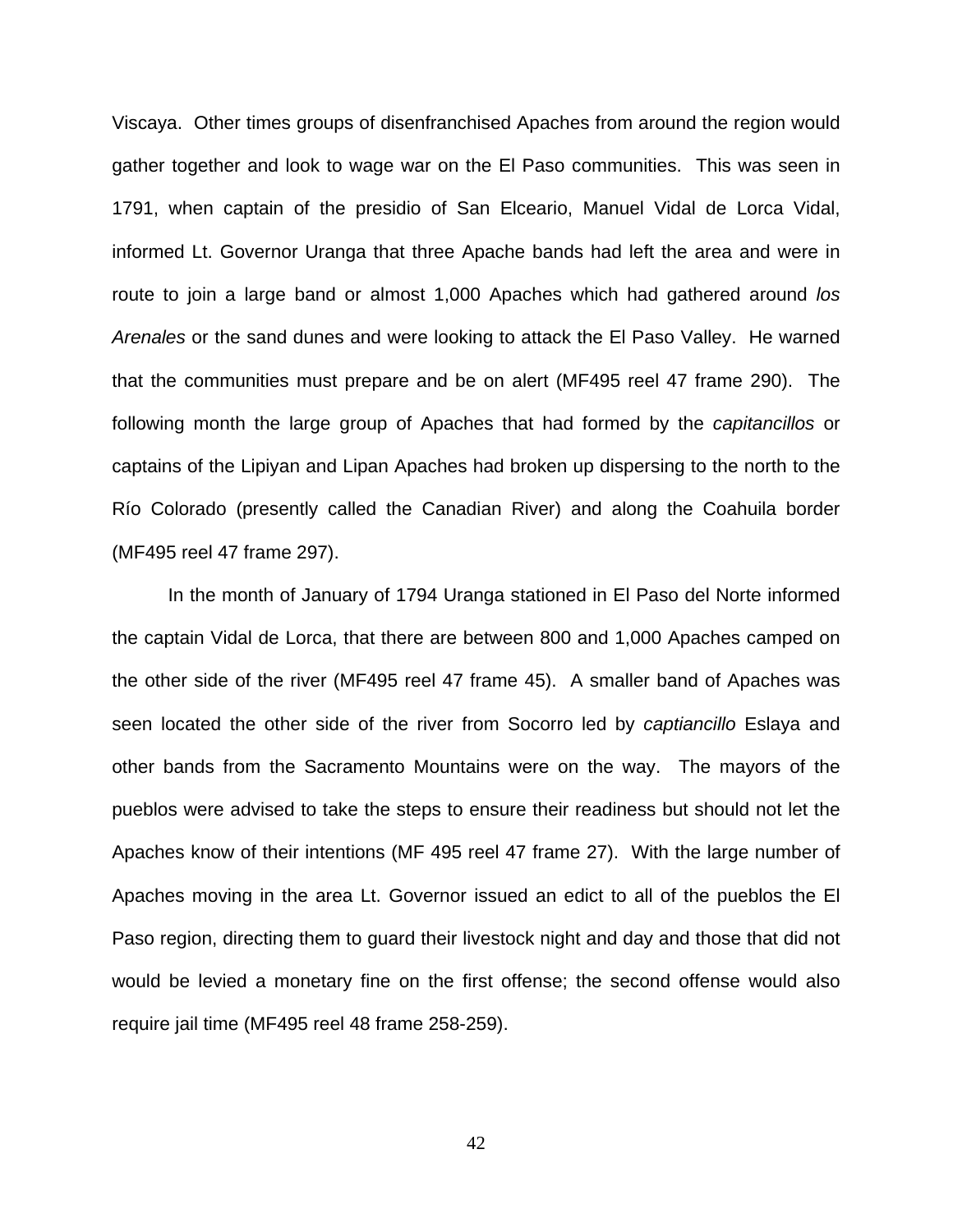If constant thefts of livestock and eminent doom of Apaches attacking the communities was not enough the Río del Norte in 1795 was once again overflowing and causing havoc among the residents of Socorro. Fray José Bravo during his ecclesiastical visit to the area mentions in his report that the church had been newly rebuilt and that the *convento* was in deplorable conditions (MF495 frame 48 reel 193- 195). This flooding was the second in about twenty years and as a consequence would have caused great hardship for the community of Socorro.

#### **3.1.6 1800's**

By 1802 as a probable consequence of the mission of Socorro still lacking a *convento* no friar was assigned. The census of the area also documented 50 Indians and 558 vecinos of various castes. In Senecú the pueblo was still dominated by Indians as 318 were counted while only listing 185 vecinos (MF494 frame 49 reel 46). Only two years later in December of 1804 another census of the jurisdiction of El Paso was conducted. This time around 37 Indians and 475 vecinos were documented living in the pueblo of Socorro. Senecú, much like in the previous census primarily consisted of Indians, which numbered 320 while the vecino population slightly increased to 201. Senecú accounting for more people than Socorro was now the largest of the pueblos outside of El Paso del Norte. It was also the community with more Indians that any other pueblo. El Paso numbered 191 Indians as opposed to the 4,281 vecinos, Real de San Lorenzo only contained 30 in comparison to the 276 vecinos, while Ysleta accounted for 209 Indians and 178 vecinos (MF495 reel 48 frame 82-83). The census taker also briefly described the Indians of the pueblos in his concluding notes. He states, "the Indians from El Paso which are composed of various nations have lost the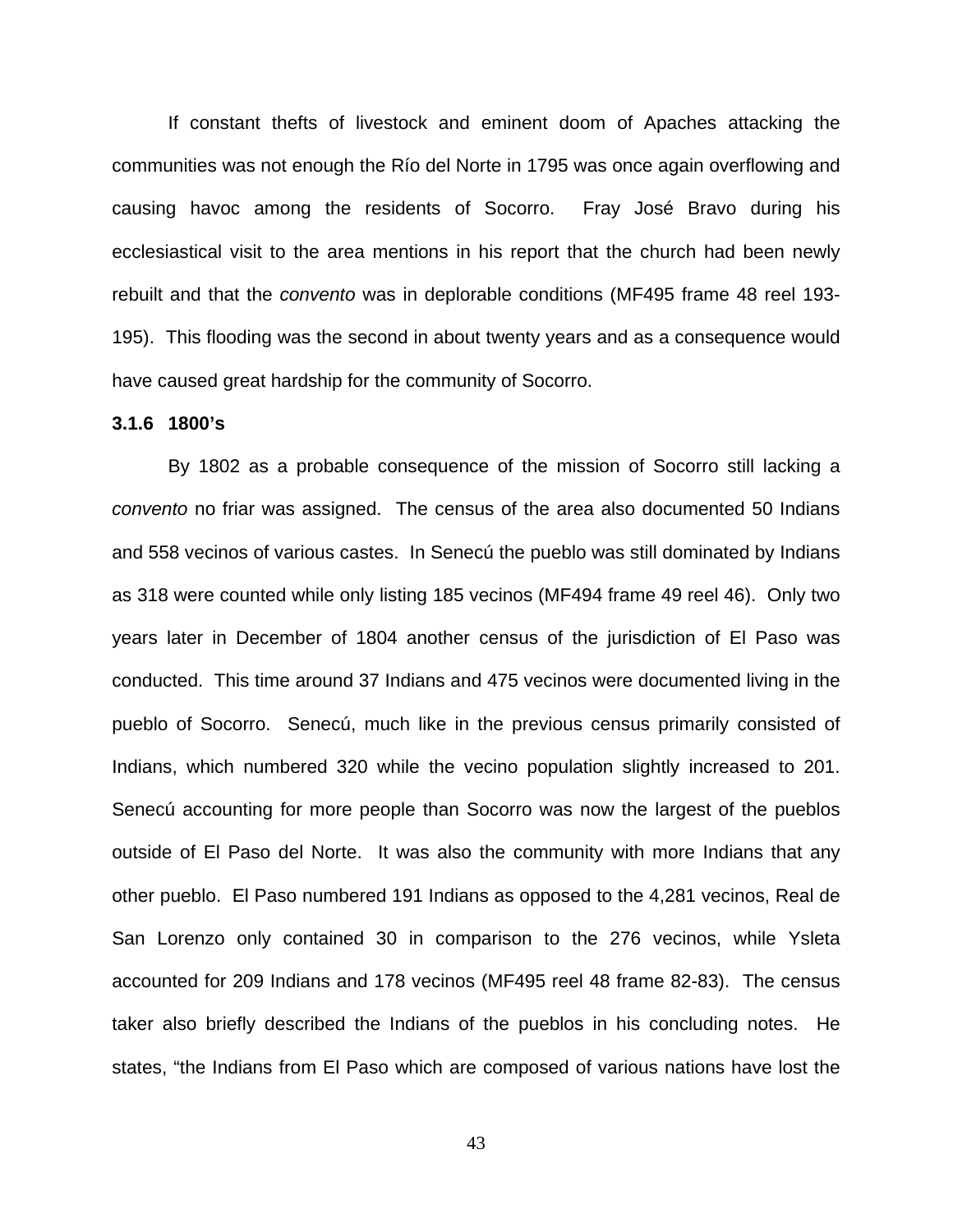ability to speak their native tongue and only speak Castilian and the same goes for those in Socorro. Those from El Real (San Lorenzo) are Sumas and comprehend and speak their native language but they speak Castilian much better. Those from Senecú are Piros and those from Ysleta are Tiguas and few here and there speak their language as well as Castilian" (MF495 reel 48 frame 83).

A census of the area was again conducted in 1805, this time only the age and sex were documented for the pueblos. Interestingly the El Paso del Norte is now broken up into several *partidos* or districts. These include partido del Centro, el Charco, del Chamizal, de la Playa, de los Álamos, del Álamo Guacho, de las Calaveras, del Barrial, and del Pueblito. Socorro was listed as containing 545 people which was higher than the 512 that was recorded the year prior. In Senecú a total of 482 inhabitants were recorded and in comparison with the 521 from the year before demonstrated a sharp decrease (MF 495 reel 48 frame 83).

#### **3.1.7 1810 to 1813**

The end of the eighteenth century did not cease all the hostilities with various groups of Apaches for the residents of the jurisdiction of El Paso. A monthly report in 1806 mentions Apache raids on Socorro and the theft of numerous oxen (Juárez Archives MF 495 reel 49 frame 20-23). The community of Soccoro much like the other pueblos continued to be at risk and on constant alert from potential threats. In order to punish the bands of Farones and Mescalero Apaches not settled within the El Paso area, Lt. Governor Manrique requested for 15 well equipped vecinos for a period of 50 days in order to wage war (Juárez Archives MF495 reel 49 frame 52). Within the month of August a census of the able-bodied men for the El Paso area was conducted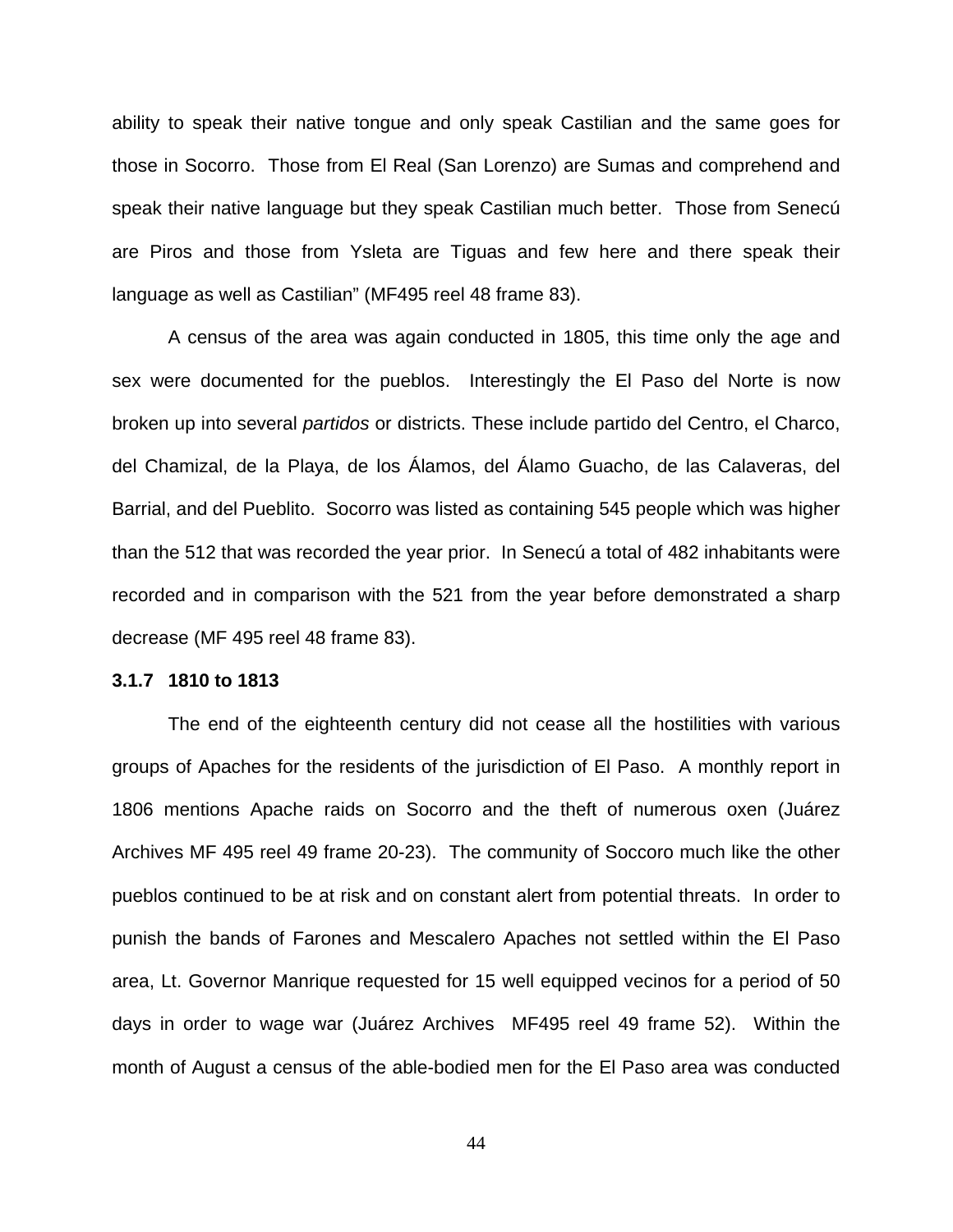in which 100 citizens and 13 Indians of the ages of 16 to 60 were able to bear arms from the pueblo of Socorro. On the other had Senecú could provide 73 Indians and 35 vecinos (Juárez Archives MF 495 reel 49 frame 115). A few weeks later the Lt Governor requests 15 of the best Indians from throughout the pueblos to accompany the troops of San Elceario on their punitive expedition (Juárez Archives MF495 reel 49 frame 49).

Despite some success in the attempt to reduce the Apache bands the results were fairly ambiguous. The raids and consequential retaliatory expeditions continued well into the end of the Spanish period. The vecinos and Indians of Socorro persisted and overcame many hardships of frontier life. By 1813, and in the midst of the Mexican fight for sovereign control over its destiny, a final census of the area was taken. The entire El Norte del Paso now numbered 6,072 residents of which only 115 were Indians. In Socorro the population now totaled 700 with the vecinos increasing to 632 residents while the Indians now numbered 68. In Senecú, for the third consecutive time the population was documented as decreasing with the community now totaling 462. Indians still made up the largest segment accounting for 299 residents with the vecinos now numbering 179 (Archivo Municipal de Ciudad Juárez MF489 R14).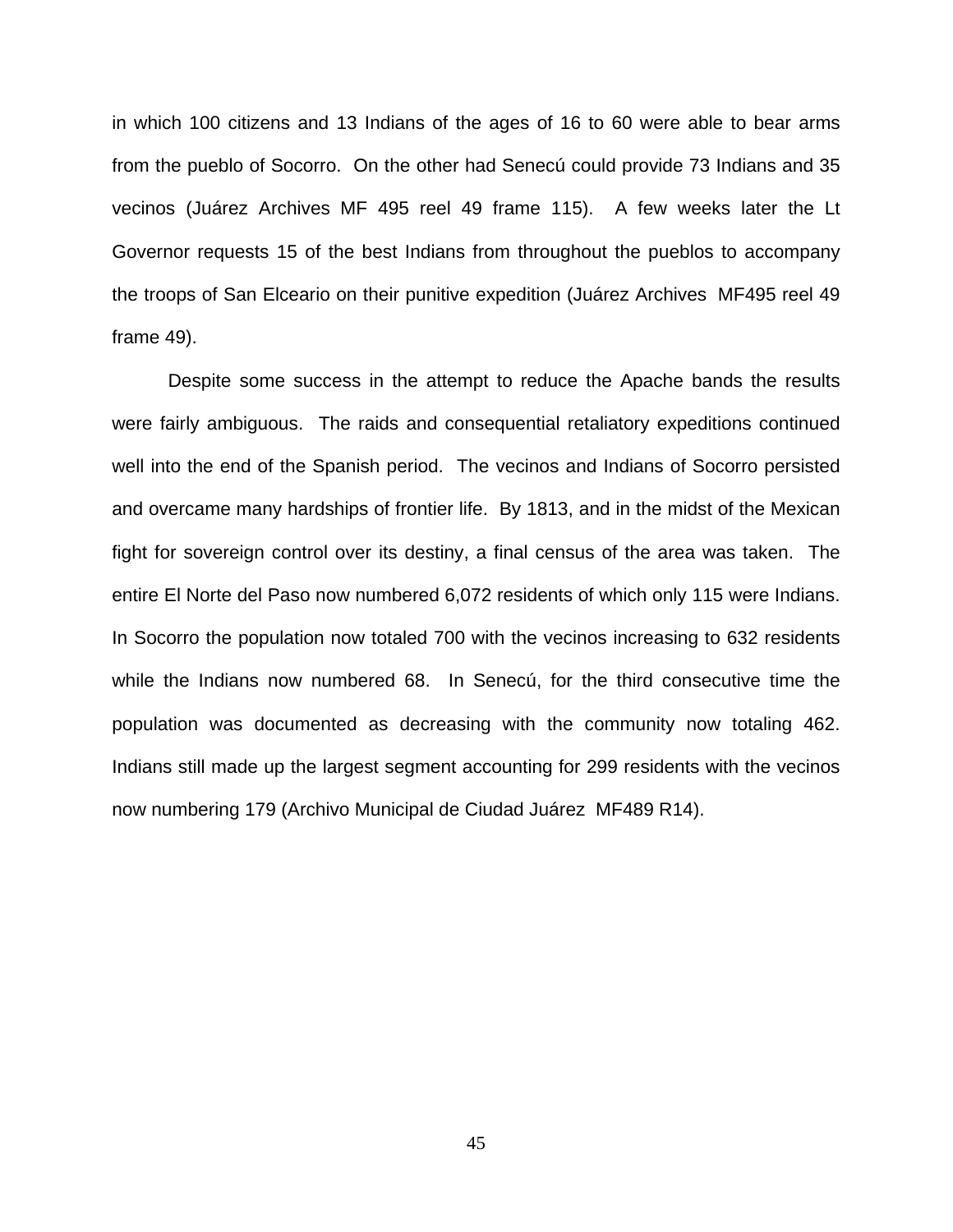#### **Chapter 4: Conclusions**

During the middle of the eighteenth and early nineteenth century vast changes to the political and social landscape were taking place within Socorro and the greater El Paso region. The historical documents from the Archivo Municipal de Ciudad Juárez and archives of the Ayuntamiento de Ciudad Juárez revealed a complex relationship between the Indians and vecinos of Socorro. The land tenancy reform of 1751 initiated by Governor Vélez Cachupín brought Piro's and vecinos often in direct competition for resources. The historical documents revealed that at times it would require a legal recourse on the part of the Indians to resolve any grievances. Additionally the land reform would pave the away to greater participation into the Spanish wage-labor system and thus greater mobility outside of Socorro for the Indians of the pueblo. The close proximity to the vecinos fostered new social networks that went beyond what was commonly found in the Indian community prior to 1751, thus thrusting mestizaje into the forefront.

This accelerated during the 1770's when Apache raids into the area intensified as a result of the El Paso del Norte presidio being moved further south. The Indians and vecinos found themselves participating in shared duties in order to protect their communities from potential raid. The early competition gave way to a mutual understating needed in order to confront a common foe and to maintain a way of life that would be advantageous for each household. Here mediated necessity was used to understand what bound both Spanish vecino and Piro Indian in a symbiotic relationship that developed out of the common experience in respect to cultural, political, and environmental strains. This necessity came from the need to maintain the community of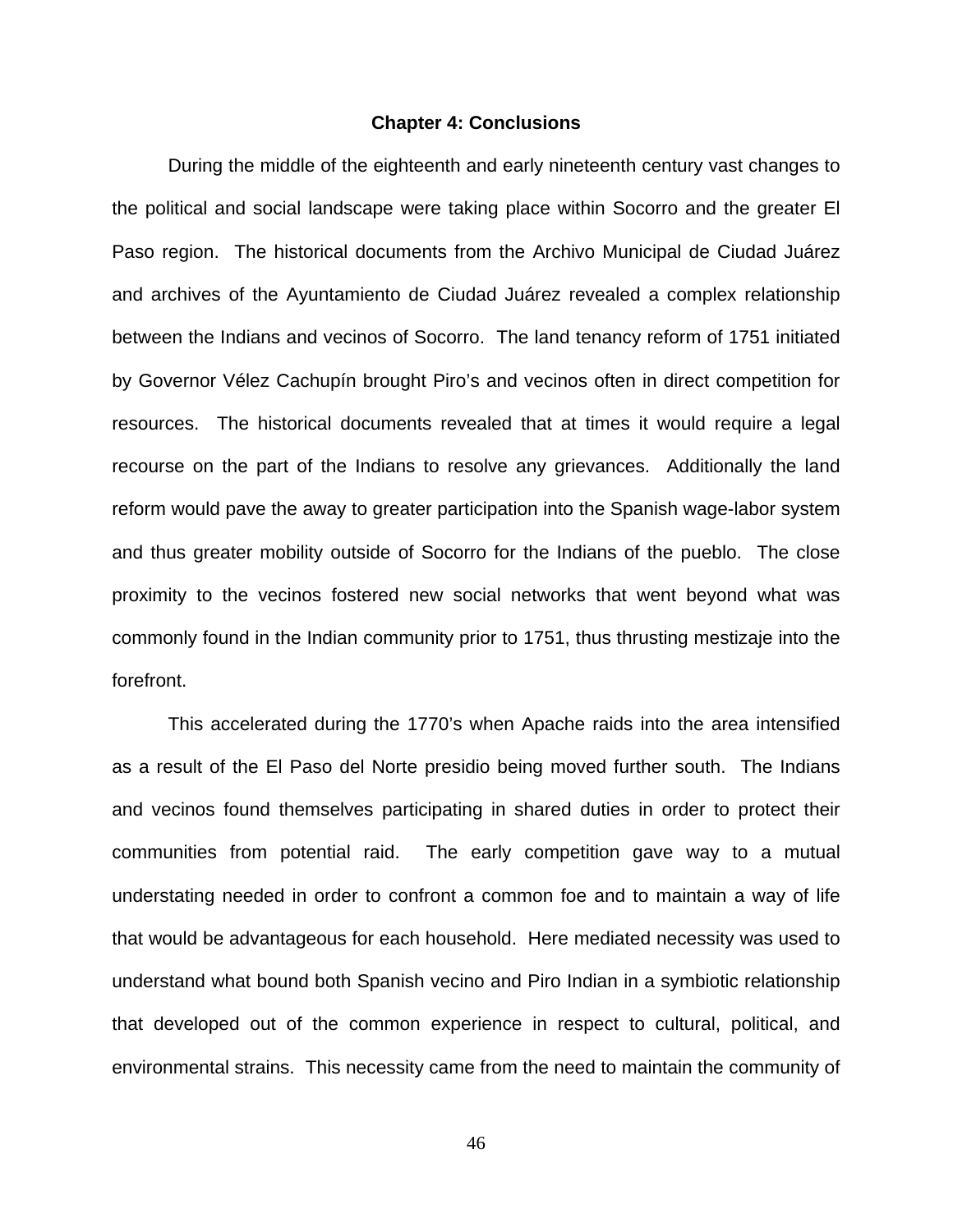Socorro at all costs since both vecino and Indian of pueblo now had a stake in its survival.

In conclusion it has been demonstrated that decrees or *cedulas* from across the Atlantic affected the populations in the El Paso region although because they were somewhat isolated the adherence to such demands was taken with some measure of plasticity. Actions by outside forces in the form of Apache threats and royal *cedulas*, bind both vecinos and Indians to a commonality. Increasing cultural resemblances that would foster a shared reality that went beyond the categorization that Spanish clergy or civil authorities propagated. Activities such as joining the local militia, working on private or royal projects, participating as auxiliaries in campaigns against the hostile foes, living through a small pox epidemic, the shared problem of the turbulence of the Río del Norte, and participation in trade networks would give the people in the area relational identities based on a mediated necessity to survive.

I have proposed that culture or ethnic affiliation is not a fixed set of practices and traits; rather it is an historical relationship that has fluidity within structures as it responds to contemporary challenges. The Piros long historical contact with Spanish institutions facilitated the formation of shared and mutual practices among the residents of pueblo of Socorro. This then fostered a new identity where advantageous living conditions flowered from the individual's ability to choose his or her course as larger world occurrences helped shape that tempo.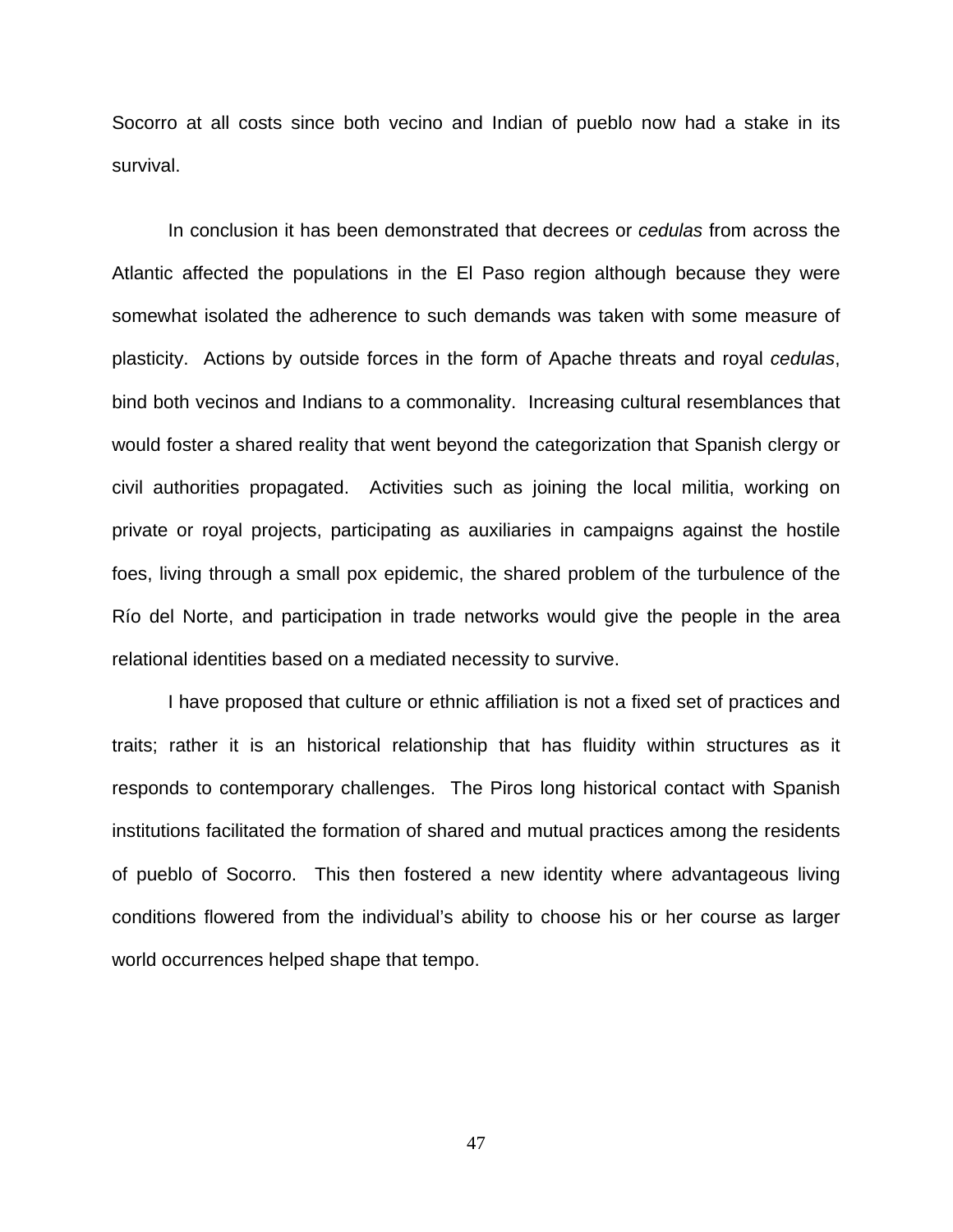#### **References**

Adams, Eleanor B.

1953 Bishop Tamarons Visitation to New Mexico-1760 *New Mexico Historical Review* Vol. XXVIII, No. 2 (April, 1953) No. 2

Archivo Municipal de Ciudad Juárez

1750-1939 Documentos históricos / Archivo Municipal de Ciudad Juárez 1750-1939. University of Texas at El Paso Library

Brown, Tracy

2004 Tradition and change in eighteenth-century pueblo Indian communities *[Journal of the Southwest](http://www.jstor.org/action/showPublication?journalCode=jsouthwest)* Vol. 46, No. 3 (Autumn, 2004), pp. 463-500

Burrus Ernest J., S.J.

1980 Socorro Texas: An Historical Account. Unpublished Manuscript. Copy Available in the El Paso Public Library, El Paso, TX. 1980.

Campbell Howard

2006 Tribal synthesis: Piros, Mansos, and Tiwas through history." *Journal of the Royal Anthropological Institute*, Vol. 12, 310-302.

Ciudad Juárez Ayuntamiento.

1726-1900 Archives of the Ayuntamiento de Ciudad Juárez, 1726-1900. Ciudad Juárez, México: 1726-1900. University of Texas at El Paso Library MF 495

Decorme , Gerald S.J.

1962 *Las Misiones del Valle del Paso1659-1962*. El Paso, Tex. : University of Texas at El Paso Library.

Deeds Susan

2003 *Defiance and Deference in Mexico's Colonial Rule*. University of Texas Press.

Chapman Richard C., June Piper, and Bradley Vierra

1999 Searching for the Piros near the Old Socorro Mission: Phase IIB excavation at 41EP2986 and phase II/IIB monitoring program. Office of Contract Archeology, University of New Mexico.

Field Les

2002 Blood Traits: Preliminary Observations on the Analysis of Mestizo and Indigenous Identities in Latin America vs. the U.S, The *Journal of Latin American Anthropology* 7(1): 2-33.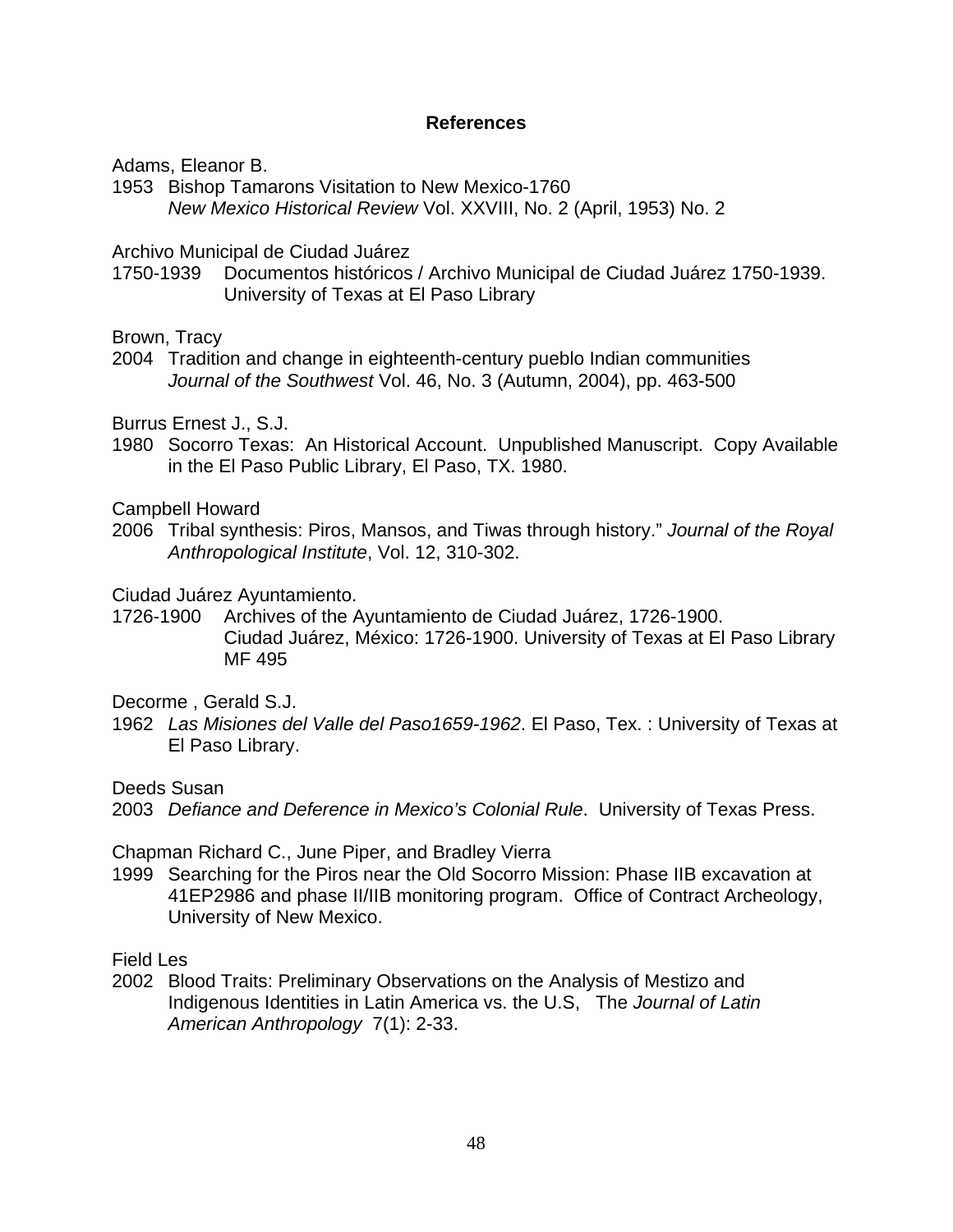Gould Jeffery

1998 To Die This Way: Nicaraguan Indians and the Myth of Mestizaje 1880-1965. Duke University Press

Griffen, William B.

1988 *Utmost Good Faith: Patterns of Apache-Mexican Hostilities in Northern Chihuahua Border Warfare, 1821–1848*. University of New Mexico Press.

Gruzinski Serge

2002 *The Mestizo Mind The Intellectual Dynamics of Colonization and Globalization*. New York: Routledge,

Hendricks Rick

1990 The Spanish colonial history of Socorro and San Elizario, Texas. Final report for the Center for Anthropological Research, New Mexico State University.

Hendricks, Rick, and W. H. Timmons.

1988 *San Elizario: Spanish Presidio to Texas County Seat*. Texas Western Press.

Jackson, Robert

- 1999 *Race, Caste, and Status: Indians in Colonial Spanish America* University of New Mexico Press
- 1994 *Indian Population decline: The missions of northwestern New Spain, 1687-1840*. University of New Mexico Press

Martin, Cheryl E.

1996 *Governance and Society in Colonial Mexico. Chihuahua in the Eighteenth Century*. Stanford University Press.

Mbutu, Stephen

2002 The Socorro Mission Restoration Project. Anthropology Research Center. The University Of Texas at El Paso.

Marshall, Michael

1999 The ceramics of Old Socorro: An analysis of Valle Bajo Brownware Ceramics from the Old Socorro Mission and Other Tested Sites in Socorro del Sur. Office of Contract Archeology, University of New Mexico at Albuquerque.

Nieto-Phillips John

2004 *Language of Blood: The Making of Spanish-American Identity in New Mexico, 1880-1933*. University of New Mexico Press.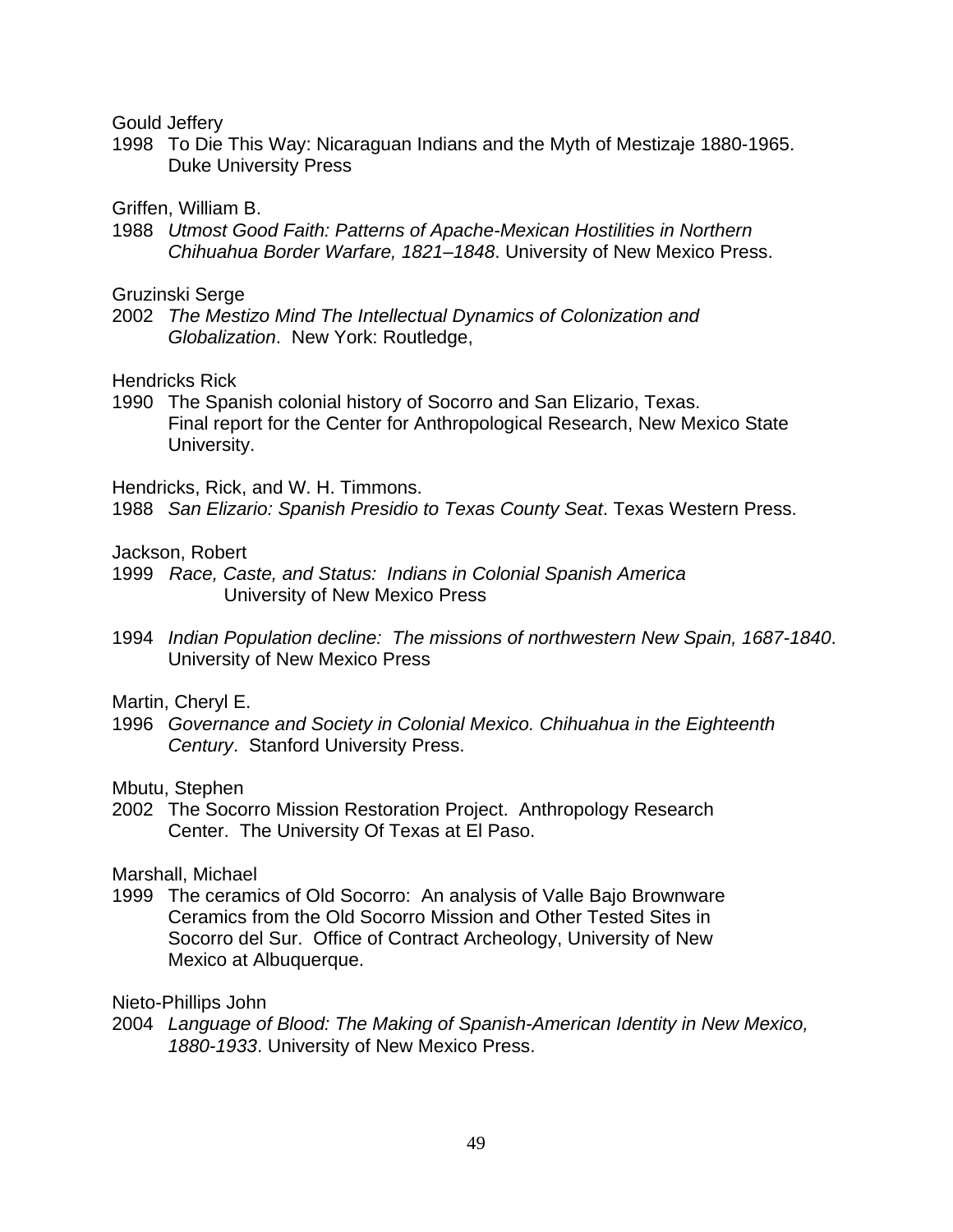Norris Jim

2000 *After "The Year Eighty "The Demise of Franciscan Power in Spanish New Mexico*". University of New Mexico Press.

Simmons, Marc.

1966 "New Mexico's Smallpox Epidemic of 1780-1781." *New Mexico Historical Review* V41 (October 1966): 319-26.

Tice, Benjamin Wilson,

1987 A description of plainware rim sherds from the Old Socorro Mission Site. Thesis (M.A.)--University of Texas at El Paso

Timmons W.H

1990 *El Paso: A Borderlands History*. Texas Western Press.

Vierra, Bradley J., Richard C. Chapman, and June-el Piper

1999 Searching for Piros near the Old Socorro Mission : phase IIB excavation at 41EP2986 and the phase II/IIB monitoring program / edited by Bradley J. Vierra, Richard C. Chapman, and June-el Piper ; with contributions by Marie E. Brown ... [et al.]; report production by Donna K. Lasusky; graphics by Ronald L. Stauber; submitted by Richard C. Chapman, principal investigator.

Weber David J.

1992 *The Spanish in North America*. Yale University Press

Wolf Eric R.

1982 *Europe and the People without History*. University of California Press.